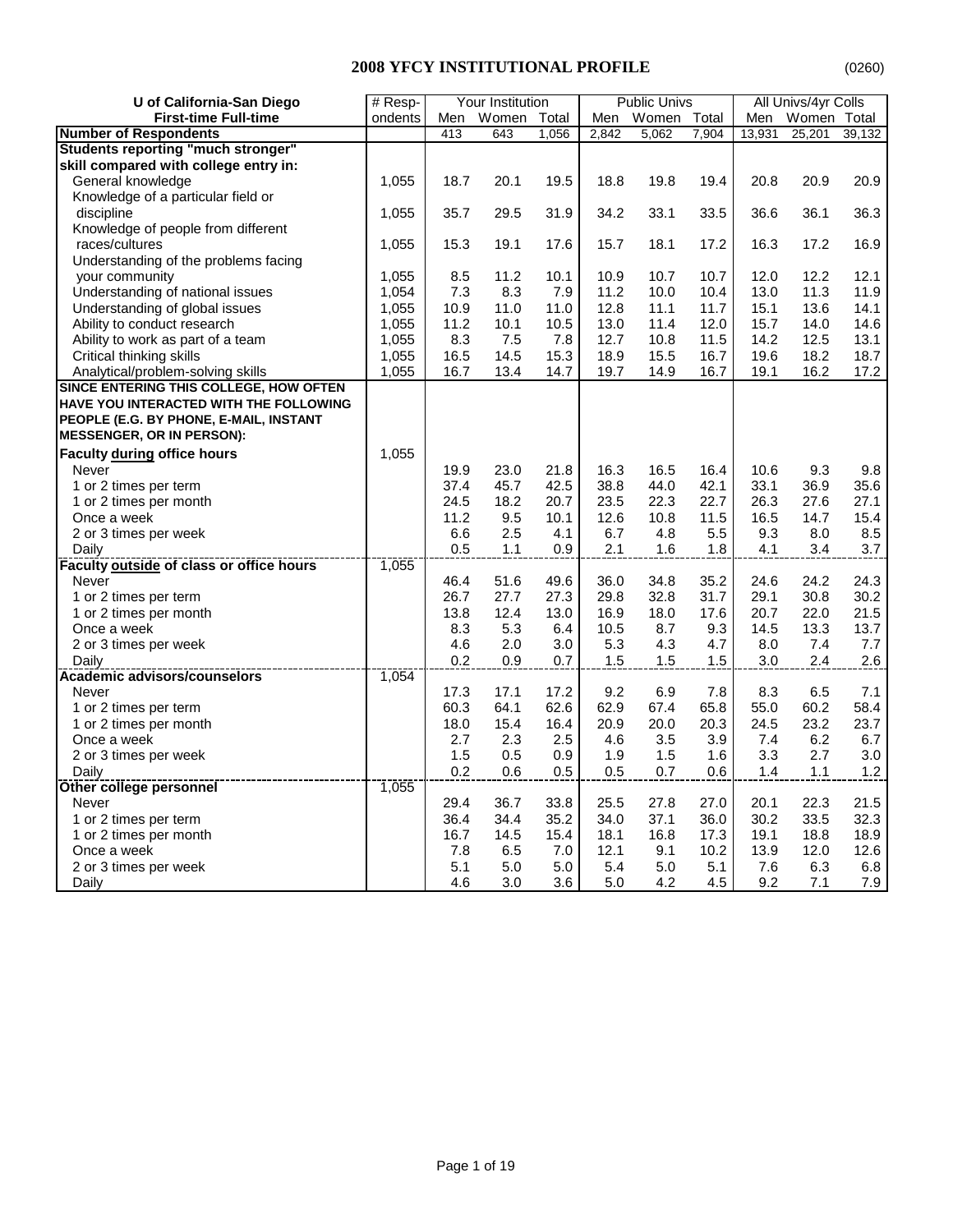| U of California-San Diego                                   | # Resp- |      | Your Institution |      |      | <b>Public Univs</b> |      |                  | All Univs/4yr Colls |      |
|-------------------------------------------------------------|---------|------|------------------|------|------|---------------------|------|------------------|---------------------|------|
| <b>First-time Full-time</b>                                 | ondents | Men  | Women Total      |      | Men  | Women Total         |      | Men              | Women Total         |      |
| SINCE ENTERING THIS COLLEGE, HOW OFTEN                      |         |      |                  |      |      |                     |      |                  |                     |      |
| HAVE YOU INTERACTED WITH THE FOLLOWING                      |         |      |                  |      |      |                     |      |                  |                     |      |
| PEOPLE (E.G. BY PHONE, E-MAIL, INSTANT                      |         |      |                  |      |      |                     |      |                  |                     |      |
| <b>MESSENGER, OR IN PERSON):</b>                            |         |      |                  |      |      |                     |      |                  |                     |      |
| <b>Close friends at this institution</b>                    | 1,054   |      |                  |      |      |                     |      |                  |                     |      |
| Never                                                       |         | 3.6  | 4.8              | 4.4  | 2.2  | 1.7                 | 1.9  | 2.1              | 1.4                 | 1.6  |
| 1 or 2 times per term                                       |         | 4.1  | 2.3              | 3.0  | 2.0  | 1.3                 | 1.6  | 1.6              | 1.2                 | 1.3  |
| 1 or 2 times per month                                      |         | 3.6  | 4.4              | 4.1  | 2.6  | 2.1                 | 2.3  | $2.2\phantom{0}$ | 1.7                 | 1.9  |
| Once a week                                                 |         | 10.4 | 8.6              | 9.3  | 7.2  | 5.4                 | 6.0  | 5.3              | 3.9                 | 4.4  |
| 2 or 3 times per week                                       |         | 19.7 | 17.1             | 18.1 | 13.6 | 12.0                | 12.6 | 10.4             | 8.8                 | 9.4  |
| Daily                                                       |         | 58.5 | 62.8             | 61.1 | 72.4 | 77.5                | 75.7 | 78.3             | 83.0                | 81.4 |
| <b>Close friends not at this institution</b>                | 1,054   |      |                  |      |      |                     |      |                  |                     |      |
| Never                                                       |         | 4.6  | 4.2              | 4.4  | 3.5  | 2.5                 | 2.9  | 3.9              | 2.3                 | 2.9  |
| 1 or 2 times per term                                       |         | 9.7  | 11.8             | 11.0 | 10.9 | 9.2                 | 9.8  | 10.5             | 7.8                 | 8.8  |
| 1 or 2 times per month                                      |         | 18.5 | 16.2             | 17.1 | 18.6 | 15.3                | 16.5 | 16.5             | 13.3                | 14.4 |
| Once a week                                                 |         | 17.3 | 15.7             | 16.3 | 18.2 | 16.1                | 16.8 | 18.1             | 16.5                | 17.1 |
| 2 or 3 times per week                                       |         | 21.4 | 23.6             | 22.8 | 25.2 | 28.1                | 27.1 | 25.2             | 27.9                | 26.9 |
| Daily                                                       |         | 28.5 | 28.5             | 28.5 | 23.7 | 28.8                | 26.9 | 25.8             | 32.3                | 30.0 |
| -------------------------------------<br><b>Your family</b> | 1,054   |      |                  |      |      |                     |      |                  |                     |      |
| Never                                                       |         | 3.4  | 2.5              | 2.8  | 1.6  | 0.9                 | 1.2  | 1.6              | 0.8                 | 1.1  |
| 1 or 2 times per term                                       |         | 11.2 | 7.5              | 8.9  | 8.6  | 5.7                 | 6.7  | 8.3              | 5.3                 | 6.4  |
| 1 or 2 times per month                                      |         | 13.8 | 14.0             | 13.9 | 17.2 | 11.6                | 13.6 | 12.9             | 8.8                 | 10.2 |
| Once a week                                                 |         | 24.5 | 18.2             | 20.7 | 24.8 | 15.3                | 18.7 | 23.9             | 15.0                | 18.2 |
| 2 or 3 times per week                                       |         | 22.3 | 22.0             | 22.1 | 28.6 | 26.7                | 27.4 | 28.5             | 27.2                | 27.7 |
| Daily                                                       |         | 24.8 | 35.8             | 31.5 | 19.2 | 39.8                | 32.4 | 24.8             | 42.9                | 36.5 |
| Graduate students/teaching assistants                       | 1,054   |      |                  |      |      |                     |      |                  |                     |      |
| Never                                                       |         | 9.7  | 8.3              | 8.8  | 15.8 | 15.9                | 15.9 | 34.1             | 39.0                | 37.2 |
| 1 or 2 times per term                                       |         | 17.0 | 20.9             | 19.4 | 18.7 | 20.8                | 20.1 | 17.7             | 18.2                | 18.0 |
| 1 or 2 times per month                                      |         | 18.7 | 19.0             | 18.9 | 16.5 | 16.8                | 16.7 | 14.2             | 13.0                | 13.5 |
| Once a week                                                 |         | 27.9 | 27.9             | 27.9 | 23.7 | 22.1                | 22.7 | 17.4             | 15.6                | 16.2 |
| 2 or 3 times per week                                       |         | 22.3 | 19.6             | 20.7 | 20.0 | 18.8                | 19.2 | 12.3             | 10.7                | 11.2 |
| Daily                                                       |         | 4.4  | 4.4              | 4.4  | 5.4  | 5.6                 | 5.5  | 4.2              | 3.6                 | 3.8  |
| Close friends from your high school                         | 1,055   |      |                  |      |      |                     |      |                  |                     |      |
| Never                                                       |         | 9.2  | 8.1              | 8.5  | 5.0  | 3.9                 | 4.3  | 6.2              | 4.6                 | 5.1  |
| 1 or 2 times per term                                       |         | 12.1 | 12.1             | 12.1 | 10.6 | 10.4                | 10.5 | 12.8             | 11.1                | 11.7 |
| 1 or 2 times per month                                      |         | 18.2 | 20.2             | 19.4 | 18.7 | 17.5                | 17.9 | 18.4             | 17.2                | 17.6 |
| Once a week                                                 |         | 16.0 | 14.6             | 15.2 | 17.8 | 17.2                | 17.4 | 18.1             | 16.9                | 17.3 |
| 2 or 3 times per week                                       |         | 22.8 | 25.2             | 24.3 | 23.8 | 27.2                | 25.9 | 23.4             | 26.2                | 25.2 |
| Daily                                                       |         | 21.6 | 19.8             | 20.5 | 24.1 | 23.8                | 23.9 | 21.0             | 24.1                | 23.0 |
| Do you have any concern about your                          |         |      |                  |      |      |                     |      |                  |                     |      |
| ability to finance your college                             |         |      |                  |      |      |                     |      |                  |                     |      |
| education?                                                  | 1,055   |      |                  |      |      |                     |      |                  |                     |      |
| None (I am confident that I will have                       |         |      |                  |      |      |                     |      |                  |                     |      |
| sufficient funds)                                           |         | 21.8 | 16.8             | 18.8 | 32.6 | 25.5                | 28.0 | 33.5             | 26.0                | 28.7 |
| Some (but I probably will have enough                       |         |      |                  |      |      |                     |      |                  |                     |      |
| funds)                                                      |         | 55.3 | 61.6             | 59.1 | 53.6 | 58.1                | 56.5 | 52.1             | 56.1                | 54.7 |
| Major (not sure I will have enough                          |         |      |                  |      |      |                     |      |                  |                     |      |
| funds to complete college)                                  |         | 22.8 | 21.6             | 22.1 | 13.9 | 16.4                | 15.5 | 14.4             | 17.9                | 16.7 |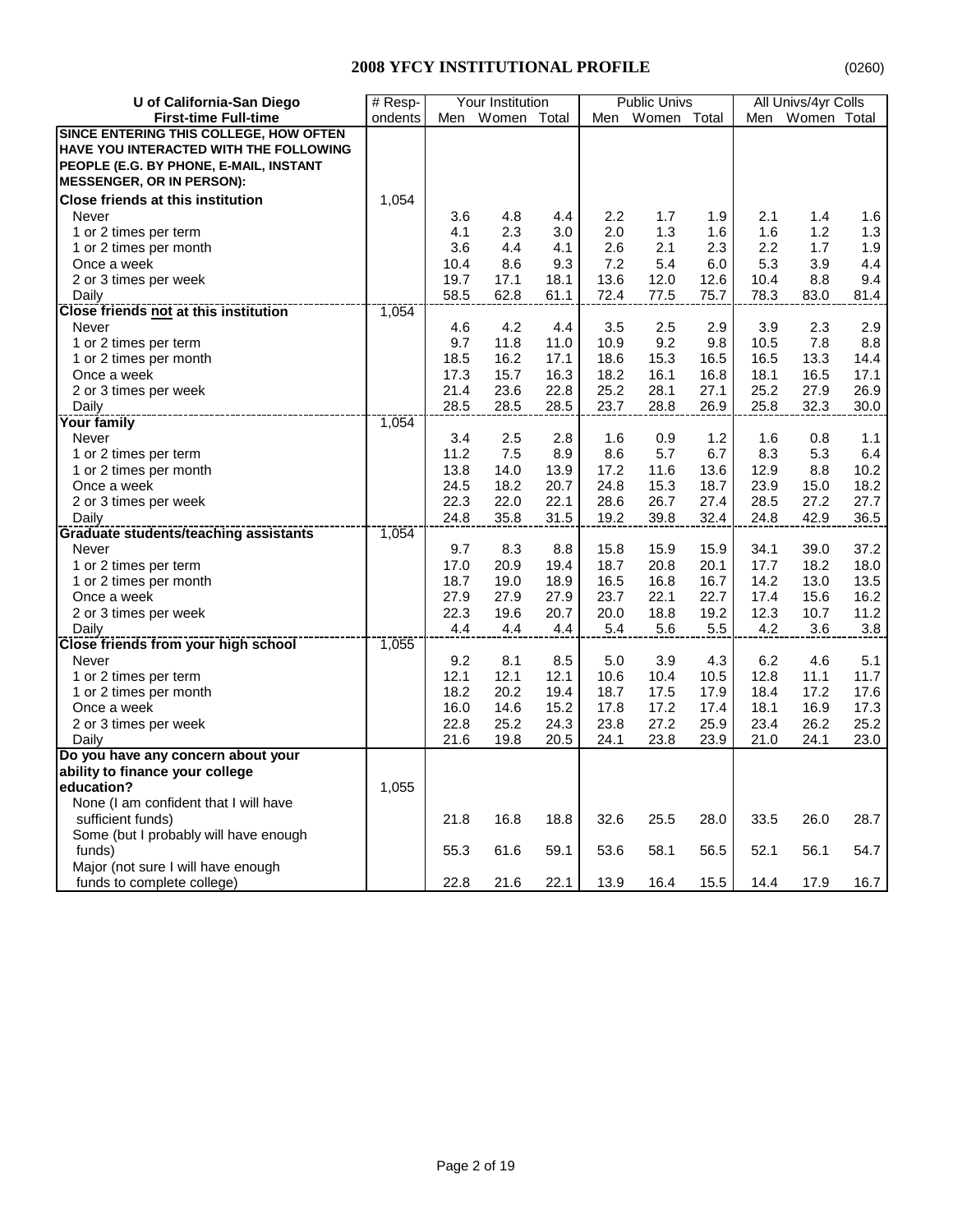| U of California-San Diego                | # Resp- |      | Your Institution |       |      | <b>Public Univs</b> |      |      | All Univs/4yr Colls |      |
|------------------------------------------|---------|------|------------------|-------|------|---------------------|------|------|---------------------|------|
| <b>First-time Full-time</b>              | ondents |      | Men Women        | Total | Men  | Women Total         |      |      | Men Women Total     |      |
| Students indicating that since entering  |         |      |                  |       |      |                     |      |      |                     |      |
| this college, they felt: [1]             |         |      |                  |       |      |                     |      |      |                     |      |
| Lonely or homesick                       | 1,056   | 56.4 | 77.9             | 69.5  | 51.7 | 74.1                | 66.0 | 52.9 | 72.2                | 65.3 |
| Isolated from campus life                | 1,056   | 67.3 | 69.1             | 68.4  | 48.8 | 52.6                | 51.2 | 45.0 | 50.1                | 48.3 |
| Unsafe on this campus                    | 1,056   | 11.6 | 27.4             | 21.2  | 15.2 | 37.7                | 29.6 | 14.3 | 29.3                | 24.0 |
| Worried about your health                | 1,056   | 47.2 | 58.8             | 54.3  | 36.4 | 53.3                | 47.2 | 36.2 | 51.1                | 45.8 |
| That your courses inspired you to think  |         |      |                  |       |      |                     |      |      |                     |      |
| in new ways                              | 1,056   | 86.4 | 91.0             | 89.2  | 82.8 | 89.6                | 87.1 | 85.9 | 91.6                | 89.6 |
| That your job responsibilities           |         |      |                  |       |      |                     |      |      |                     |      |
| interfered with your schoolwork          | 1,055   | 37.5 | 37.7             | 37.6  | 28.6 | 32.6                | 31.2 | 30.4 | 34.5                | 33.0 |
| That your schoolwork interfered with     |         |      |                  |       |      |                     |      |      |                     |      |
| your job responsibilities                | 1,055   | 30.3 | 30.5             | 30.4  | 21.6 | 26.1                | 24.5 | 24.9 | 27.2                | 26.4 |
| That your family responsibilities        |         |      |                  |       |      |                     |      |      |                     |      |
| interfered with your schoolwork          | 1,055   | 39.2 | 42.8             | 41.4  | 28.1 | 33.6                | 31.6 | 27.2 | 32.4                | 30.5 |
| That your social life interfered with    |         |      |                  |       |      |                     |      |      |                     |      |
| your schoolwork                          | 1,056   | 71.2 | 68.9             | 69.8  | 67.1 | 68.0                | 67.7 | 67.7 | 66.7                | 67.0 |
| Family support to succeed                | 1,056   | 87.7 | 89.4             | 88.7  | 87.0 | 92.0                | 90.2 | 87.6 | 91.8                | 90.3 |
| How would you characterize your          |         |      |                  |       |      |                     |      |      |                     |      |
| political views?                         | 1,055   |      |                  |       |      |                     |      |      |                     |      |
| Far left                                 |         | 5.6  | 2.3              | 3.6   | 3.9  | 2.9                 | 3.3  | 4.6  | 3.7                 | 4.1  |
| Liberal                                  |         | 33.3 | 45.1             | 40.5  | 28.1 | 35.4                | 32.8 | 28.3 | 35.8                | 33.1 |
| Middle-of-the-road                       |         | 44.2 | 42.0             | 42.8  | 41.3 | 41.2                | 41.3 | 40.9 | 39.6                | 40.1 |
| Conservative                             |         | 15.8 | 10.3             | 12.4  | 24.5 | 19.4                | 21.3 | 23.9 | 19.9                | 21.3 |
| Far right                                |         | 1.2  | 0.3              | 0.7   | 2.1  | 1.0                 | 1.4  | 2.2  | 0.9                 | 1.4  |
| Students reporting they were "satisfied" |         |      |                  |       |      |                     |      |      |                     |      |
| or "very satisfied" with each of the     |         |      |                  |       |      |                     |      |      |                     |      |
| following at this institution: [2]       |         |      |                  |       |      |                     |      |      |                     |      |
| Your overall academic experience         | 1,055   | 80.6 | 73.4             | 76.2  | 81.0 | 83.5                | 82.6 | 81.3 | 84.5                | 83.4 |
| Classroom facilities                     | 1,054   | 74.6 | 69.4             | 71.4  | 74.5 | 75.7                | 75.3 | 75.6 | 77.9                | 77.1 |
| Computer facilities/labs                 | 977     | 80.5 | 76.5             | 78.1  | 81.1 | 80.3                | 80.6 | 77.4 | 78.8                | 78.3 |
| Library facilities and services          | 1,023   | 89.6 | 86.7             | 87.9  | 82.8 | 84.6                | 84.0 | 79.9 | 81.7                | 81.1 |
| Laboratory facilities and equipment      | 665     | 72.5 | 64.6             | 68.1  | 71.8 | 73.6                | 72.9 | 69.6 | 73.2                | 71.9 |
| Quality of computer training/assistance  | 738     | 65.9 | 57.4             | 61.0  | 63.8 | 63.2                | 63.4 | 59.5 | 60.5                | 60.2 |
| Availability of Internet access          | 1,048   | 79.9 | 71.4             | 74.7  | 80.0 | 77.0                | 78.1 | 72.4 | 72.0                | 72.1 |
| Academic advising                        | 985     | 68.3 | 62.5             | 64.8  | 65.7 | 65.7                | 65.7 | 65.2 | 65.4                | 65.3 |
| Tutoring or other academic assistance    | 732     | 60.4 | 59.3             | 59.7  | 57.8 | 62.8                | 61.1 | 60.4 | 64.7                | 63.2 |
| Student housing facilities (residence    |         |      |                  |       |      |                     |      |      |                     |      |
| halls, etc.)                             | 799     | 55.4 | 63.2             | 60.2  | 60.0 | 63.9                | 62.5 | 55.9 | 60.6                | 59.0 |
| Student housing office/services          | 759     | 59.1 | 58.5             | 58.8  | 57.3 | 58.7                | 58.2 | 50.8 | 53.6                | 52.6 |
| Financial aid office                     | 706     | 57.1 | 50.1             | 53.0  | 49.2 | 48.4                | 48.7 | 51.1 | 50.7                | 50.8 |
| Financial aid package                    | 743     | 49.7 | 41.9             | 45.0  | 46.4 | 42.4                | 43.8 | 50.1 | 47.8                | 48.6 |
| Student health services                  | 665     | 58.3 | 51.6             | 54.1  | 57.9 | 57.8                | 57.8 | 55.4 | 54.1                | 54.5 |
| Psychological counseling services        | 319     | 35.0 | 32.4             | 33.5  | 38.6 | 41.9                | 40.6 | 38.3 | 43.8                | 41.7 |
| Recreational facilities                  | 900     | 80.3 | 81.7             | 81.1  | 81.1 | 83.8                | 82.8 | 70.3 | 71.7                | 71.2 |
| Orientation for new students             | 1,021   | 58.2 | 58.3             | 58.3  | 65.9 | 68.5                | 67.5 | 64.1 | 68.0                | 66.6 |
| Leadership opportunities                 | 791     | 47.9 | 47.7             | 47.8  | 59.4 | 62.6                | 61.4 | 61.1 | 64.9                | 63.5 |
| Opportunities for community service      | 773     | 50.5 | 50.8             | 50.7  | 57.7 | 64.8                | 62.3 | 62.5 | 67.4                | 65.7 |
|                                          |         |      |                  |       |      |                     |      |      |                     |      |

[1] Percentage marking "Frequently" or "Occasionally".

[2] Respondents marking "Can't rate/No experience" were not included in these results.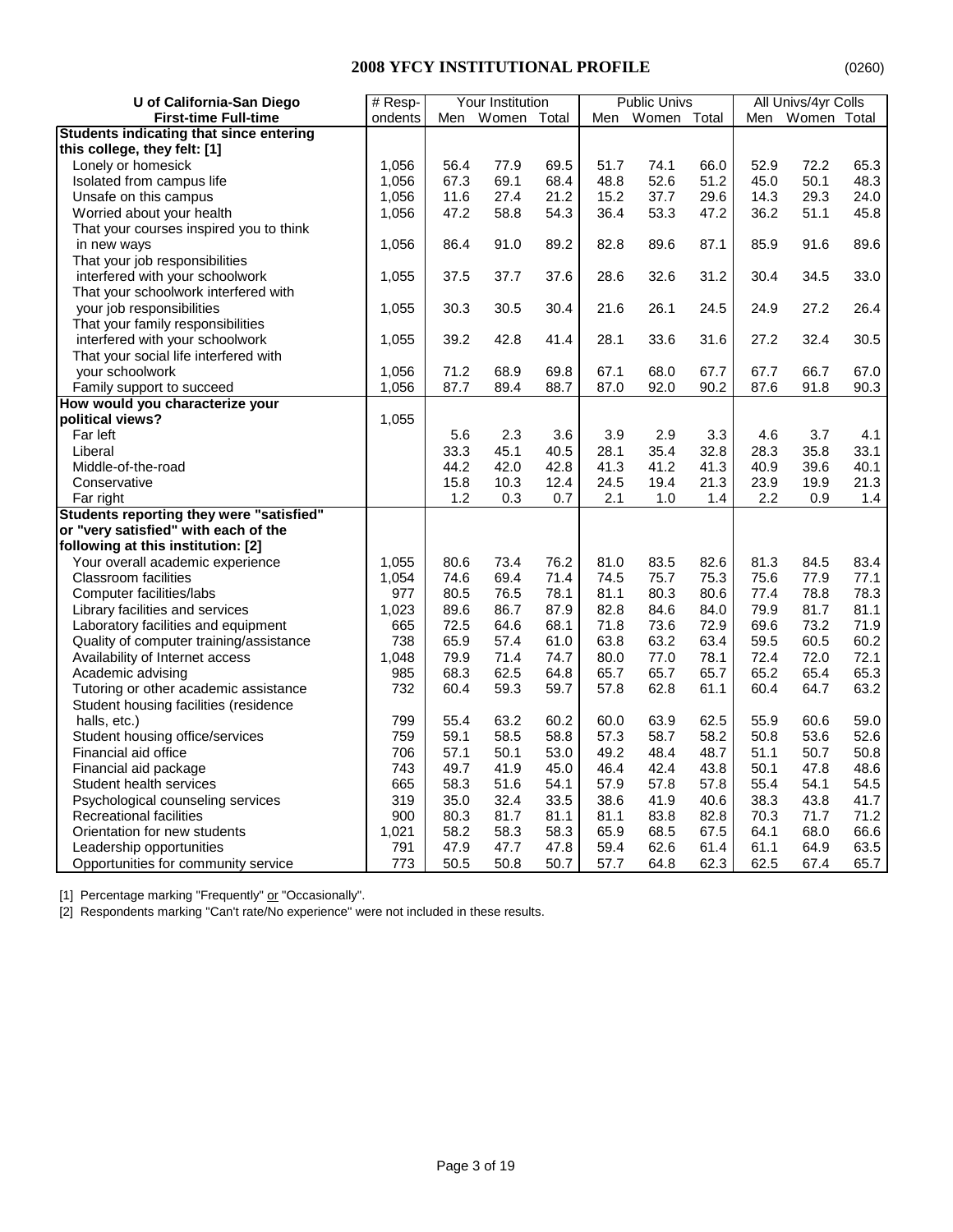| U of California-San Diego                | # Resp- |      | Your Institution |      |      | <b>Public Univs</b> |       |      | All Univs/4yr Colls |      |
|------------------------------------------|---------|------|------------------|------|------|---------------------|-------|------|---------------------|------|
| <b>First-time Full-time</b>              | ondents | Men  | Women Total      |      | Men  | Women               | Total | Men  | Women Total         |      |
| <b>Students rating themselves "above</b> |         |      |                  |      |      |                     |       |      |                     |      |
| average" or "highest 10%" compared       |         |      |                  |      |      |                     |       |      |                     |      |
| with the average person their age in:    |         |      |                  |      |      |                     |       |      |                     |      |
| Academic ability                         | 1,056   | 71.2 | 63.5             | 66.5 | 75.3 | 69.3                | 71.5  | 73.9 | 69.6                | 71.1 |
| Artistic ability                         | 1,056   | 30.5 | 36.5             | 34.2 | 28.7 | 30.9                | 30.1  | 33.4 | 33.6                | 33.5 |
| Competitiveness                          | 1,056   | 61.0 | 47.1             | 52.6 | 62.9 | 51.3                | 55.5  | 65.9 | 50.1                | 55.7 |
| Computer skills                          | 1,056   | 55.9 | 33.9             | 42.5 | 57.7 | 36.1                | 43.8  | 55.7 | 35.8                | 42.8 |
| Cooperativeness                          | 1,056   | 74.3 | 73.1             | 73.6 | 74.0 | 73.2                | 73.5  | 72.5 | 73.5                | 73.1 |
| Creativity                               | 1,056   | 53.3 | 51.9             | 52.5 | 56.2 | 53.1                | 54.2  | 59.8 | 57.9                | 58.6 |
| Drive to achieve                         | 1,056   | 67.8 | 70.8             | 69.6 | 67.9 | 74.9                | 72.4  | 70.1 | 75.7                | 73.7 |
| <b>Emotional health</b>                  | 1,056   | 55.2 | 48.7             | 51.2 | 57.7 | 47.9                | 51.4  | 59.2 | 48.1                | 52.0 |
| Leadership ability                       | 1,056   | 58.6 | 54.3             | 56.0 | 64.6 | 59.6                | 61.4  | 67.3 | 59.9                | 62.5 |
| Mathematical ability                     | 1,056   | 58.6 | 40.0             | 47.3 | 61.0 | 43.2                | 49.6  | 56.0 | 40.7                | 46.1 |
| Physical health                          | 1,056   | 56.4 | 39.0             | 45.8 | 57.6 | 41.7                | 47.4  | 60.7 | 43.3                | 49.5 |
| Public speaking ability                  | 1,056   | 42.9 | 35.6             | 38.4 | 44.5 | 37.3                | 39.9  | 47.6 | 38.1                | 41.5 |
| Religiousness                            | 1,056   | 26.6 | 25.5             | 25.9 | 30.5 | 30.1                | 30.2  | 31.2 | 32.1                | 31.8 |
| Self-confidence (intellectual)           | 1,056   | 64.6 | 49.8             | 55.6 | 69.0 | 54.0                | 59.4  | 70.4 | 55.2                | 60.6 |
| Self-confidence (social)                 | 1,056   | 47.2 | 41.8             | 43.9 | 48.2 | 44.6                | 45.9  | 54.2 | 46.5                | 49.2 |
| Self-understanding                       | 1,056   | 63.7 | 58.2             | 60.3 | 62.7 | 55.6                | 58.2  | 65.7 | 57.8                | 60.6 |
| Spirituality                             | 1,056   | 38.3 | 38.7             | 38.5 | 38.4 | 38.0                | 38.2  | 40.5 | 39.8                | 40.0 |
| Understanding of others                  | 1,056   | 68.5 | 70.9             | 70.0 | 67.6 | 69.0                | 68.5  | 68.0 | 70.9                | 69.9 |
| Writing ability                          | 1,056   | 47.9 | 48.1             | 48.0 | 54.8 | 57.3                | 56.4  | 56.1 | 58.3                | 57.5 |
| SINCE ENTERING THIS COLLEGE, HOW HAS     |         |      |                  |      |      |                     |       |      |                     |      |
| <b>IT BEEN TO:</b>                       |         |      |                  |      |      |                     |       |      |                     |      |
| Understand what your professors expect   |         |      |                  |      |      |                     |       |      |                     |      |
| of you academically                      | 1,056   |      |                  |      |      |                     |       |      |                     |      |
| Very easy                                |         | 15.7 | 14.3             | 14.9 | 22.1 | 23.8                | 23.2  | 25.3 | 27.4                | 26.6 |
| Somewhat easy                            |         | 57.4 | 55.8             | 56.4 | 55.8 | 57.3                | 56.8  | 56.4 | 56.3                | 56.4 |
| Somewhat difficult                       |         | 24.5 | 27.5             | 26.3 | 20.4 | 17.6                | 18.6  | 17.0 | 15.3                | 15.9 |
| Very difficult                           |         | 2.4  | 2.3              | 2.4  | 1.7  | 1.3                 | 1.5   | 1.3  | 1.0                 | 1.1  |
| Develop effective study skills           | 1,056   |      |                  |      |      |                     |       |      |                     |      |
| Very easy                                |         | 7.0  | 9.0              | 8.2  | 11.5 | 13.9                | 13.1  | 14.4 | 16.8                | 16.0 |
| Somewhat easy                            |         | 39.0 | 35.6             | 36.9 | 42.6 | 44.1                | 43.6  | 46.5 | 47.4                | 47.1 |
| Somewhat difficult                       |         | 47.0 | 45.1             | 45.8 | 37.9 | 35.1                | 36.1  | 33.3 | 31.0                | 31.8 |
| Very difficult                           |         | 7.0  | 10.3             | 9.0  | 8.0  | 6.8                 | 7.2   | 5.8  | 4.7                 | 5.1  |
| Adjust to the academic demands of        |         |      |                  |      |      |                     |       |      |                     |      |
| college                                  | 1,056   |      |                  |      |      |                     |       |      |                     |      |
| Very easy                                |         | 10.9 | 10.0             | 10.3 | 17.2 | 16.9                | 17.0  | 20.2 | 20.5                | 20.4 |
| Somewhat easy                            |         | 35.1 | 32.7             | 33.6 | 42.0 | 41.8                | 41.9  | 44.3 | 44.4                | 44.4 |
| Somewhat difficult                       |         | 46.0 | 45.9             | 45.9 | 34.3 | 35.0                | 34.8  | 30.6 | 30.6                | 30.6 |
| Very difficult                           |         | 8.0  | 11.5             | 10.1 | 6.5  | 6.2                 | 6.3   | 4.9  | 4.5                 | 4.6  |
| Manage your time effectively             | 1,056   |      |                  |      |      |                     |       |      |                     |      |
| Very easy                                |         | 5.8  | 7.2              | 6.6  | 11.0 | 11.0                | 11.0  | 13.0 | 13.4                | 13.3 |
| Somewhat easy                            |         | 26.2 | 28.1             | 27.4 | 36.5 | 39.4                | 38.4  | 37.6 | 39.4                | 38.7 |
| Somewhat difficult                       |         | 55.0 | 47.6             | 50.5 | 41.9 | 39.7                | 40.5  | 39.6 | 39.1                | 39.3 |
| Very difficult                           |         | 13.1 | 17.1             | 15.5 | 10.6 | 9.9                 | 10.1  | 9.8  | 8.1                 | 8.7  |
| <b>Get to know faculty</b>               | 1,054   |      |                  |      |      |                     |       |      |                     |      |
| Very easy                                |         | 3.6  | 4.8              | 4.4  | 9.4  | 8.3                 | 8.7   | 19.6 | 18.4                | 18.8 |
| Somewhat easy                            |         | 32.3 | 26.2             | 28.6 | 43.7 | 39.0                | 40.7  | 49.1 | 47.9                | 48.3 |
| Somewhat difficult                       |         | 46.1 | 49.7             | 48.3 | 37.0 | 42.2                | 40.3  | 26.3 | 28.7                | 27.9 |
| Very difficult                           |         | 18.0 | 19.3             | 18.8 | 9.8  | 10.5                | 10.3  | 5.0  | 5.0                 | 5.0  |
|                                          |         |      |                  |      |      |                     |       |      |                     |      |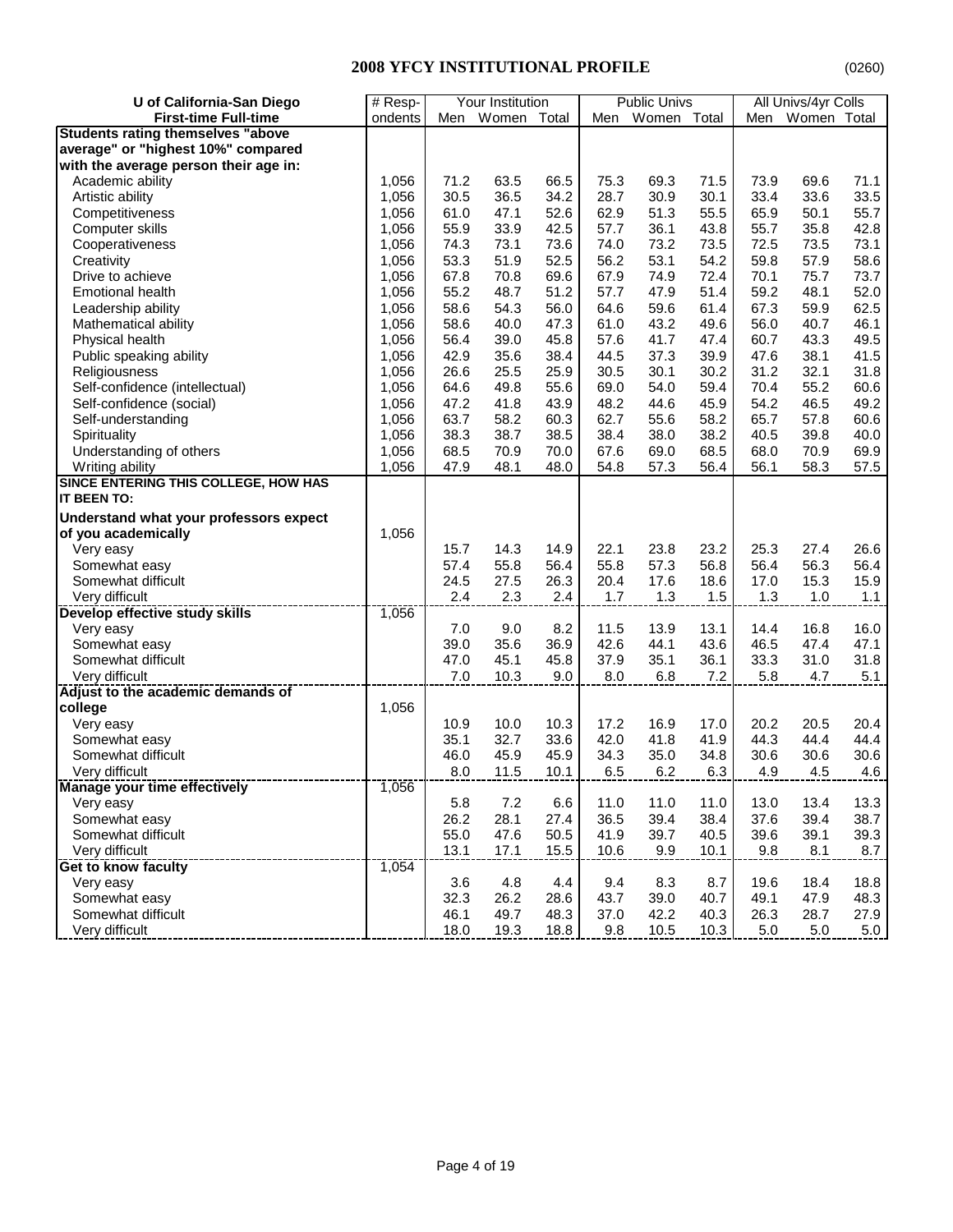| U of California-San Diego                | # Resp- |      | Your Institution |      |      | <b>Public Univs</b> |      |      | All Univs/4yr Colls |      |
|------------------------------------------|---------|------|------------------|------|------|---------------------|------|------|---------------------|------|
| <b>First-time Full-time</b>              | ondents |      | Men Women Total  |      | Men  | Women Total         |      |      | Men Women Total     |      |
| SINCE ENTERING THIS COLLEGE, HOW HAS     |         |      |                  |      |      |                     |      |      |                     |      |
| IT BEEN TO:                              |         |      |                  |      |      |                     |      |      |                     |      |
| Develop close friendships with: male     |         |      |                  |      |      |                     |      |      |                     |      |
| students                                 | 1,056   |      |                  |      |      |                     |      |      |                     |      |
| Very easy                                |         | 30.3 | 27.8             | 28.8 | 44.0 | 37.7                | 40.0 | 49.1 | 37.8                | 41.8 |
| Somewhat easy                            |         | 50.8 | 36.2             | 42.0 | 42.7 | 39.0                | 40.3 | 39.4 | 36.5                | 37.5 |
| Somewhat difficult                       |         | 15.7 | 26.6             | 22.3 | 11.0 | 18.5                | 15.8 | 9.3  | 18.2                | 15.0 |
| Very difficult                           |         | 3.1  | 9.3              | 6.9  | 2.3  | 4.8                 | 3.9  | 2.2  | 7.4                 | 5.6  |
| Develop close friendships with: female   |         |      |                  |      |      |                     |      |      |                     |      |
| <b>students</b>                          | 1,056   |      |                  |      |      |                     |      |      |                     |      |
|                                          |         | 25.7 | 31.1             | 29.0 | 31.6 | 40.5                | 37.3 | 40.6 | 47.5                | 45.0 |
| Very easy                                |         |      |                  |      |      |                     |      |      |                     |      |
| Somewhat easy                            |         | 47.0 | 43.7             | 45.0 | 42.3 | 42.3                | 42.3 | 40.0 | 38.7                | 39.2 |
| Somewhat difficult                       |         | 22.5 | 20.4             | 21.2 | 20.4 | 14.2                | 16.4 | 15.0 | 11.5                | 12.7 |
| Very difficult                           |         | 4.8  | 4.8              | 4.8  | 5.7  | 3.0                 | 4.0  | 4.5  | 2.3                 | 3.1  |
| Develop close friendships with:          |         |      |                  |      |      |                     |      |      |                     |      |
| students of a different racial/ethnic    |         |      |                  |      |      |                     |      |      |                     |      |
| group                                    | 1,056   |      |                  |      |      |                     |      |      |                     |      |
| Very easy                                |         | 28.6 | 33.3             | 31.4 | 29.8 | 32.2                | 31.3 | 36.3 | 36.1                | 36.2 |
| Somewhat easy                            |         | 50.4 | 42.1             | 45.4 | 45.5 | 43.4                | 44.2 | 43.7 | 42.1                | 42.7 |
| Somewhat difficult                       |         | 17.4 | 20.2             | 19.1 | 20.0 | 19.7                | 19.8 | 15.7 | 17.7                | 17.0 |
| Very difficult                           |         | 3.6  | 4.4              | 4.1  | 4.7  | 4.7                 | 4.7  | 4.2  | 4.1                 | 4.2  |
| Utilize campus services available to     |         |      |                  |      |      |                     |      |      |                     |      |
| students                                 | 1,055   |      |                  |      |      |                     |      |      |                     |      |
| Very easy                                |         | 20.9 | 27.7             | 25.0 | 29.8 | 32.8                | 31.7 | 31.7 | 35.2                | 34.0 |
| Somewhat easy                            |         | 61.7 | 55.8             | 58.1 | 56.9 | 55.9                | 56.3 | 55.3 | 54.3                | 54.6 |
| Somewhat difficult                       |         | 15.8 | 14.6             | 15.1 | 12.0 | 10.3                | 10.9 | 11.5 | 9.6                 | 10.3 |
| Very difficult                           |         | 1.7  | 1.9              | 1.8  | 1.3  | 1.0                 | 1.1  | 1.5  | 0.9                 | 1.1  |
| <b>Students rating themselves "above</b> |         |      |                  |      |      |                     |      |      |                     |      |
| average" or "highest 10%" compared with  |         |      |                  |      |      |                     |      |      |                     |      |
| the average person their age in:         |         |      |                  |      |      |                     |      |      |                     |      |
| Ability to see the world from someone    |         |      |                  |      |      |                     |      |      |                     |      |
| else's perspective                       | 1,056   | 78.2 | 76.8             | 77.4 | 70.3 | 68.6                | 69.2 | 68.9 | 68.5                | 68.7 |
| Tolerance of others with different       |         |      |                  |      |      |                     |      |      |                     |      |
| beliefs                                  | 1,056   | 82.6 | 83.5             | 83.1 | 71.9 | 74.7                | 73.7 | 71.8 | 74.5                | 73.5 |
| Openness to having my own views          |         |      |                  |      |      |                     |      |      |                     |      |
| challenged                               | 1,056   | 69.2 | 65.0             | 66.7 | 61.3 | 56.4                | 58.2 | 63.3 | 59.2                | 60.7 |
| Ability to discuss and negotiate         |         |      |                  |      |      |                     |      |      |                     |      |
| controversial issues                     | 1,056   | 74.3 | 60.5             | 65.9 | 70.1 | 58.3                | 62.5 | 70.5 | 59.6                | 63.5 |
| Ability to work cooperatively with       |         |      |                  |      |      |                     |      |      |                     |      |
| diverse people                           | 1,056   | 79.4 | 82.4             | 81.3 | 74.5 | 75.1                | 74.9 | 75.9 | 76.0                | 75.9 |
| Since entering this college, have you:   |         |      |                  |      |      |                     |      |      |                     |      |
| Attended a religious service             | 1,056   | 38.7 | 40.9             | 40.1 | 47.0 | 51.4                | 49.8 | 48.8 | 53.7                | 52.0 |
| Been bored in class [3]                  | 1,056   | 41.2 | 40.9             | 41.0 | 45.6 | 44.5                | 44.9 | 39.6 | 37.2                | 38.1 |
| Participated in political demonstrations | 1,056   | 14.8 | 14.0             | 14.3 | 19.8 | 17.3                | 18.2 | 22.8 | 20.2                | 21.2 |
| Tutored another student                  | 1,056   | 55.9 | 42.5             | 47.7 | 51.4 | 42.6                | 45.8 | 46.5 | 40.7                | 42.7 |
| Studied with other students              | 1,056   | 89.1 | 90.7             | 90.1 | 90.0 | 91.6                | 91.0 | 90.0 | 92.4                | 91.5 |
| Been a guest in a professor's home       | 1,056   | 3.4  | 1.9              | 2.5  | 7.7  | 5.6                 | 6.4  | 16.7 | 15.2                | 15.7 |
| Smoked cigarettes [3]                    | 1,056   | 3.6  | 2.2              | 2.7  | 6.3  | 4.1                 | 4.9  | 6.9  | 5.1                 | 5.8  |
| Drank beer                               | 1,056   | 46.2 | 35.5             | 39.7 | 57.3 | 50.1                | 52.7 | 60.5 | 48.4                | 52.7 |
| Drank wine or liquor                     | 1,056   | 46.5 | 48.7             | 47.8 | 55.7 | 59.7                | 58.3 | 59.7 | 58.4                | 58.9 |
| Felt overwhelmed by all you had to do[3] | 1,056   | 30.3 | 47.7             | 40.9 | 28.3 | 46.7                | 40.1 | 28.4 | 45.6                | 39.5 |
| Felt depressed [3]                       | 1,055   | 11.4 | 15.9             | 14.1 | 10.2 | 14.2                | 12.8 | 9.6  | 13.7                | 12.2 |
| Performed volunteer work                 | 1,056   | 42.9 | 47.0             | 45.4 | 46.2 | 59.9                | 55.0 | 54.7 | 64.3                | 60.9 |
| Played a musical instrument              | 1,056   | 42.4 | 32.3             | 36.3 | 39.4 | 28.2                | 32.2 | 40.8 | 28.1                | 32.6 |
| Asked a professor for advice after       |         |      |                  |      |      |                     |      |      |                     |      |
|                                          |         |      | 4.7              |      |      | 7.6                 |      |      |                     |      |
| class [3]                                | 1,055   | 4.4  |                  | 4.5  | 8.3  |                     | 7.8  | 16.2 | 14.9                | 15.4 |

[3] Percentage marking "Frequently" only. All other results represent the percentage marking "Frequently" or "Occasionally".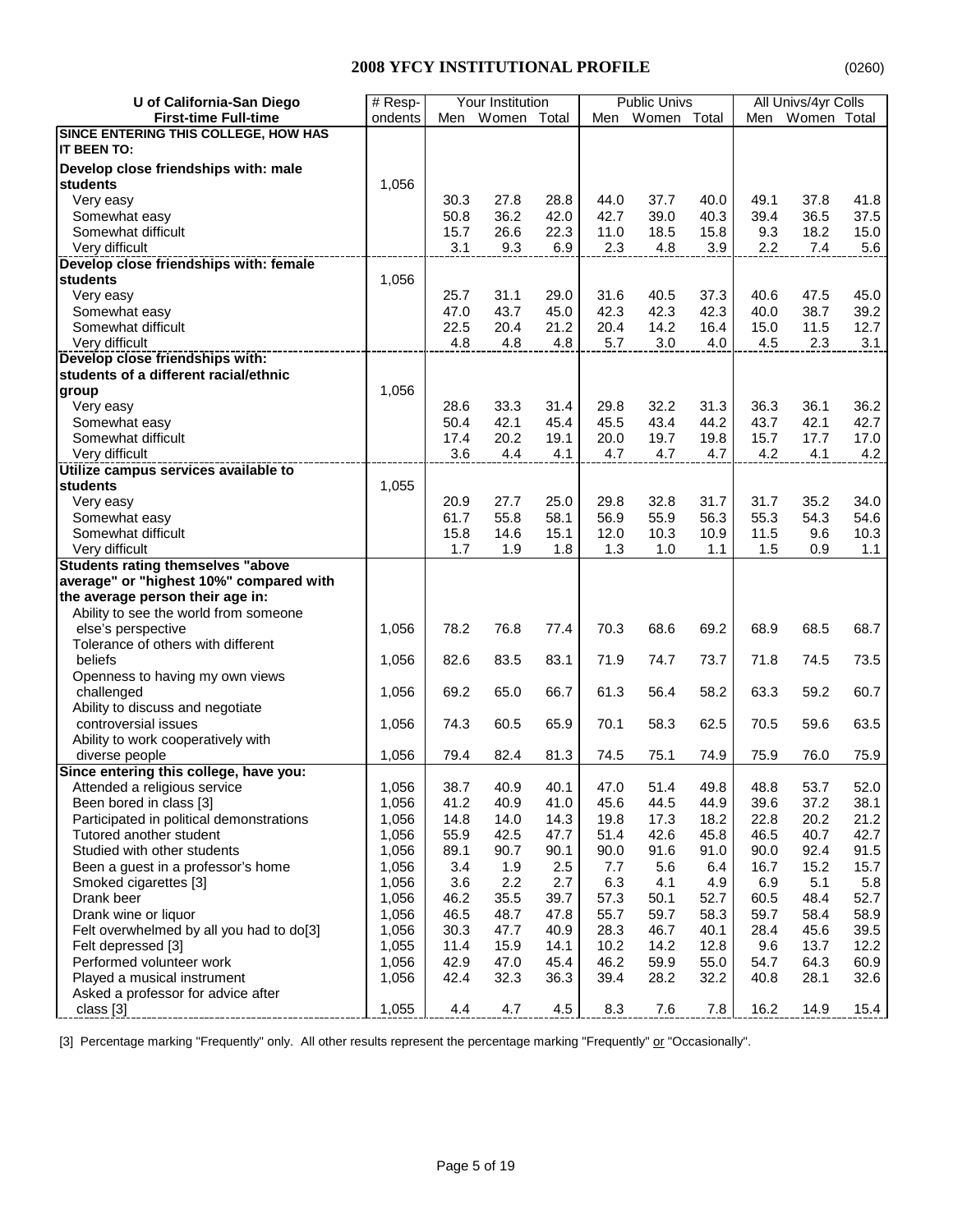| U of California-San Diego                   | # Resp- |      | Your Institution |       |      | <b>Public Univs</b> |       |      | All Univs/4yr Colls |         |
|---------------------------------------------|---------|------|------------------|-------|------|---------------------|-------|------|---------------------|---------|
| <b>First-time Full-time</b>                 | ondents | Men  | Women            | Total | Men  | Women               | Total | Men  | Women Total         |         |
| Since entering this college, have you:      |         |      |                  |       |      |                     |       |      |                     |         |
| Voted in a student election [3]             | 1,056   | 3.4  | 4.2              | 3.9   | 46.3 | 48.7                | 47.8  | 55.4 | 57.1                | 56.5    |
| Worked on a local, state, or national       |         |      |                  |       |      |                     |       |      |                     |         |
| political campaign                          | 1,055   | 10.0 | 7.5              | 8.4   | 11.0 | 8.0                 | 9.1   | 12.2 | 8.3                 | 9.7     |
| Socialized with someone of another          |         |      |                  |       |      |                     |       |      |                     |         |
| racial/ethnic group [3]                     | 1,056   | 59.8 | 67.8             | 64.7  | 47.1 | 50.9                | 49.5  | 52.5 | 54.4                | 53.7    |
| Come late to class                          | 1,056   | 71.9 | 68.3             | 69.7  | 65.3 | 56.1                | 59.4  | 65.2 | 54.6                | 58.4    |
| Used the Internet: [3]                      |         |      |                  |       |      |                     |       |      |                     |         |
| For research or homework                    | 1,056   | 75.5 | 81.5             | 79.2  | 77.6 | 85.4                | 82.6  | 77.7 | 86.3                | 83.3    |
| To read news sites                          | 1,056   | 63.7 | 53.7             | 57.6  | 56.0 | 51.2                | 52.9  | 56.1 | 50.4                | 52.5    |
| To read blogs                               | 1,055   | 40.4 | 41.3             | 40.9  | 32.1 | 38.5                | 36.2  | 32.4 | 36.8                | 35.2    |
| Performed community service as part of      |         |      |                  |       |      |                     |       |      |                     |         |
| class                                       | 1,056   | 12.6 | 10.7             | 11.5  | 20.7 | 22.4                | 21.8  | 27.8 | 29.8                | 29.1    |
| Discussed religion [3]                      | 1,056   | 21.3 | 19.1             | 20.0  | 18.8 | 20.0                | 19.6  | 23.2 | 25.5                | 24.7    |
| Discussed politics [3]                      | 1,055   | 23.5 | 17.8             | 20.0  | 22.4 | 19.5                | 20.6  | 27.0 | 23.6                | 24.8    |
| Maintained a healthy diet [3]               | 1,056   | 25.9 | 30.8             | 28.9  | 28.7 | 30.6                | 29.9  | 31.4 | 29.9                | 30.4    |
| Missed class because of illness [3]         | 1,056   | 3.1  | 4.4              | 3.9   | 2.9  | 4.5                 | 3.9   | 4.2  | 5.5                 | $5.0\,$ |
| Slept 8 or more hours a day [3]             | 1,056   | 24.5 | 22.1             | 23.0  | 26.8 | 24.2                | 25.1  | 23.8 | 21.3                | 22.2    |
| SINCE ENTERING THIS COLLEGE, HOW MUCH       |         |      |                  |       |      |                     |       |      |                     |         |
| TIME HAVE YOU SPENT DURING A TYPICAL        |         |      |                  |       |      |                     |       |      |                     |         |
| <b>WEEK DOING THE FOLLOWING ACTIVITIES?</b> |         |      |                  |       |      |                     |       |      |                     |         |
| <b>Attending classes/labs</b>               | 1,056   |      |                  |       |      |                     |       |      |                     |         |
| None                                        |         | 1.5  | 1.1              | 1.2   | 0.8  | 0.5                 | 0.6   | 1.1  | 0.7                 | 0.9     |
| Less than 1 hour                            |         | 0.5  | 0.3              | 0.4   | 0.3  | 0.3                 | 0.3   | 0.5  | 0.2                 | 0.3     |
| 1 to 2 hours                                |         | 1.7  | 0.5              | 0.9   | 2.1  | 1.4                 | 1.7   | 2.3  | 1.5                 | 1.8     |
| 3 to 5 hours                                |         | 9.2  | 5.0              | 6.6   | 7.5  | 4.5                 | 5.6   | 6.4  | 4.8                 | 5.3     |
| 6 to 10 hours                               |         | 18.2 | 16.8             | 17.3  | 13.4 | 13.3                | 13.3  | 13.8 | 13.8                | 13.8    |
| 11 to 15 hours                              |         | 35.1 | 36.4             | 35.9  | 34.7 | 34.7                | 34.7  | 34.2 | 33.3                | 33.6    |
| 16 to 20 hours                              |         | 24.0 | 30.9             | 28.2  | 31.7 | 36.5                | 34.8  | 28.8 | 33.1                | 31.6    |
| Over 20 hours                               |         | 9.9  | $9.0\,$          | 9.4   | 9.5  | $8.8\,$             | 9.0   | 13.0 | 12.5                | 12.7    |
| <b>Studying/homework</b>                    | 1,056   |      |                  |       |      |                     |       |      |                     |         |
| None                                        |         | 0.2  | 0.2              | 0.2   | 0.5  | 0.1                 | 0.2   | 0.6  | 0.1                 | 0.3     |
| Less than 1 hour                            |         | 0.7  | 0.8              | 0.8   | 2.0  | 0.7                 | 1.2   | 2.1  | 0.8                 | 1.2     |
| 1 to 2 hours                                |         | 7.5  | 3.9              | 5.3   | 9.4  | 4.9                 | 6.5   | 11.0 | 5.8                 | 7.7     |
| 3 to 5 hours                                |         | 28.1 | 24.7             | 26.0  | 28.5 | 24.1                | 25.7  | 28.7 | 24.1                | 25.7    |
| 6 to 10 hours                               |         | 30.5 | 39.5             | 36.0  | 30.0 | 35.0                | 33.2  | 28.7 | 33.0                | 31.4    |
| 11 to 15 hours                              |         | 16.7 | 15.2             | 15.8  | 14.6 | 17.3                | 16.3  | 13.7 | 17.6                | 16.3    |
| 16 to 20 hours                              |         | 9.0  | 9.0              | 9.0   | 7.5  | 9.8                 | 9.0   | 7.9  | 10.3                | 9.4     |
| Over 20 hours                               |         | 7.3  | 6.7              | 6.9   | 7.4  | 8.2                 | 7.9   | 7.4  | 8.3                 | $8.0\,$ |
| Socializing with friends                    | 1,055   |      |                  |       |      |                     |       |      |                     |         |
| None                                        |         | 1.0  | 1.4              | 1.2   | 0.6  | 0.5                 | 0.5   | 0.6  | 0.3                 | 0.4     |
| Less than 1 hour                            |         | 2.9  | 2.3              | 2.6   | 1.9  | 1.2                 | 1.5   | 1.5  | 1.3                 | 1.4     |
| 1 to 2 hours                                |         | 9.4  | 9.7              | 9.6   | 6.1  | 5.8                 | 5.9   | 5.2  | 5.3                 | 5.3     |
| 3 to 5 hours                                |         | 21.5 | 23.4             | 22.7  | 15.9 | 16.4                | 16.2  | 15.1 | 16.4                | 16.0    |
| 6 to 10 hours                               |         | 29.3 | 30.4             | 30.0  | 26.4 | 29.5                | 28.4  | 24.6 | 27.8                | 26.7    |
| 11 to 15 hours                              |         | 16.2 | 14.3             | 15.1  | 18.6 | 19.0                | 18.8  | 18.7 | 18.5                | 18.6    |
| 16 to 20 hours                              |         | 8.7  | 7.8              | 8.2   | 11.3 | 11.8                | 11.6  | 12.3 | 12.2                | 12.2    |
| Over 20 hours                               |         | 10.9 | 10.7             | 10.8  | 19.1 | 15.9                | 17.0  | 21.9 | 18.1                | 19.4    |

[3] Percentage marking "Frequently" only. All other results represent the percentage marking "Frequently" or "Occasionally".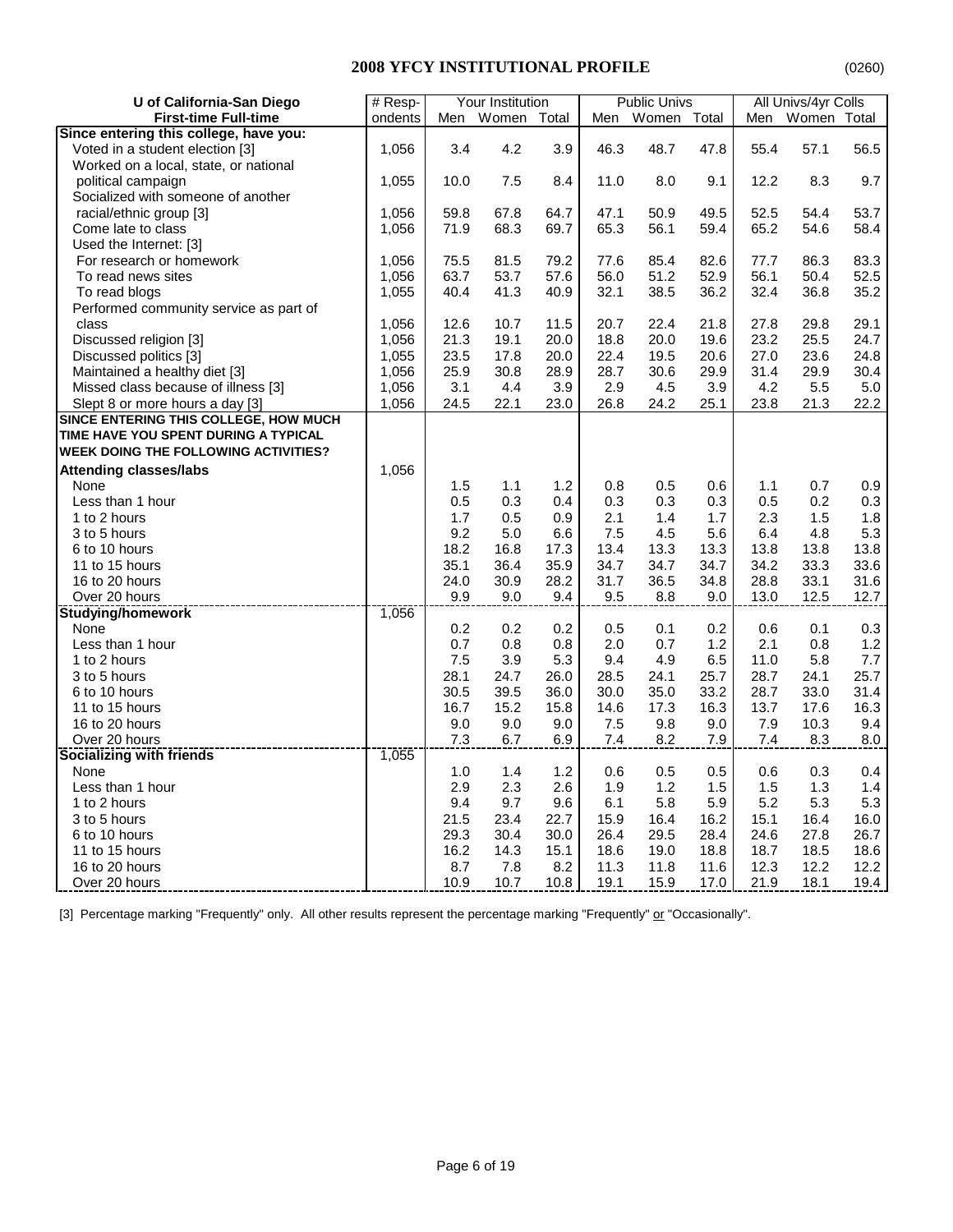| U of California-San Diego                   | # Resp- |      | Your Institution |       |            | <b>Public Univs</b> |       |      | All Univs/4yr Colls |              |
|---------------------------------------------|---------|------|------------------|-------|------------|---------------------|-------|------|---------------------|--------------|
| <b>First-time Full-time</b>                 | ondents | Men  | Women            | Total | Men        | Women               | Total | Men  | Women Total         |              |
| SINCE ENTERING THIS COLLEGE, HOW MUCH       |         |      |                  |       |            |                     |       |      |                     |              |
| TIME HAVE YOU SPENT DURING A TYPICAL        |         |      |                  |       |            |                     |       |      |                     |              |
| <b>WEEK DOING THE FOLLOWING ACTIVITIES?</b> |         |      |                  |       |            |                     |       |      |                     |              |
| Talking with professors outside of class    | 1,055   |      |                  |       |            |                     |       |      |                     |              |
| None                                        |         | 37.4 | 42.9             | 40.8  | 28.6       | 28.2                | 28.4  | 16.8 | 16.8                | 16.8         |
| Less than 1 hour                            |         | 45.4 | 42.8             | 43.8  | 48.4       | 50.7                | 49.9  | 50.8 | 53.7                | 52.7         |
| 1 to 2 hours                                |         | 12.1 | 10.9             | 11.4  | 16.1       | 16.3                | 16.2  | 23.5 | 22.4                | 22.8         |
| 3 to 5 hours                                |         | 3.9  | 3.1              | 3.4   | 4.8        | 3.6                 | 4.0   | 6.0  | 5.5                 | 5.7          |
| 6 to 10 hours                               |         | 0.7  | 0.2              | 0.4   | 1.2        | 0.8                 | 0.9   | 1.6  | 1.1                 | 1.3          |
| 11 to 15 hours                              |         | 0.2  | 0.2              | 0.2   | 0.3        | 0.4                 | 0.3   | 0.6  | 0.3                 | 0.4          |
| 16 to 20 hours                              |         | 0.0  | 0.0              | 0.0   | 0.2        | 0.1                 | 0.2   | 0.3  | 0.1                 | 0.2          |
| Over 20 hours                               |         | 0.2  | 0.0              | 0.1   | 0.3        | 0.0                 | 0.1   | 0.4  | 0.1                 | 0.2          |
| <b>Exercising or sports</b>                 | 1,056   |      |                  |       |            |                     |       |      |                     |              |
| None                                        |         | 7.3  | 10.9             | 9.5   | 6.8        | 8.0                 | 7.6   | 6.1  | 9.0                 | 7.9          |
| Less than 1 hour                            |         | 10.7 | 17.3             | 14.7  | 11.2       | 15.7                | 14.1  | 10.5 | 14.9                | 13.3         |
| 1 to 2 hours                                |         | 22.8 | 24.7             | 24.0  | 22.0       | 24.7                | 23.7  | 19.1 | 23.8                | 22.1         |
| 3 to 5 hours                                |         | 32.7 | 31.4             | 31.9  | 30.9       | 30.5                | 30.6  | 27.0 | 27.3                | 27.2         |
| 6 to 10 hours                               |         | 20.1 | 10.6             | 14.3  | 19.0       | 14.2                | 16.0  | 19.3 | 14.8                | 16.4         |
| 11 to 15 hours                              |         | 3.4  | 3.3              | 3.3   | 5.2        | 3.5                 | 4.1   | 7.7  | 4.8                 | 5.9          |
| 16 to 20 hours                              |         | 1.7  | 0.6              | 1.0   |            | 1.8                 | 2.0   | 4.4  | 2.7                 | 3.3          |
| Over 20 hours                               |         | 1.5  | 1.2              | 1.3   | 2.4<br>2.4 | 1.6                 | 1.9   | 5.9  | 2.6                 | 3.8          |
|                                             | 1,056   |      |                  |       |            |                     |       |      |                     |              |
| <b>Partying</b><br>None                     |         | 42.1 | 49.3             | 46.5  | 30.0       | 33.7                | 32.3  | 24.9 | 31.5                | 29.2         |
| Less than 1 hour                            |         |      |                  |       |            | 12.2                | 12.7  |      |                     |              |
|                                             |         | 15.0 | 13.1             | 13.8  | 13.6       |                     |       | 11.7 | 11.8                | 11.8         |
| 1 to 2 hours                                |         | 16.7 | 13.4             | 14.7  | 16.0       | 14.4                | 14.9  | 16.1 | 15.1<br>22.2        | 15.4         |
| 3 to 5 hours                                |         | 17.4 | 15.9             | 16.5  | 20.2       | 20.2                | 20.2  | 22.6 |                     | 22.3<br>14.2 |
| 6 to 10 hours                               |         | 6.8  | 7.0              | 6.9   | 11.8       | 13.6                | 12.9  | 15.1 | 13.7                |              |
| 11 to 15 hours                              |         | 1.5  | 0.6              | 0.9   | 4.8        | 4.1                 | 4.4   | 5.3  | 3.6                 | 4.2          |
| 16 to 20 hours                              |         | 0.5  | 0.2              | 0.3   | 1.8        | 1.2                 | 1.4   | 2.0  | 1.2                 | 1.5          |
| Over 20 hours                               |         | 0.0  | 0.6              | 0.4   | 1.9        | 0.7                 | 1.1   | 2.3  | 0.8                 | $1.4$        |
| <b>Working (for pay) on campus</b>          | 1,056   |      |                  |       |            |                     |       |      |                     |              |
| None                                        |         | 82.1 | 79.5             | 80.5  | 80.1       | 78.4                | 79.0  | 73.2 | 70.1                | 71.2         |
| Less than 1 hour                            |         | 0.2  | 0.2              | 0.2   | 1.3        | 0.6                 | 0.9   | 1.6  | 1.0                 | 1.2          |
| 1 to 2 hours                                |         | 1.7  | 1.6              | 1.6   | 2.2        | 1.2                 | 1.6   | 2.9  | 2.3                 | $2.5\,$      |
| 3 to 5 hours                                |         | 2.2  | 3.0              | 2.7   | 3.6        | 3.2                 | 3.4   | 6.3  | 6.6                 | 6.5          |
| 6 to 10 hours                               |         | 4.4  | 6.7              | 5.8   | 5.8        | 8.2                 | 7.4   | 8.8  | 12.2                | 11.0         |
| 11 to 15 hours                              |         | 6.3  | 6.5              | 6.4   | 4.7        | 5.5                 | 5.2   | 4.3  | 5.1                 | 4.9          |
| 16 to 20 hours                              |         | 2.4  | 2.2              | 2.3   | 1.6        | 2.2                 | 2.0   | 1.8  | 1.9                 | 1.9          |
| Over 20 hours                               |         | 0.7  | 0.5              | 0.6   | 0.8        | 0.6                 | 0.7   | 1.0  | 0.8                 | 0.9          |
| <b>Working (for pay) off campus</b>         | 1,056   |      |                  |       |            |                     |       |      |                     |              |
| None                                        |         | 81.8 | 81.6             | 81.7  | 80.1       | 79.8                | 79.9  | 77.9 | 77.2                | 77.5         |
| Less than 1 hour                            |         | 1.2  | 0.5              | 0.8   | 1.7        | 0.9                 | 1.2   | 1.5  | 1.1                 | 1.2          |
| 1 to 2 hours                                |         | 2.2  | 0.9              | 1.4   | 2.5        | 1.5                 | 1.8   | 2.5  | 1.6                 | 1.9          |
| 3 to 5 hours                                |         | 2.4  | 2.0              | 2.2   | 3.7        | 2.9                 | 3.2   | 3.8  | 3.5                 | 3.6          |
| 6 to 10 hours                               |         | 2.2  | 3.3              | 2.8   | 3.2        | 4.1                 | 3.8   | 3.8  | 4.8                 | 4.5          |
| 11 to 15 hours                              |         | 4.8  | 3.1              | 3.8   | 2.6        | 3.5                 | 3.2   | 2.8  | 3.7                 | 3.4          |
| 16 to 20 hours                              |         | 2.4  | 4.7              | 3.8   | 2.9        | 3.9                 | 3.6   | 3.0  | 3.7                 | 3.4          |
| Over 20 hours                               |         | 2.9  | 3.9              | 3.5   | 3.3        | 3.4                 | 3.4   | 4.8  | 4.3                 | 4.5          |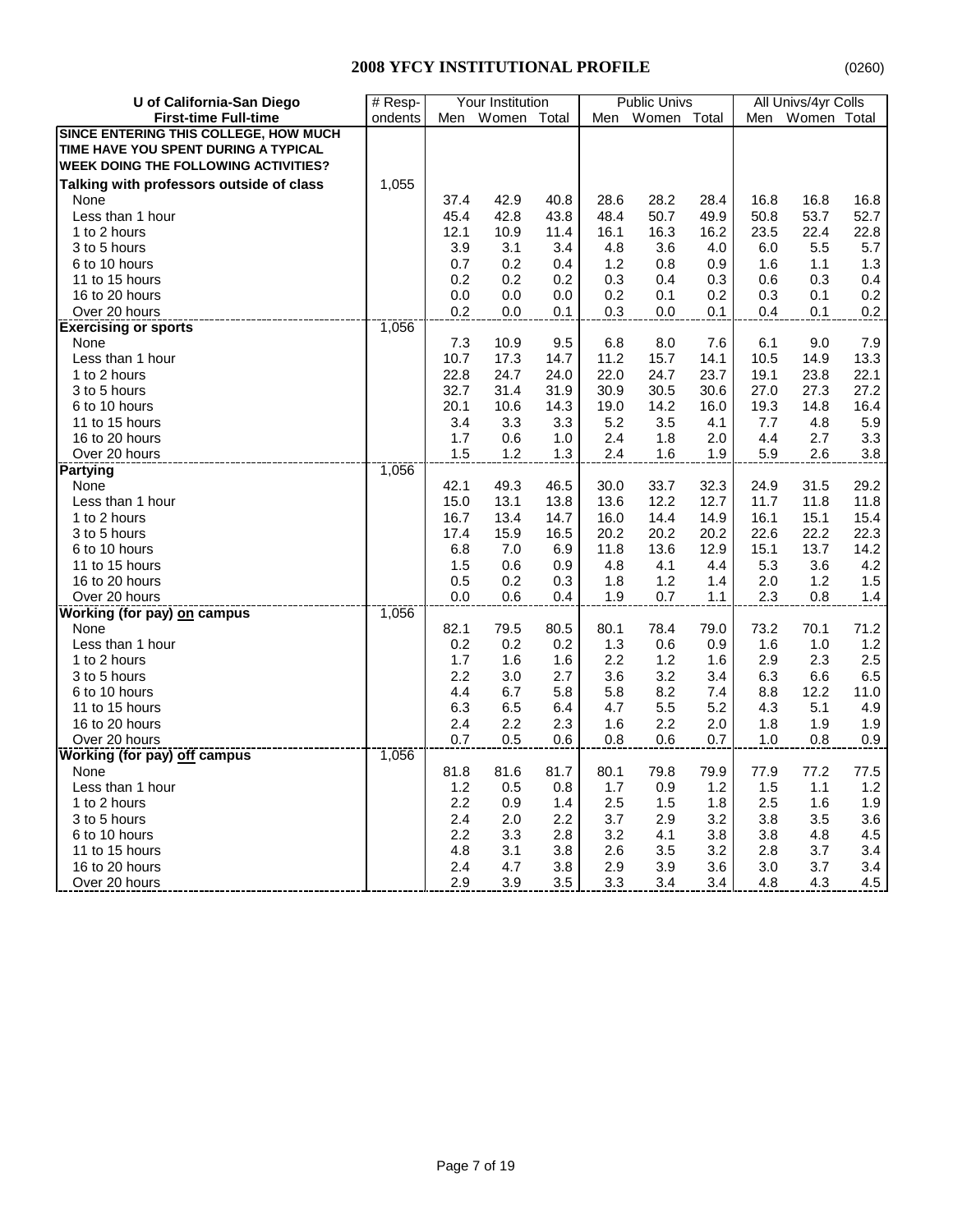| <b>First-time Full-time</b><br>ondents<br>Women<br>Women<br>Women Total<br>Men<br>Total<br>Total<br>Men<br>SINCE ENTERING THIS COLLEGE, HOW MUCH<br>TIME HAVE YOU SPENT DURING A TYPICAL<br><b>WEEK DOING THE FOLLOWING ACTIVITIES?</b><br><b>Volunteer work</b><br>1,056<br>63.9<br>62.7<br>52.5<br>52.6<br>None<br>64.4<br>63.6<br>56.2<br>57.2<br>50.1<br>12.8<br>11.7<br>12.1<br>15.8<br>17.8<br>17.1<br>17.6<br>19.6<br>18.9<br>Less than 1 hour<br>11.7<br>1 to 2 hours<br>10.2<br>12.8<br>11.9<br>17.1<br>15.2<br>13.8<br>17.8<br>16.4<br>9.2<br>8.2<br>8.2<br>3 to 5 hours<br>8.0<br>9.3<br>8.8<br>6.4<br>7.2<br>8.8<br>6 to 10 hours<br>1.6<br>2.4<br>2.1<br>2.4<br>2.3<br>2.4<br>3.6<br>2.0<br>2.1<br>11 to 15 hours<br>0.3<br>0.7<br>0.7<br>0.5<br>0.4<br>0.5<br>0.6<br>0.6<br>0.8<br>16 to 20 hours<br>0.3<br>0.2<br>0.4<br>0.4<br>0.3<br>0.3<br>0.0<br>0.3<br>0.4<br>Over 20 hours<br>0.5<br>0.5<br>0.5<br>0.4<br>0.3<br>0.3<br>0.6<br>0.4<br>0.5<br>1,056<br><b>Student clubs and groups</b><br>40.4<br>42.8<br>41.9<br>40.9<br>36.4<br>38.0<br>40.6<br>36.5<br>37.9<br>None<br>Less than 1 hour<br>12.5<br>11.2<br>12.0<br>13.8<br>11.7<br>11.3<br>11.2<br>11.7<br>11.9 | U of California-San Diego | # Resp- |      | Your Institution |      |      | <b>Public Univs</b> |      |      | All Univs/4yr Colls |         |
|----------------------------------------------------------------------------------------------------------------------------------------------------------------------------------------------------------------------------------------------------------------------------------------------------------------------------------------------------------------------------------------------------------------------------------------------------------------------------------------------------------------------------------------------------------------------------------------------------------------------------------------------------------------------------------------------------------------------------------------------------------------------------------------------------------------------------------------------------------------------------------------------------------------------------------------------------------------------------------------------------------------------------------------------------------------------------------------------------------------------------------------------------------------------------------------|---------------------------|---------|------|------------------|------|------|---------------------|------|------|---------------------|---------|
|                                                                                                                                                                                                                                                                                                                                                                                                                                                                                                                                                                                                                                                                                                                                                                                                                                                                                                                                                                                                                                                                                                                                                                                        |                           |         |      |                  |      | Men  |                     |      |      |                     |         |
|                                                                                                                                                                                                                                                                                                                                                                                                                                                                                                                                                                                                                                                                                                                                                                                                                                                                                                                                                                                                                                                                                                                                                                                        |                           |         |      |                  |      |      |                     |      |      |                     |         |
|                                                                                                                                                                                                                                                                                                                                                                                                                                                                                                                                                                                                                                                                                                                                                                                                                                                                                                                                                                                                                                                                                                                                                                                        |                           |         |      |                  |      |      |                     |      |      |                     |         |
|                                                                                                                                                                                                                                                                                                                                                                                                                                                                                                                                                                                                                                                                                                                                                                                                                                                                                                                                                                                                                                                                                                                                                                                        |                           |         |      |                  |      |      |                     |      |      |                     |         |
|                                                                                                                                                                                                                                                                                                                                                                                                                                                                                                                                                                                                                                                                                                                                                                                                                                                                                                                                                                                                                                                                                                                                                                                        |                           |         |      |                  |      |      |                     |      |      |                     |         |
|                                                                                                                                                                                                                                                                                                                                                                                                                                                                                                                                                                                                                                                                                                                                                                                                                                                                                                                                                                                                                                                                                                                                                                                        |                           |         |      |                  |      |      |                     |      |      |                     |         |
|                                                                                                                                                                                                                                                                                                                                                                                                                                                                                                                                                                                                                                                                                                                                                                                                                                                                                                                                                                                                                                                                                                                                                                                        |                           |         |      |                  |      |      |                     |      |      |                     |         |
|                                                                                                                                                                                                                                                                                                                                                                                                                                                                                                                                                                                                                                                                                                                                                                                                                                                                                                                                                                                                                                                                                                                                                                                        |                           |         |      |                  |      |      |                     |      |      |                     |         |
|                                                                                                                                                                                                                                                                                                                                                                                                                                                                                                                                                                                                                                                                                                                                                                                                                                                                                                                                                                                                                                                                                                                                                                                        |                           |         |      |                  |      |      |                     |      |      |                     |         |
|                                                                                                                                                                                                                                                                                                                                                                                                                                                                                                                                                                                                                                                                                                                                                                                                                                                                                                                                                                                                                                                                                                                                                                                        |                           |         |      |                  |      |      |                     |      |      |                     |         |
|                                                                                                                                                                                                                                                                                                                                                                                                                                                                                                                                                                                                                                                                                                                                                                                                                                                                                                                                                                                                                                                                                                                                                                                        |                           |         |      |                  |      |      |                     |      |      |                     |         |
|                                                                                                                                                                                                                                                                                                                                                                                                                                                                                                                                                                                                                                                                                                                                                                                                                                                                                                                                                                                                                                                                                                                                                                                        |                           |         |      |                  |      |      |                     |      |      |                     |         |
|                                                                                                                                                                                                                                                                                                                                                                                                                                                                                                                                                                                                                                                                                                                                                                                                                                                                                                                                                                                                                                                                                                                                                                                        |                           |         |      |                  |      |      |                     |      |      |                     |         |
|                                                                                                                                                                                                                                                                                                                                                                                                                                                                                                                                                                                                                                                                                                                                                                                                                                                                                                                                                                                                                                                                                                                                                                                        |                           |         |      |                  |      |      |                     |      |      |                     |         |
|                                                                                                                                                                                                                                                                                                                                                                                                                                                                                                                                                                                                                                                                                                                                                                                                                                                                                                                                                                                                                                                                                                                                                                                        |                           |         |      |                  |      |      |                     |      |      |                     |         |
|                                                                                                                                                                                                                                                                                                                                                                                                                                                                                                                                                                                                                                                                                                                                                                                                                                                                                                                                                                                                                                                                                                                                                                                        |                           |         |      |                  |      |      |                     |      |      |                     |         |
|                                                                                                                                                                                                                                                                                                                                                                                                                                                                                                                                                                                                                                                                                                                                                                                                                                                                                                                                                                                                                                                                                                                                                                                        | 1 to 2 hours              |         | 16.2 | 21.2             | 19.2 | 19.4 | 23.4                | 22.0 | 19.7 | 23.3                | 22.0    |
| 17.5<br>16.9<br>17.0<br>17.0<br>15.6<br>18.6<br>15.6<br>18.0<br>3 to 5 hours                                                                                                                                                                                                                                                                                                                                                                                                                                                                                                                                                                                                                                                                                                                                                                                                                                                                                                                                                                                                                                                                                                           |                           |         |      |                  |      |      |                     |      |      |                     | 17.1    |
| 6 to 10 hours<br>8.5<br>5.4<br>6.6<br>7.6<br>6.9<br>7.2<br>7.3<br>6.6                                                                                                                                                                                                                                                                                                                                                                                                                                                                                                                                                                                                                                                                                                                                                                                                                                                                                                                                                                                                                                                                                                                  |                           |         |      |                  |      |      |                     |      |      |                     | 6.9     |
| 11 to 15 hours<br>2.7<br>1.1<br>1.7<br>2.5<br>1.9<br>2.1<br>2.6<br>2.0                                                                                                                                                                                                                                                                                                                                                                                                                                                                                                                                                                                                                                                                                                                                                                                                                                                                                                                                                                                                                                                                                                                 |                           |         |      |                  |      |      |                     |      |      |                     | 2.2     |
| 0.7<br>16 to 20 hours<br>0.6<br>0.7<br>1.1<br>0.9<br>1.0<br>1.0<br>0.8                                                                                                                                                                                                                                                                                                                                                                                                                                                                                                                                                                                                                                                                                                                                                                                                                                                                                                                                                                                                                                                                                                                 |                           |         |      |                  |      |      |                     |      |      |                     | 0.9     |
| 0.3<br>1.5<br>1.0<br>0.7<br>0.5<br>0.7<br>1.4<br>0.9<br>Over 20 hours                                                                                                                                                                                                                                                                                                                                                                                                                                                                                                                                                                                                                                                                                                                                                                                                                                                                                                                                                                                                                                                                                                                  |                           |         |      |                  |      |      |                     |      |      |                     | 1.1     |
| 1,056<br><b>Watching TV</b>                                                                                                                                                                                                                                                                                                                                                                                                                                                                                                                                                                                                                                                                                                                                                                                                                                                                                                                                                                                                                                                                                                                                                            |                           |         |      |                  |      |      |                     |      |      |                     |         |
| 17.2<br>19.9<br>18.8<br>10.8<br>10.5<br>10.6<br>14.2<br>14.5<br>None                                                                                                                                                                                                                                                                                                                                                                                                                                                                                                                                                                                                                                                                                                                                                                                                                                                                                                                                                                                                                                                                                                                   |                           |         |      |                  |      |      |                     |      |      |                     | 14.4    |
| 13.1<br>15.6<br>14.6<br>13.9<br>17.1<br>Less than 1 hour<br>14.0<br>13.9<br>15.9                                                                                                                                                                                                                                                                                                                                                                                                                                                                                                                                                                                                                                                                                                                                                                                                                                                                                                                                                                                                                                                                                                       |                           |         |      |                  |      |      |                     |      |      |                     | 16.7    |
| 21.1<br>24.4<br>23.1<br>21.5<br>25.0<br>23.7<br>22.8<br>26.4<br>1 to 2 hours                                                                                                                                                                                                                                                                                                                                                                                                                                                                                                                                                                                                                                                                                                                                                                                                                                                                                                                                                                                                                                                                                                           |                           |         |      |                  |      |      |                     |      |      |                     | 25.1    |
| 26.0<br>30.2<br>25.5<br>27.1<br>25.3<br>25.2<br>28.4<br>24.5<br>3 to 5 hours                                                                                                                                                                                                                                                                                                                                                                                                                                                                                                                                                                                                                                                                                                                                                                                                                                                                                                                                                                                                                                                                                                           |                           |         |      |                  |      |      |                     |      |      |                     | 25.1    |
| 13.3<br>16.2<br>14.8<br>6 to 10 hours<br>11.0<br>11.9<br>14.0<br>13.0<br>11.2                                                                                                                                                                                                                                                                                                                                                                                                                                                                                                                                                                                                                                                                                                                                                                                                                                                                                                                                                                                                                                                                                                          |                           |         |      |                  |      |      |                     |      |      |                     | 11.9    |
| 11 to 15 hours<br>5.6<br>1.9<br>3.3<br>3.9<br>5.0<br>3.1<br>6.5<br>4.8                                                                                                                                                                                                                                                                                                                                                                                                                                                                                                                                                                                                                                                                                                                                                                                                                                                                                                                                                                                                                                                                                                                 |                           |         |      |                  |      |      |                     |      |      |                     | 3.7     |
| 16 to 20 hours<br>1.0<br>1.1<br>1.0<br>2.4<br>1.2<br>2.0<br>1.1<br>1.6                                                                                                                                                                                                                                                                                                                                                                                                                                                                                                                                                                                                                                                                                                                                                                                                                                                                                                                                                                                                                                                                                                                 |                           |         |      |                  |      |      |                     |      |      |                     | 1.4     |
| Over 20 hours<br>1.7<br>0.8<br>3.5<br>1.3<br>2.1<br>2.6<br>1.2<br>1.1                                                                                                                                                                                                                                                                                                                                                                                                                                                                                                                                                                                                                                                                                                                                                                                                                                                                                                                                                                                                                                                                                                                  |                           |         |      |                  |      |      |                     |      |      |                     | 1.7     |
| 1,055<br><b>Household/childcare duties</b>                                                                                                                                                                                                                                                                                                                                                                                                                                                                                                                                                                                                                                                                                                                                                                                                                                                                                                                                                                                                                                                                                                                                             |                           |         |      |                  |      |      |                     |      |      |                     |         |
| 55.1<br>51.6<br>55.0<br>59.3<br>57.6<br>None<br>49.3<br>67.0<br>68.4                                                                                                                                                                                                                                                                                                                                                                                                                                                                                                                                                                                                                                                                                                                                                                                                                                                                                                                                                                                                                                                                                                                   |                           |         |      |                  |      |      |                     |      |      |                     | 61.4    |
| Less than 1 hour<br>13.8<br>13.1<br>17.4<br>15.7<br>15.8<br>12.6<br>12.6<br>11.6                                                                                                                                                                                                                                                                                                                                                                                                                                                                                                                                                                                                                                                                                                                                                                                                                                                                                                                                                                                                                                                                                                       |                           |         |      |                  |      |      |                     |      |      |                     | 14.3    |
| 22.2<br>20.7<br>17.0<br>15.9<br>1 to 2 hours<br>18.2<br>11.4<br>15.0<br>11.4                                                                                                                                                                                                                                                                                                                                                                                                                                                                                                                                                                                                                                                                                                                                                                                                                                                                                                                                                                                                                                                                                                           |                           |         |      |                  |      |      |                     |      |      |                     | 14.3    |
| 3 to 5 hours<br>10.2<br>10.6<br>10.4<br>6.3<br>7.9<br>5.6<br>7.3<br>7.3                                                                                                                                                                                                                                                                                                                                                                                                                                                                                                                                                                                                                                                                                                                                                                                                                                                                                                                                                                                                                                                                                                                |                           |         |      |                  |      |      |                     |      |      |                     | 6.7     |
| 6 to 10 hours<br>1.2<br>3.6<br>2.7<br>1.6<br>1.7<br>2.0<br>1.4<br>1.6                                                                                                                                                                                                                                                                                                                                                                                                                                                                                                                                                                                                                                                                                                                                                                                                                                                                                                                                                                                                                                                                                                                  |                           |         |      |                  |      |      |                     |      |      |                     | 1.9     |
| 0.2<br>11 to 15 hours<br>0.5<br>0.4<br>0.5<br>0.5<br>0.5<br>0.6<br>0.5                                                                                                                                                                                                                                                                                                                                                                                                                                                                                                                                                                                                                                                                                                                                                                                                                                                                                                                                                                                                                                                                                                                 |                           |         |      |                  |      |      |                     |      |      |                     | 0.6     |
| 16 to 20 hours<br>0.5<br>0.3<br>0.4<br>0.3<br>0.2<br>0.2<br>0.3<br>0.2                                                                                                                                                                                                                                                                                                                                                                                                                                                                                                                                                                                                                                                                                                                                                                                                                                                                                                                                                                                                                                                                                                                 |                           |         |      |                  |      |      |                     |      |      |                     | 0.2     |
| 0.7<br>0.9<br>0.9<br>0.7<br>Over 20 hours<br>0.5<br>0.4<br>0.4<br>0.5                                                                                                                                                                                                                                                                                                                                                                                                                                                                                                                                                                                                                                                                                                                                                                                                                                                                                                                                                                                                                                                                                                                  |                           |         |      |                  |      |      |                     |      |      |                     | $0.6\,$ |
| 1,056<br><b>Reading for pleasure</b>                                                                                                                                                                                                                                                                                                                                                                                                                                                                                                                                                                                                                                                                                                                                                                                                                                                                                                                                                                                                                                                                                                                                                   |                           |         |      |                  |      |      |                     |      |      |                     |         |
| 38.5<br>36.8<br>38.9<br>38.1<br>39.6<br>38.9<br>40.1<br>39.5<br>None                                                                                                                                                                                                                                                                                                                                                                                                                                                                                                                                                                                                                                                                                                                                                                                                                                                                                                                                                                                                                                                                                                                   |                           |         |      |                  |      |      |                     |      |      |                     | 39.7    |
| 23.2<br>Less than 1 hour<br>20.8<br>22.0<br>26.3<br>24.7<br>23.0<br>25.8<br>24.7                                                                                                                                                                                                                                                                                                                                                                                                                                                                                                                                                                                                                                                                                                                                                                                                                                                                                                                                                                                                                                                                                                       |                           |         |      |                  |      |      |                     |      |      |                     | 24.8    |
| 1 to 2 hours<br>22.5<br>23.0<br>22.8<br>20.1<br>20.5<br>20.3<br>20.8<br>20.4                                                                                                                                                                                                                                                                                                                                                                                                                                                                                                                                                                                                                                                                                                                                                                                                                                                                                                                                                                                                                                                                                                           |                           |         |      |                  |      |      |                     |      |      |                     | 20.6    |
| 11.2<br>3 to 5 hours<br>14.3<br>9.2<br>12.3<br>10.4<br>11.1<br>10.7<br>9.7                                                                                                                                                                                                                                                                                                                                                                                                                                                                                                                                                                                                                                                                                                                                                                                                                                                                                                                                                                                                                                                                                                             |                           |         |      |                  |      |      |                     |      |      |                     | 10.1    |
| 3.0<br>3.6<br>4.0<br>3.1<br>3.4<br>3.1<br>6 to 10 hours<br>4.6<br>3.4                                                                                                                                                                                                                                                                                                                                                                                                                                                                                                                                                                                                                                                                                                                                                                                                                                                                                                                                                                                                                                                                                                                  |                           |         |      |                  |      |      |                     |      |      |                     | 3.2     |
| 11 to 15 hours<br>0.7<br>0.8<br>0.8<br>1.1<br>0.7<br>0.8<br>1.0<br>0.8                                                                                                                                                                                                                                                                                                                                                                                                                                                                                                                                                                                                                                                                                                                                                                                                                                                                                                                                                                                                                                                                                                                 |                           |         |      |                  |      |      |                     |      |      |                     | 0.9     |
| 0.3<br>0.2<br>16 to 20 hours<br>0.2<br>0.3<br>0.3<br>0.3<br>0.4<br>0.4                                                                                                                                                                                                                                                                                                                                                                                                                                                                                                                                                                                                                                                                                                                                                                                                                                                                                                                                                                                                                                                                                                                 |                           |         |      |                  |      |      |                     |      |      |                     | 0.3     |
| 0.0<br>0.2<br>0.5<br>0.3<br>0.4<br>0.6<br>0.3<br>Over 20 hours<br>0.1                                                                                                                                                                                                                                                                                                                                                                                                                                                                                                                                                                                                                                                                                                                                                                                                                                                                                                                                                                                                                                                                                                                  |                           |         |      |                  |      |      |                     |      |      |                     | 0.4     |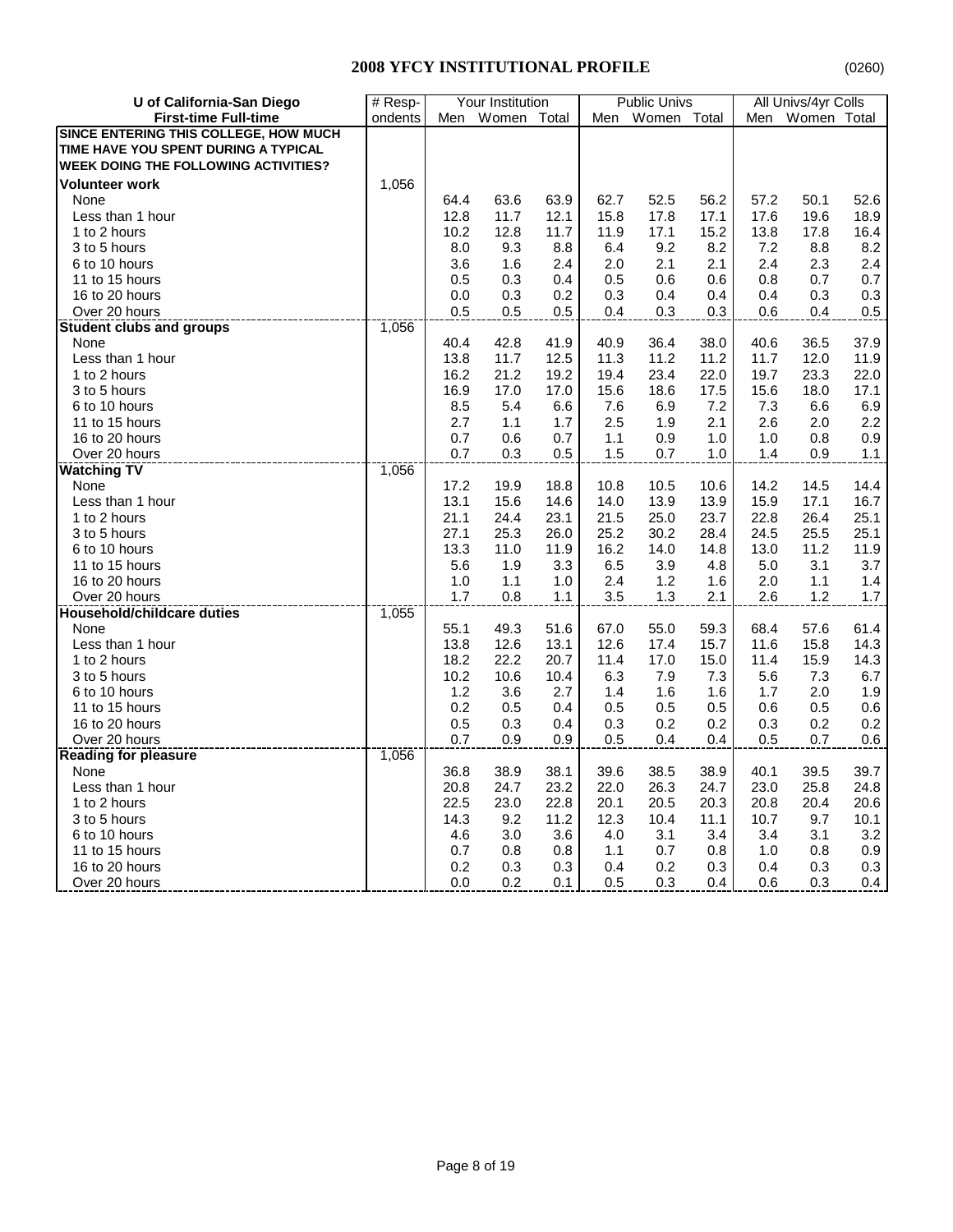| U of California-San Diego                            | $#$ Resp- |      | Your Institution |      |      | <b>Public Univs</b> |      |      | All Univs/4yr Colls |            |
|------------------------------------------------------|-----------|------|------------------|------|------|---------------------|------|------|---------------------|------------|
| <b>First-time Full-time</b>                          | ondents   | Men  | Women Total      |      | Men  | Women Total         |      | Men  | Women Total         |            |
| SINCE ENTERING THIS COLLEGE, HOW MUCH                |           |      |                  |      |      |                     |      |      |                     |            |
| TIME HAVE YOU SPENT DURING A TYPICAL                 |           |      |                  |      |      |                     |      |      |                     |            |
| <b>WEEK DOING THE FOLLOWING ACTIVITIES?</b>          |           |      |                  |      |      |                     |      |      |                     |            |
| Playing video/computer games                         | 1,056     |      |                  |      |      |                     |      |      |                     |            |
| None                                                 |           | 18.6 | 57.2             | 42.1 | 16.5 | 56.3                | 42.0 | 20.7 | 60.1                | 46.1       |
| Less than 1 hour                                     |           | 15.7 | 19.6             | 18.1 | 15.7 | 19.2                | 17.9 | 17.4 | 18.5                | 18.1       |
| 1 to 2 hours                                         |           | 20.8 | 12.3             | 15.6 | 21.0 | 14.4                | 16.8 | 21.8 | 12.4                | 15.7       |
| 3 to 5 hours                                         |           | 23.5 | 6.8              | 13.4 | 22.7 | 6.7                 | 12.4 | 20.5 | 6.0                 | 11.1       |
| 6 to 10 hours                                        |           | 13.3 | 3.0              | 7.0  | 12.8 | 2.2                 | 6.0  | 10.7 | 1.9                 | $5.0\,$    |
| 11 to 15 hours                                       |           | 3.4  | 0.8              | 1.8  | 5.7  | 0.8                 | 2.6  | 4.3  | 0.6                 | 1.9        |
| 16 to 20 hours                                       |           | 1.7  | 0.2              | 0.8  | 2.6  | 0.2                 | 1.1  | 1.9  | 0.2                 | 0.8        |
| Over 20 hours                                        |           | 2.9  | 0.2              | 1.2  | 3.0  | 0.2                 | 1.2  | 2.8  | 0.3                 | $1.2$      |
| <b>Commuting</b>                                     | 1,055     |      |                  |      |      |                     |      |      |                     |            |
| None                                                 |           | 41.6 | 55.0             | 49.8 | 46.3 | 56.7                | 53.0 | 55.4 | 63.6                | 60.7       |
| Less than 1 hour                                     |           | 9.9  | 9.7              | 9.8  | 17.2 | 14.8                | 15.7 | 15.0 | 12.4                | 13.3       |
| 1 to 2 hours                                         |           | 18.6 | 11.2             | 14.1 | 17.7 | 13.4                | 14.9 | 14.0 | 10.7                | 11.8       |
| 3 to 5 hours                                         |           | 18.4 | 13.1             | 15.2 | 12.8 | 9.9                 | 10.9 | 9.6  | 7.9                 | 8.5        |
| 6 to 10 hours                                        |           | 9.2  | 8.3              | 8.6  | 4.4  | 3.8                 | 4.0  | 3.6  | 3.5                 | 3.5        |
| 11 to 15 hours                                       |           | 2.2  | 2.6              | 2.5  | 0.8  | 0.9                 | 0.8  | 1.1  | 0.9                 | 1.0        |
| 16 to 20 hours                                       |           | 0.0  | 0.0              | 0.0  | 0.3  | 0.2                 | 0.3  | 0.5  | 0.4                 | 0.4        |
| Over 20 hours                                        |           | 0.0  | 0.2              | 0.1  | 0.5  | 0.3                 | 0.4  | 0.9  | 0.6                 | 0.7        |
| <b>Online social networks (MySpace,</b>              |           |      |                  |      |      |                     |      |      |                     |            |
| Facebook, etc.)                                      | 1,056     |      |                  |      |      |                     |      |      |                     |            |
| None                                                 |           | 9.9  | 4.2              | 6.4  | 7.4  | 3.6                 | 4.9  | 8.2  | 4.0                 | 5.5        |
| Less than 1 hour                                     |           | 17.7 | 13.4             | 15.1 | 15.7 | 9.0                 | 11.4 | 16.5 | 10.3                | 12.5       |
| 1 to 2 hours                                         |           | 23.2 | 25.2             | 24.4 | 28.1 | 24.5                | 25.8 | 30.5 | 25.8                | 27.5       |
|                                                      |           |      |                  |      |      |                     |      |      |                     |            |
| 3 to 5 hours                                         |           | 33.4 | 36.4             | 35.2 | 28.7 | 35.0                | 32.8 | 26.0 | 33.8                | 31.0       |
| 6 to 10 hours                                        |           | 8.0  | 13.1             | 11.1 | 11.8 | 17.5                | 15.4 | 10.7 | 15.8                | 14.0       |
| 11 to 15 hours                                       |           | 3.6  | 4.5              | 4.2  | 3.9  | 5.6                 | 5.0  | 3.7  | 5.0                 | 4.5        |
| 16 to 20 hours                                       |           | 0.5  | 1.7              | 1.2  | 1.9  | 2.2                 | 2.1  | 1.6  | 2.3                 | 2.0<br>2.9 |
| Over 20 hours<br>Students indicating they "agree" or |           | 3.6  | 1.6              | 2.4  | 2.4  | 2.7                 | 2.6  | 2.7  | 3.0                 |            |
| "strongly agree" with the following:                 |           |      |                  |      |      |                     |      |      |                     |            |
| I have felt discriminated against                    |           |      |                  |      |      |                     |      |      |                     |            |
| based on my:                                         |           |      |                  |      |      |                     |      |      |                     |            |
| Race/ethnicity                                       | 1,056     | 24.0 | 25.8             | 25.1 | 14.2 | 13.5                | 13.7 | 13.2 | 11.5                | 12.1       |
| Socio-economic status                                | 1,056     | 16.7 | 16.2             | 16.4 | 10.8 | 12.0                | 11.6 | 11.8 | 12.5                | 12.2       |
| Gender                                               | 1,055     | 9.2  | 16.7             | 13.7 | 9.7  | 18.0                | 15.0 | 9.6  | 15.8                | 13.6       |
| Religion                                             | 1,056     | 12.6 | 14.9             | 14.0 | 11.7 | 11.6                | 11.6 | 10.0 | 9.7                 | 9.8        |
| Sexual orientation                                   | 1,055     | 5.6  | 2.8              | 3.9  | 5.3  | 3.0                 | 3.8  | 5.7  | 3.3                 | 4.2        |
| In class, I have heard faculty express               |           |      |                  |      |      |                     |      |      |                     |            |
|                                                      |           |      |                  |      |      |                     |      |      |                     |            |
| stereotypes about:<br>Racial/ethnic groups           | 1,056     | 26.4 | 27.1             | 26.8 | 19.4 | 23.6                | 22.1 | 18.6 | 21.0                | 20.2       |
| Women                                                | 1,056     | 22.5 | 26.3             | 24.8 | 18.7 | 26.1                | 23.4 | 18.9 | 24.2                | 22.3       |
| Men                                                  | 1,056     | 21.3 | 22.2             | 21.9 | 18.8 | 21.1                | 20.3 | 19.2 | 20.0                | 19.7       |
| The admission/recruitment materials                  |           |      |                  |      |      |                     |      |      |                     |            |
| portrayed this campus accurately                     | 1,056     | 68.8 | 70.0             | 69.5 | 73.3 | 77.9                | 76.3 | 72.6 | 75.5                | 74.5       |
| I see myself as part of the campus                   |           |      |                  |      |      |                     |      |      |                     |            |
| community                                            | 1,056     | 71.2 | 73.7             | 72.7 | 77.1 | 83.4                | 81.2 | 78.7 | 83.1                | 81.6       |
| The Faculty here are interested in                   |           |      |                  |      |      |                     |      |      |                     |            |
| students' academic problems                          | 1,056     | 82.6 | 84.9             | 84.0 |      | 84.5                | 83.6 | 86.1 | 89.7                |            |
|                                                      |           |      |                  |      | 82.0 |                     |      |      |                     | 88.4       |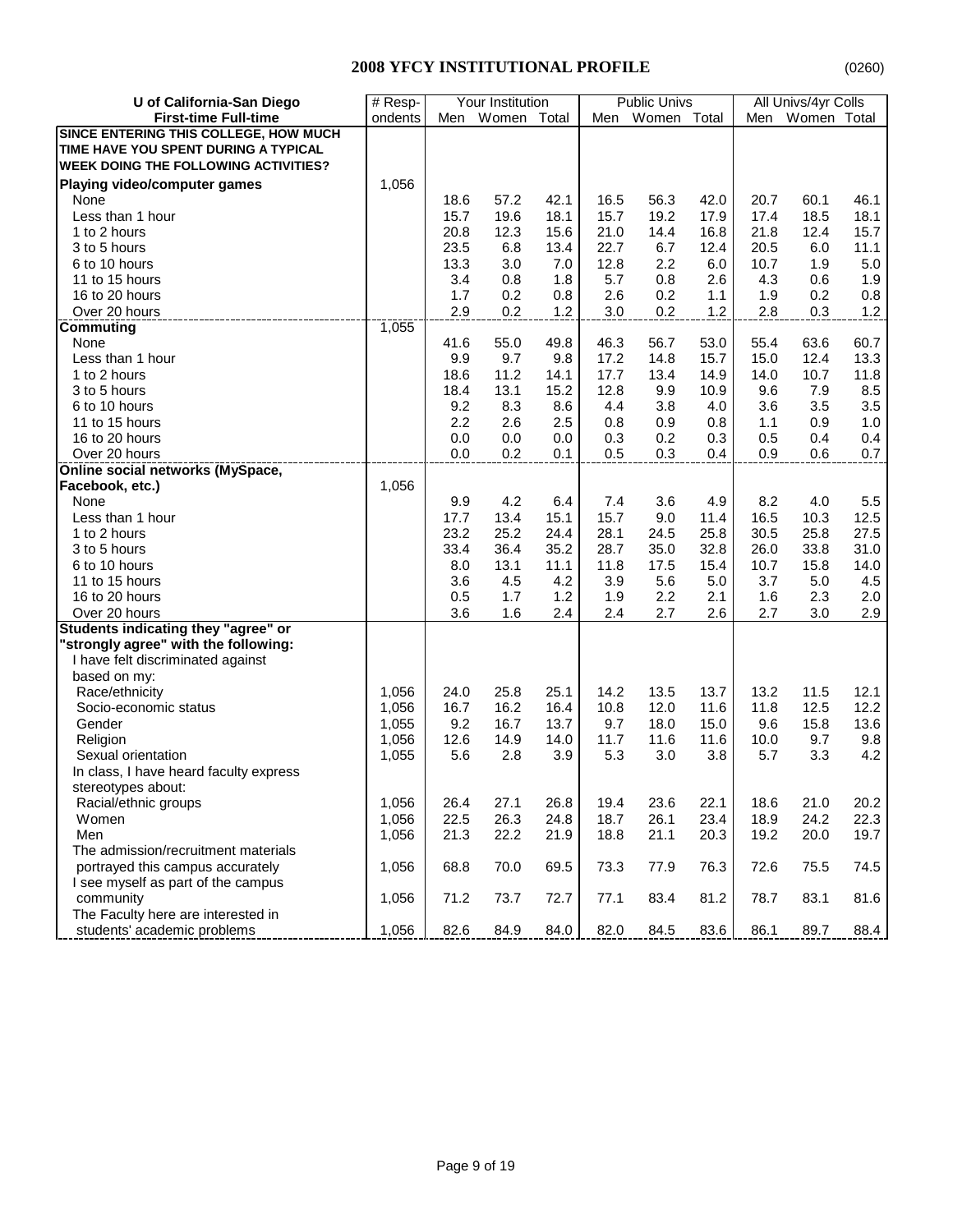| U of California-San Diego                | # Resp- |      | Your Institution |       |      | <b>Public Univs</b> |      |      | All Univs/4yr Colls |      |
|------------------------------------------|---------|------|------------------|-------|------|---------------------|------|------|---------------------|------|
| <b>First-time Full-time</b>              | ondents | Men  | Women            | Total | Men  | Women Total         |      | Men  | Women Total         |      |
| Students indicating they "agree" or      |         |      |                  |       |      |                     |      |      |                     |      |
| "strongly agree" with the following:     |         |      |                  |       |      |                     |      |      |                     |      |
| The Faculty here are interested in       |         |      |                  |       |      |                     |      |      |                     |      |
| students' personal problems              | 1,056   | 38.5 | 37.2             | 37.7  | 46.2 | 41.9                | 43.5 | 58.8 | 58.5                | 58.6 |
| The Staff here are interested in         |         |      |                  |       |      |                     |      |      |                     |      |
| students' academic problems              | 1,056   | 77.7 | 80.4             | 79.4  | 77.1 | 79.1                | 78.4 | 78.3 | 80.9                | 80.0 |
| The Staff here are interested in         |         |      |                  |       |      |                     |      |      |                     |      |
| students' personal problems              | 1,056   | 55.9 | 55.8             | 55.9  | 56.2 | 53.7                | 54.6 | 62.3 | 62.5                | 62.5 |
| There is a lot of racial tension on      |         |      |                  |       |      |                     |      |      |                     |      |
| this campus                              | 1,056   | 12.6 | 14.3             | 13.6  | 14.2 | 12.9                | 13.4 | 14.8 | 13.0                | 13.6 |
| I feel like I am just another number on  |         |      |                  |       |      |                     |      |      |                     |      |
| this campus                              | 1,056   | 63.9 | 66.4             | 65.4  | 49.9 | 49.8                | 49.8 | 32.5 | 29.6                | 30.6 |
| I have been able to find a balance       |         |      |                  |       |      |                     |      |      |                     |      |
| between academics and                    |         |      |                  |       |      |                     |      |      |                     |      |
| extracurricular activities               | 1,056   | 63.9 | 63.3             | 63.5  | 73.1 | 77.8                | 76.1 | 76.1 | 79.9                | 78.5 |
| My college experiences have exposed me   |         |      |                  |       |      |                     |      |      |                     |      |
| to diverse opinions, cultures, and       |         |      |                  |       |      |                     |      |      |                     |      |
| values                                   | 1,056   | 80.1 | 82.7             | 81.7  | 81.4 | 85.8                | 84.2 | 79.7 | 83.4                | 82.0 |
| There is strong competition among        |         |      |                  |       |      |                     |      |      |                     |      |
| students for high grades                 | 1,056   | 86.2 | 82.9             | 84.2  | 68.3 | 69.5                | 69.1 | 59.9 | 58.0                | 58.7 |
| I feel a sense of belonging with this    |         |      |                  |       |      |                     |      |      |                     |      |
| college                                  | 1,056   | 68.3 | 70.6             | 69.7  | 76.6 | 81.5                | 79.8 | 78.3 | 82.1                | 80.7 |
| Students indicating they "very often"    |         |      |                  |       |      |                     |      |      |                     |      |
| or "often" experienced the following     |         |      |                  |       |      |                     |      |      |                     |      |
| with students from a racial/ethnic       |         |      |                  |       |      |                     |      |      |                     |      |
| group other than their own:              |         |      |                  |       |      |                     |      |      |                     |      |
| Dined or shared a meal                   | 1,056   | 61.3 | 65.0             | 63.5  | 44.9 | 46.6                | 46.0 | 52.3 | 49.8                | 50.7 |
| Had meaningful and honest discussions    |         |      |                  |       |      |                     |      |      |                     |      |
| about race/ethnic relations outside      |         |      |                  |       |      |                     |      |      |                     |      |
| of class                                 | 1,056   | 31.7 | 37.3             | 35.1  | 24.1 | 25.5                | 25.0 | 29.7 | 28.0                | 28.6 |
| Had guarded, cautious interactions       | 1,056   | 9.9  | 6.8              | 8.0   | 9.4  | 6.9                 | 7.8  | 11.1 | 7.8                 | 9.0  |
| Shared personal feelings and problems    | 1,056   | 35.6 | 50.7             | 44.8  | 26.3 | 38.5                | 34.1 | 31.7 | 41.4                | 38.0 |
| Had tense, somewhat hostile interactions | 1,056   | 5.3  | 3.4              | 4.2   | 5.6  | 4.1                 | 4.6  | 7.7  | 4.6                 | 5.7  |
| Had intellectual discussions outside of  |         |      |                  |       |      |                     |      |      |                     |      |
| class                                    | 1,055   | 46.2 | 46.0             | 46.1  | 34.5 | 35.0                | 34.9 | 38.7 | 37.2                | 37.7 |
| Felt insulted or threatened because of   |         |      |                  |       |      |                     |      |      |                     |      |
| race/ethnicity                           | 1,056   | 4.1  | 3.9              | 4.0   | 5.8  | 3.4                 | 4.2  | 6.0  | 3.2                 | 4.2  |
| Studied or prepared for class            | 1,056   | 53.3 | 56.0             | 54.9  | 34.4 | 39.0                | 37.3 | 37.5 | 40.5                | 39.4 |
| Socialized or partied                    | 1,056   | 47.5 | 49.1             | 48.5  | 39.7 | 42.8                | 41.7 | 45.9 | 45.5                | 45.7 |
| Attended events sponsored by other       |         |      |                  |       |      |                     |      |      |                     |      |
| racial/ethnic groups                     | 1,056   | 20.1 | 20.2             | 20.2  | 12.8 | 14.5                | 13.9 | 18.8 | 19.8                | 19.4 |
| How many times in the past two weeks,    |         |      |                  |       |      |                     |      |      |                     |      |
| if any, have you had five or more        |         |      |                  |       |      |                     |      |      |                     |      |
| alcoholic drinks in a row?               | 1,056   |      |                  |       |      |                     |      |      |                     |      |
| None                                     |         | 72.9 | 79.0             | 76.6  | 60.1 | 67.9                | 65.1 | 55.1 | 65.8                | 62.0 |
| Once                                     |         | 10.9 | 9.8              | 10.2  | 12.3 | 11.8                | 11.9 | 11.4 | 12.2                | 11.9 |
| Twice                                    |         | 9.4  | 5.4              | 7.0   | 10.3 | 8.8                 | 9.3  | 11.7 | 9.6                 | 10.3 |
| 3 to 5 times                             |         | 5.3  | 4.7              | 4.9   | 12.1 | 9.1                 | 10.2 | 14.8 | 9.6                 | 11.5 |
| 6 to 9 times                             |         | 0.7  | 0.6              | 0.7   | 3.7  | 1.7                 | 2.4  | 4.5  | 2.0                 | 2.9  |
| 10 or more times                         |         | 0.7  | 0.5              | 0.6   | 1.5  | 0.7                 | 1.0  | 2.5  | 0.8                 | 1.4  |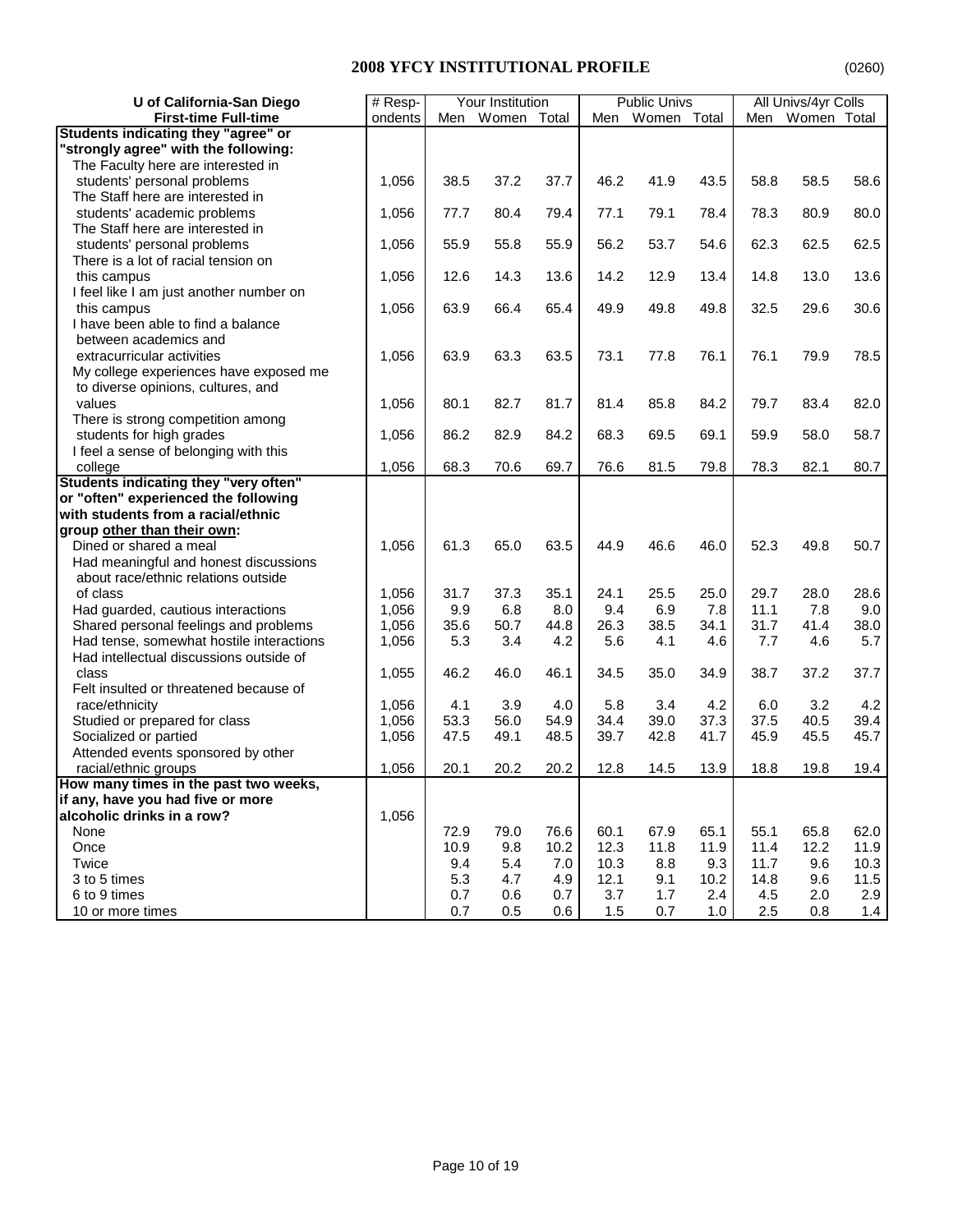| U of California-San Diego                      | # Resp- |      | Your Institution |      |      | <b>Public Univs</b> |      |      | All Univs/4yr Colls |      |
|------------------------------------------------|---------|------|------------------|------|------|---------------------|------|------|---------------------|------|
| <b>First-time Full-time</b>                    | ondents | Men  | Women Total      |      | Men  | Women Total         |      | Men  | Women Total         |      |
| HOW OFTEN IN THE PAST YEAR DID YOU:            |         |      |                  |      |      |                     |      |      |                     |      |
| Ask questions in class                         | 1,056   |      |                  |      |      |                     |      |      |                     |      |
| Frequently                                     |         | 13.6 | 12.3             | 12.8 | 20.6 | 19.7                | 20.0 | 34.8 | 34.2                | 34.4 |
| Occasionally                                   |         | 58.6 | 55.1             | 56.4 | 60.9 | 62.5                | 62.0 | 56.1 | 56.5                | 56.4 |
| Not at all                                     |         | 27.8 | 32.7             | 30.8 | 18.5 | 17.7                | 18.0 | 9.1  | 9.2                 | 9.2  |
| Support your opinions with a logical           |         |      |                  |      |      |                     |      |      |                     |      |
| argument                                       | 1,056   |      |                  |      |      |                     |      |      |                     |      |
| Frequently                                     |         | 45.5 | 37.0             | 40.3 | 46.7 | 38.5                | 41.4 | 51.7 | 46.1                | 48.1 |
| Occasionally                                   |         | 47.2 | 53.3             | 50.9 | 46.0 | 52.5                | 50.2 | 43.8 | 47.9                | 46.4 |
| Not at all                                     |         | 7.3  | 9.6              | 8.7  | 7.3  | 9.0                 | 8.4  | 4.6  | 6.1                 | 5.5  |
| Seek solutions to problems and explain         |         |      |                  |      |      |                     |      |      |                     |      |
| them to others                                 | 1,056   |      |                  |      |      |                     |      |      |                     |      |
| Frequently                                     |         | 39.2 | 35.6             | 37.0 | 40.4 | 37.7                | 38.7 | 43.9 | 42.6                | 43.0 |
| Occasionally                                   |         | 54.5 | 57.4             | 56.2 | 52.9 | 54.7                | 54.1 | 50.7 | 51.6                | 51.3 |
| Not at all                                     |         | 6.3  | 7.0              | 6.7  | 6.7  | 7.5                 | 7.2  | 5.4  | 5.8                 | 5.7  |
| Revise your papers to improve your             |         |      |                  |      |      |                     |      |      |                     |      |
| writing                                        | 1,056   |      |                  |      |      |                     |      |      |                     |      |
| Frequently                                     |         | 39.0 | 52.7             | 47.3 | 38.7 | 53.3                | 48.0 | 42.0 | 56.6                | 51.4 |
| Occasionally                                   |         | 49.4 | 41.4             | 44.5 | 51.2 | 41.3                | 44.9 | 50.4 | 39.3                | 43.3 |
| Not at all                                     |         | 11.6 | 5.9              | 8.1  | 10.0 | 5.4                 | 7.1  | 7.7  | 4.1                 | 5.4  |
| <b>Evaluate the quality or reliability of</b>  |         |      |                  |      |      |                     |      |      |                     |      |
| information you received                       | 1,056   |      |                  |      |      |                     |      |      |                     |      |
| Frequently                                     |         | 39.5 | 37.6             | 38.4 | 36.4 | 36.9                | 36.7 | 38.8 | 39.7                | 39.4 |
| Occasionally                                   |         | 54.2 | 56.0             | 55.3 | 56.8 | 56.0                | 56.3 | 55.3 | 54.4                | 54.7 |
| Not at all                                     |         | 6.3  | 6.4              | 6.3  | 6.8  | 7.1                 | 7.0  | 5.9  | 5.9                 | 5.9  |
| Take a risk because you felt you had           |         |      |                  |      |      |                     |      |      |                     |      |
| more to gain                                   | 1,056   |      |                  |      |      |                     |      |      |                     |      |
| Frequently                                     |         | 32.4 | 23.8             | 27.2 | 28.1 | 24.3                | 25.7 | 32.6 | 27.8                | 29.5 |
| Occasionally                                   |         | 55.4 | 60.5             | 58.5 | 61.1 | 62.9                | 62.3 | 58.9 | 61.3                | 60.5 |
| Not at all                                     |         | 12.1 | 15.7             | 14.3 | 10.7 | 12.8                | 12.1 | 8.5  | 10.8                | 10.0 |
| Seek alternative solutions to a problem        | 1,055   |      |                  |      |      |                     |      |      |                     |      |
| Frequently                                     |         | 33.7 | 28.2             | 30.3 | 32.4 | 29.6                | 30.6 | 34.8 | 32.9                | 33.6 |
| Occasionally                                   |         | 59.8 | 64.0             | 62.4 | 61.4 | 63.7                | 62.9 | 60.2 | 62.0                | 61.3 |
| Not at all                                     |         | 6.5  | 7.8              | 7.3  | 6.2  | 6.7                 | 6.5  | 5.0  | 5.1                 | 5.1  |
| Look up scientific research articles           |         |      |                  |      |      |                     |      |      |                     |      |
| and resources                                  | 1,056   |      |                  |      |      |                     |      |      |                     |      |
| Frequently                                     |         | 26.4 | 22.1             | 23.8 | 26.8 | 26.6                | 26.7 | 27.9 | 29.6                | 29.0 |
| Occasionally                                   |         | 55.7 | 48.7             | 51.4 | 58.6 | 54.2                | 55.8 | 57.5 | 52.8                | 54.4 |
| Not at all                                     |         | 17.9 | 29.2             | 24.8 | 14.6 | 19.2                | 17.6 | 14.7 | 17.6                | 16.6 |
| <b>Explore topics on your own, even though</b> |         |      |                  |      |      |                     |      |      |                     |      |
| it was not required for a class                | 1,056   |      |                  |      |      |                     |      |      |                     |      |
| Frequently                                     |         | 32.4 | 26.1             | 28.6 | 31.6 | 22.8                | 26.0 | 32.8 | 24.7                | 27.6 |
| Occasionally                                   |         | 55.4 | 50.9             | 52.7 | 54.4 | 57.0                | 56.1 | 54.0 | 56.7                | 55.7 |
| Not at all                                     |         | 12.1 | 23.0             | 18.7 | 14.0 | 20.2                | 18.0 | 13.3 | 18.7                | 16.7 |
| Accept failure as part of the learning         |         |      |                  |      |      |                     |      |      |                     |      |
| process                                        | 1,056   |      |                  |      |      |                     |      |      |                     |      |
| Frequently                                     |         | 28.8 | 22.9             | 25.2 | 23.3 | 17.8                | 19.8 | 22.2 | 18.1                | 19.5 |
| Occasionally                                   |         | 58.1 | 58.8             | 58.5 | 57.0 | 59.7                | 58.7 | 56.7 | 58.6                | 57.9 |
| Not at all                                     |         | 13.1 | 18.4             | 16.3 | 19.6 | 22.5                | 21.5 | 21.1 | 23.4                | 22.6 |
| Seek feedback on your academic work            | 1,056   |      |                  |      |      |                     |      |      |                     |      |
| Frequently                                     |         | 31.7 | 34.7             | 33.5 | 31.4 | 35.9                | 34.3 | 36.5 | 42.6                | 40.4 |
| Occasionally                                   |         | 59.8 | 57.2             | 58.2 | 58.5 | 57.2                | 57.7 | 56.8 | 52.5                | 54.0 |
| Not at all                                     |         | 8.5  | 8.1              | 8.2  | 10.1 | 6.9                 | 8.0  | 6.8  | 4.9                 | 5.6  |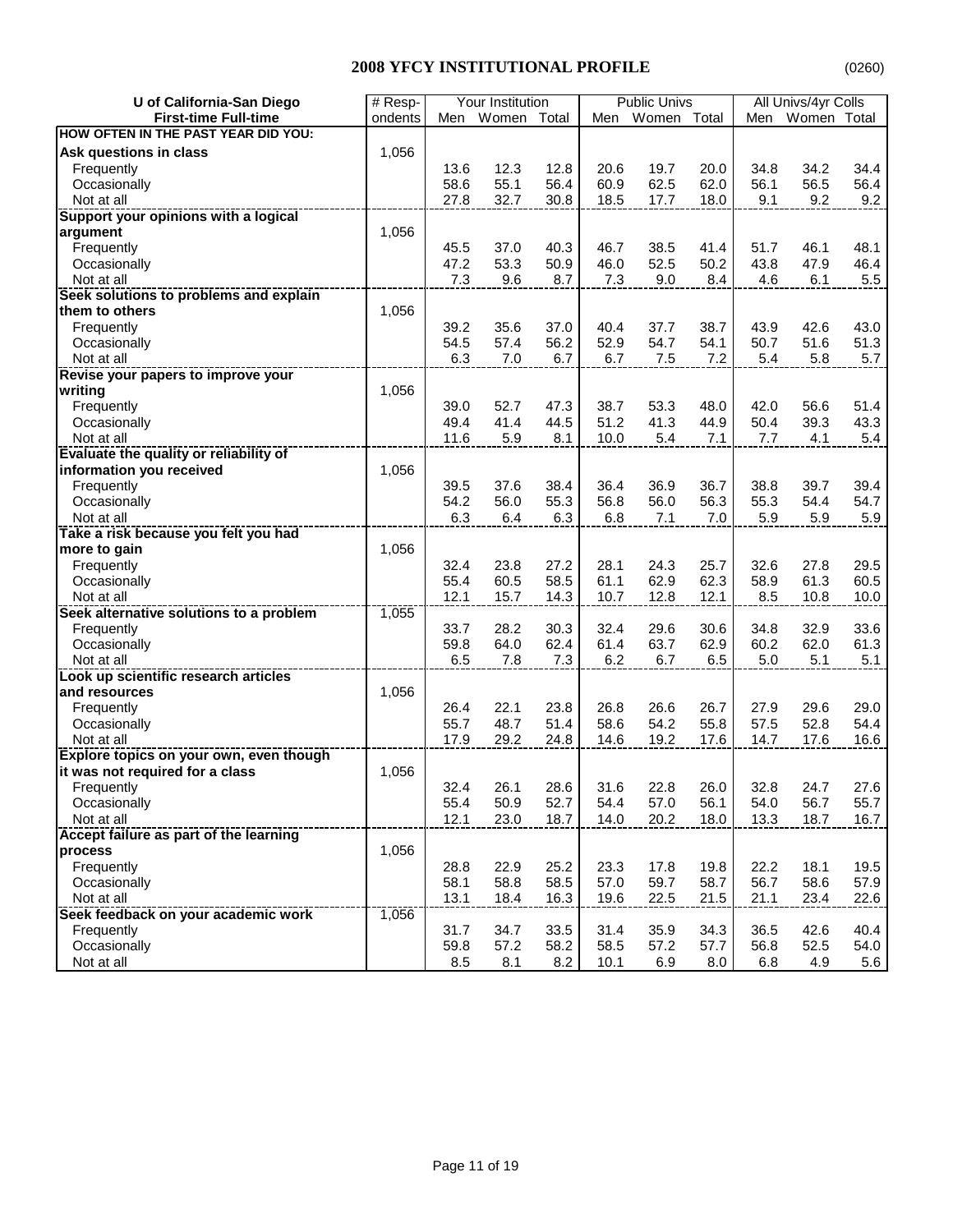| U of California-San Diego               | $#$ Resp- |      | Your Institution |      |      | <b>Public Univs</b> |      |      | All Univs/4yr Colls |      |
|-----------------------------------------|-----------|------|------------------|------|------|---------------------|------|------|---------------------|------|
| <b>First-time Full-time</b>             | ondents   | Men  | Women Total      |      | Men  | Women Total         |      |      | Men Women Total     |      |
| WHERE DID YOU PRIMARILY LIVE WHILE      |           |      |                  |      |      |                     |      |      |                     |      |
| ATTENDING COLLEGE THIS PAST YEAR?       |           |      |                  |      |      |                     |      |      |                     |      |
| <b>On Campus</b>                        |           |      |                  |      |      |                     |      |      |                     |      |
| <b>Special interest housing</b>         | 1,056     |      |                  |      |      |                     |      |      |                     |      |
| First-year student housing              |           | 5.6  | 8.4              | 7.3  | 15.7 | 16.4                | 16.2 | 21.8 | 21.5                | 21.6 |
| Cultural or minority student housing    |           | 0.0  | 0.2              | 0.1  | 0.2  | 0.5                 | 0.4  | 0.3  | 0.5                 | 0.5  |
| Single-sex housing                      |           | 0.0  | 0.0              | 0.0  | 0.7  | 1.1                 | 1.0  | 0.7  | 2.3                 | 1.7  |
| Special academic program                |           | 0.0  | 0.0              | 0.0  | 3.4  | 5.3                 | 4.6  | 1.8  | 2.6                 | 2.3  |
| Other special interest housing          |           | 0.0  | 0.2              | 0.1  | 1.0  | 1.5                 | 1.3  | 0.9  | 1.3                 | 1.2  |
| <b>Regular college housing</b>          |           |      |                  |      |      |                     |      |      |                     |      |
| Residence hall                          |           | 49.4 | 54.4             | 52.5 | 60.1 | 58.5                | 59.1 | 58.2 | 56.5                | 57.1 |
| Apartment                               |           | 5.8  | 5.1              | 5.4  | 2.2  | 2.2                 | 2.2  | 1.3  | 1.4                 | 1.4  |
| Fraternity or sorority housing          |           | 0.0  | 0.0              | 0.0  | 0.4  | 0.2                 | 0.3  | 0.3  | 0.1                 | 0.2  |
| Other residential housing               |           | 0.0  | 0.2              | 0.1  | 0.7  | 1.0                 | 0.9  | 0.6  | 0.5                 | 0.6  |
| <b>Off Campus</b>                       |           |      |                  |      |      |                     |      |      |                     |      |
| At home with family                     |           | 9.2  | 8.7              | 8.9  | 7.0  | 7.1                 | 7.1  | 9.5  | 9.8                 | 9.7  |
| Fraternity or sorority                  |           | 0.2  | 0.0              | 0.1  | 0.3  | 0.0                 | 0.1  | 0.2  | 0.0                 | 0.1  |
| Rented apartment or house               |           | 28.6 | 21.3             | 24.1 | 7.6  | 5.4                 | 6.2  | 3.6  | 2.7                 | 3.0  |
| Other                                   |           | 1.2  | 1.6              | 1.4  | 0.8  | 0.8                 | 0.8  | 0.7  | 0.6                 | 0.6  |
| Objectives considered to be "very       |           |      |                  |      |      |                     |      |      |                     |      |
| important" or "essential":              |           |      |                  |      |      |                     |      |      |                     |      |
| Becoming accomplished in one of the     |           |      |                  |      |      |                     |      |      |                     |      |
| performing arts (acting, dancing,       |           |      |                  |      |      |                     |      |      |                     |      |
| etc.)                                   | 1,056     | 22.3 | 23.3             | 22.9 | 18.6 | 18.9                | 18.8 | 22.7 | 23.5                | 23.2 |
| Becoming an authority in my field       | 1,056     | 65.9 | 62.4             | 63.7 | 64.3 | 63.3                | 63.7 | 68.4 | 66.6                | 67.3 |
| Obtaining recognition from my           |           |      |                  |      |      |                     |      |      |                     |      |
| colleagues for contributions to my      |           |      |                  |      |      |                     |      |      |                     |      |
| special field                           | 1,056     | 60.8 | 54.4             | 56.9 | 59.0 | 58.1                | 58.4 | 60.8 | 60.8                | 60.8 |
| Influencing the political structure     | 1,056     | 28.1 | 22.2             | 24.5 | 25.1 | 19.3                | 21.3 | 28.6 | 21.1                | 23.8 |
| Influencing social values               | 1,055     | 50.6 | 50.3             | 50.4 | 45.2 | 48.8                | 47.5 | 48.5 | 52.4                | 51.0 |
| Raising a family                        | 1,056     | 72.2 | 66.7             | 68.8 | 73.5 | 74.2                | 74.0 | 73.4 | 74.5                | 74.1 |
|                                         |           |      |                  |      |      |                     |      |      |                     |      |
| Having administrative responsibility    |           |      |                  |      |      |                     |      |      |                     |      |
| for the work of others                  | 1,056     | 47.2 | 39.0             | 42.2 | 43.9 | 41.9                | 42.6 | 45.2 | 41.1                | 42.6 |
| Being very well off financially         | 1,056     | 72.2 | 69.1             | 70.3 | 69.4 | 67.8                | 68.4 | 67.8 | 65.4                | 66.2 |
| Helping others who are in difficulty    | 1,056     | 79.4 | 81.8             | 80.9 | 70.9 | 81.5                | 77.7 | 72.6 | 82.1                | 78.7 |
| Making a theoretical contribution to    |           |      |                  |      |      |                     |      |      |                     |      |
| science                                 | 1,055     | 37.0 | 26.2             | 30.4 | 30.4 | 21.3                | 24.6 | 27.5 | 19.1                | 22.1 |
| Writing original works (poems, novels,  |           |      |                  |      |      |                     |      |      |                     |      |
| short stories, etc.)                    | 1,056     | 22.3 | 20.2             | 21.0 | 18.8 | 17.8                | 18.2 | 23.8 | 21.0                | 22.0 |
| Creating artistic works (painting,      |           |      |                  |      |      |                     |      |      |                     |      |
| sculpture, decorating, etc.)            | 1,056     | 21.8 | 22.2             | 22.1 | 16.5 | 19.4                | 18.3 | 21.1 | 22.5                | 22.0 |
| Becoming successful in a business of my |           |      |                  |      |      |                     |      |      |                     |      |
| own                                     | 1,056     | 46.5 | 38.9             | 41.9 | 39.9 | 34.1                | 36.2 | 46.5 | 37.8                | 40.8 |
| Becoming involved in programs to clean  |           |      |                  |      |      |                     |      |      |                     |      |
| up the environment                      | 1,056     | 38.3 | 38.3             | 38.3 | 33.1 | 34.5                | 34.0 | 34.3 | 35.5                | 35.1 |
| Developing a meaningful philosophy of   |           |      |                  |      |      |                     |      |      |                     |      |
| life                                    | 1,056     | 66.6 | 65.8             | 66.1 | 59.4 | 52.7                | 55.1 | 61.3 | 55.5                | 57.6 |
| Participating in a community action     |           |      |                  |      |      |                     |      |      |                     |      |
| program                                 | 1,055     | 35.2 | 44.6             | 40.9 | 30.6 | 40.6                | 37.0 | 32.9 | 42.8                | 39.3 |
| Helping to promote racial understanding | 1,056     | 42.9 | 47.4             | 45.6 | 33.8 | 39.0                | 37.1 | 37.7 | 42.2                | 40.6 |
| Keeping up to date with political       |           |      |                  |      |      |                     |      |      |                     |      |
| affairs                                 | 1,056     | 50.6 | 42.8             | 45.8 | 46.6 | 41.6                | 43.4 | 49.1 | 43.5                | 45.5 |
| Becoming a community leader             | 1,056     | 33.7 | 36.1             | 35.1 | 34.9 | 37.9                | 36.9 | 40.2 | 39.4                | 39.7 |
| Improving my understanding of other     |           |      |                  |      |      |                     |      |      |                     |      |
| countries and cultures                  | 1,055     | 59.8 | 68.1             | 64.8 | 50.1 | 57.9                | 55.1 | 55.0 | 61.7                | 59.3 |
| Engaging with members of my own         |           |      |                  |      |      |                     |      |      |                     |      |
| racial/ethnic group                     | 1,056     | 47.9 | 47.3             | 47.5 | 44.1 | 45.5                | 45.0 | 46.2 | 46.9                | 46.6 |
|                                         |           |      |                  |      |      |                     |      |      |                     |      |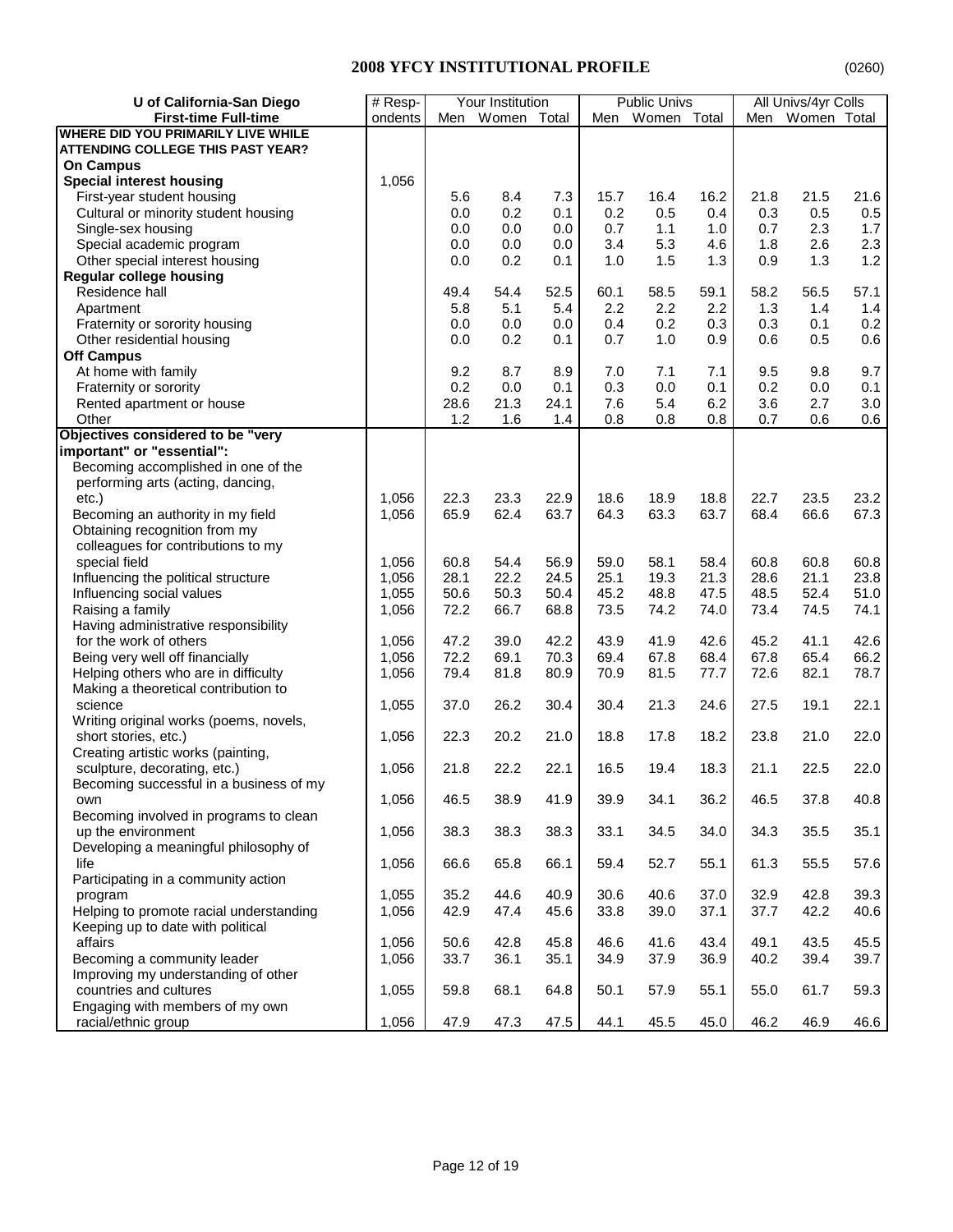| Women Total<br><b>First-time Full-time</b><br>Women Total<br>Women Total<br>Men<br>ondents<br>Men<br>Men<br><b>Students reporting they were</b><br>"satisfied" or "very satisfied" with<br>with each of the following aspects<br>Amount of contact with faculty<br>996<br>43.1<br>33.9<br>37.6<br>53.2<br>50.8<br>65.5<br>65.2<br>49.5<br>64.5<br>1,022<br>45.7<br>43.8<br>50.3<br>49.4<br>49.7<br>49.4<br>46.9<br>47.8<br>Racial/ethnic diversity of faculty<br>42.6<br>49.7<br>Racial/ethnic diversity of student body<br>1,035<br>37.3<br>36.7<br>36.9<br>52.1<br>52.2<br>52.2<br>50.6<br>49.2<br>35.0<br>37.5<br>36.5<br>53.9<br>57.6<br>56.3<br>74.6<br>Class size<br>1,054<br>71.4<br>76.4<br>1,053<br>51.8<br>51.4<br>51.6<br>68.2<br>69.2<br>68.8<br>76.7<br>78.8<br>78.0<br>Interaction with other students<br>60.0<br>1,054<br>43.9<br>40.2<br>41.7<br>48.8<br>50.6<br>49.9<br>Relevance of coursework to everyday life<br>58.1<br>61.1<br>Relevance of coursework to future<br>52.7<br>60.5<br>67.1<br>career plans<br>1,047<br>55.8<br>50.8<br>60.5<br>60.5<br>65.4<br>68.0<br>Overall quality of instruction<br>1,056<br>73.6<br>74.1<br>72.3<br>75.1<br>74.1<br>76.0<br>79.5<br>78.3<br>74.8<br>Respect for the expression of diverse<br>75.9<br>73.7<br>73.1<br>71.0<br>72.3<br>beliefs<br>1,040<br>70.1<br>67.1<br>69.0<br>74.0<br>Availability of campus social activities<br>1,030<br>52.9<br>55.3<br>66.8<br>74.6<br>71.8<br>67.5<br>71.5<br>70.1<br>56.9<br>73.3<br>1,052<br>55.1<br>54.2<br>54.6<br>66.7<br>73.0<br>70.7<br>71.5<br>74.2<br>Your social life<br>Overall sense of community among<br>45.2<br>66.9<br>64.9<br>68.4<br>students<br>1,043<br>44.4<br>44.9<br>61.4<br>66.4<br>69.4<br>1,053<br>66.7<br>65.8<br>66.2<br>74.3<br>78.2<br>76.8<br>75.9<br>78.7<br>77.7<br>Overall college experience<br>What is your overall grade average (as<br>of your most recently completed<br>academic term)?<br>1,055<br>10.1<br>22.2<br>21.0<br>20.4<br>A (3.75-4.0)<br>11.2<br>9.5<br>18.9<br>17.7<br>21.9<br>33.7<br>33.5<br>33.9<br>31.8<br>35.9<br>34.4<br>33.7<br>38.2<br>36.6<br>A-, B+ (3.25-3.74)<br>32.3<br>34.3<br>27.2<br>25.5<br>25.2<br>35.6<br>24.6<br>26.9<br>24.3<br>B (2.75-3.24)<br>15.3<br>10.9<br>14.3<br>14.7<br>12.0<br>10.5<br>12.8<br>9.8<br>$B-, C+ (2.25-2.74)$<br>11.0<br>5.3<br>5.3<br>5.0<br>4.9<br>$C(1.75-2.24)$<br>5.3<br>6.5<br>5.6<br>6.3<br>4.1<br>2.4<br>1.4<br>1.8<br>1.8<br>2.4<br>2.2<br>1.5<br>1.7<br>C- or less (below 1.75)<br>3.5<br>0.0<br>0.1<br>0.4<br>0.3<br>0.3<br>0.0<br>0.0<br>0.1<br>0.1<br>I do not receive grades in my courses<br>Since entering this college have you:<br>36.3<br>38.3<br>35.4<br>Decided to pursue a different major<br>1,056<br>33.9<br>37.8<br>34.5<br>40.4<br>33.0<br>36.7<br>1,056<br>22.4<br>19.8<br>19.2<br>22.2<br>20.1<br>20.9<br>Remained undecided about a major<br>20.1<br>24.0<br>18.9<br>28.1<br>30.9<br>29.8<br>30.0<br>37.5<br>34.8<br>27.8<br>33.7<br>31.6<br>Changed your career choice<br>1,056<br>4.9<br>8.1<br>8.2<br>8.8<br>Participated in student government<br>1,056<br>5.3<br>4.7<br>9.1<br>8.4<br>9.9<br>Needed extra time to complete your<br>19.5<br>13.6<br>11.0<br>10.3<br>10.5<br>degree requirements<br>1,055<br>20.1<br>19.7<br>14.8<br>14.0<br>Socialized with someone of another<br>93.4<br>92.7<br>91.7<br>racial/ethnic group<br>1,056<br>91.5<br>94.6<br>87.7<br>91.0<br>89.8<br>89.7<br>Worked full-time while attending school<br>5.6<br>5.2<br>7.0<br>5.7<br>6.2<br>1,056<br>5.6<br>5.6<br>4.0<br>4.4<br>5.3<br>11.0<br>Joined a social fraternity or sorority<br>5.8<br>5.5<br>11.1<br>10.8<br>10.9<br>12.0<br>10.4<br>1,056<br>1,055<br>16.9<br>9.2<br>12.2<br>10.4<br>11.6<br>25.5<br>17.0<br>20.0<br>Played varsity/intercollegiate athletics<br>13.9<br>Participated in student protests or<br>1,056<br>6.3<br>6.5<br>6.4<br>8.6<br>8.1<br>8.3<br>10.6<br>10.8<br>10.8<br>demonstrations<br>Participated in volunteer or community<br>service work<br>1,055<br>36.1<br>38.3<br>47.5<br>39.7<br>37.3<br>53.2<br>45.9<br>58.8<br>54.2<br>Participated in student clubs/groups<br>1,056<br>59.3<br>60.0<br>59.8<br>56.3<br>64.9<br>61.8<br>58.8<br>65.1<br>62.8<br>Sought personal counseling<br>19.3<br>15.4<br>1,056<br>20.1<br>18.8<br>14.2<br>14.1<br>14.1<br>14.5<br>15.8<br>Strengthened your religious<br>beliefs/convictions<br>1,056<br>27.8<br>29.4<br>28.8<br>30.2<br>32.1<br>31.4<br>33.5<br>35.7<br>34.9<br>Failed one or more courses<br>14.0<br>11.2<br>15.2<br>12.8<br>9.1<br>10.4<br>1,056<br>12.3<br>11.4<br>12.7 | U of California-San Diego           | # Resp- | Your Institution |      | <b>Public Univs</b> |      |      | All Univs/4yr Colls |      |      |      |
|------------------------------------------------------------------------------------------------------------------------------------------------------------------------------------------------------------------------------------------------------------------------------------------------------------------------------------------------------------------------------------------------------------------------------------------------------------------------------------------------------------------------------------------------------------------------------------------------------------------------------------------------------------------------------------------------------------------------------------------------------------------------------------------------------------------------------------------------------------------------------------------------------------------------------------------------------------------------------------------------------------------------------------------------------------------------------------------------------------------------------------------------------------------------------------------------------------------------------------------------------------------------------------------------------------------------------------------------------------------------------------------------------------------------------------------------------------------------------------------------------------------------------------------------------------------------------------------------------------------------------------------------------------------------------------------------------------------------------------------------------------------------------------------------------------------------------------------------------------------------------------------------------------------------------------------------------------------------------------------------------------------------------------------------------------------------------------------------------------------------------------------------------------------------------------------------------------------------------------------------------------------------------------------------------------------------------------------------------------------------------------------------------------------------------------------------------------------------------------------------------------------------------------------------------------------------------------------------------------------------------------------------------------------------------------------------------------------------------------------------------------------------------------------------------------------------------------------------------------------------------------------------------------------------------------------------------------------------------------------------------------------------------------------------------------------------------------------------------------------------------------------------------------------------------------------------------------------------------------------------------------------------------------------------------------------------------------------------------------------------------------------------------------------------------------------------------------------------------------------------------------------------------------------------------------------------------------------------------------------------------------------------------------------------------------------------------------------------------------------------------------------------------------------------------------------------------------------------------------------------------------------------------------------------------------------------------------------------------------------------------------------------------------------------------------------------------------------------------------------------------------------------------------------------------------------------------------------------------------------------------------------------------------------------------------------------------------------------------------------------------------------------------------------------------------------------------------------------------------------------------------------------------------------------------------------------------|-------------------------------------|---------|------------------|------|---------------------|------|------|---------------------|------|------|------|
|                                                                                                                                                                                                                                                                                                                                                                                                                                                                                                                                                                                                                                                                                                                                                                                                                                                                                                                                                                                                                                                                                                                                                                                                                                                                                                                                                                                                                                                                                                                                                                                                                                                                                                                                                                                                                                                                                                                                                                                                                                                                                                                                                                                                                                                                                                                                                                                                                                                                                                                                                                                                                                                                                                                                                                                                                                                                                                                                                                                                                                                                                                                                                                                                                                                                                                                                                                                                                                                                                                                                                                                                                                                                                                                                                                                                                                                                                                                                                                                                                                                                                                                                                                                                                                                                                                                                                                                                                                                                                                                                                                              |                                     |         |                  |      |                     |      |      |                     |      |      |      |
|                                                                                                                                                                                                                                                                                                                                                                                                                                                                                                                                                                                                                                                                                                                                                                                                                                                                                                                                                                                                                                                                                                                                                                                                                                                                                                                                                                                                                                                                                                                                                                                                                                                                                                                                                                                                                                                                                                                                                                                                                                                                                                                                                                                                                                                                                                                                                                                                                                                                                                                                                                                                                                                                                                                                                                                                                                                                                                                                                                                                                                                                                                                                                                                                                                                                                                                                                                                                                                                                                                                                                                                                                                                                                                                                                                                                                                                                                                                                                                                                                                                                                                                                                                                                                                                                                                                                                                                                                                                                                                                                                                              |                                     |         |                  |      |                     |      |      |                     |      |      |      |
|                                                                                                                                                                                                                                                                                                                                                                                                                                                                                                                                                                                                                                                                                                                                                                                                                                                                                                                                                                                                                                                                                                                                                                                                                                                                                                                                                                                                                                                                                                                                                                                                                                                                                                                                                                                                                                                                                                                                                                                                                                                                                                                                                                                                                                                                                                                                                                                                                                                                                                                                                                                                                                                                                                                                                                                                                                                                                                                                                                                                                                                                                                                                                                                                                                                                                                                                                                                                                                                                                                                                                                                                                                                                                                                                                                                                                                                                                                                                                                                                                                                                                                                                                                                                                                                                                                                                                                                                                                                                                                                                                                              |                                     |         |                  |      |                     |      |      |                     |      |      |      |
|                                                                                                                                                                                                                                                                                                                                                                                                                                                                                                                                                                                                                                                                                                                                                                                                                                                                                                                                                                                                                                                                                                                                                                                                                                                                                                                                                                                                                                                                                                                                                                                                                                                                                                                                                                                                                                                                                                                                                                                                                                                                                                                                                                                                                                                                                                                                                                                                                                                                                                                                                                                                                                                                                                                                                                                                                                                                                                                                                                                                                                                                                                                                                                                                                                                                                                                                                                                                                                                                                                                                                                                                                                                                                                                                                                                                                                                                                                                                                                                                                                                                                                                                                                                                                                                                                                                                                                                                                                                                                                                                                                              |                                     |         |                  |      |                     |      |      |                     |      |      |      |
|                                                                                                                                                                                                                                                                                                                                                                                                                                                                                                                                                                                                                                                                                                                                                                                                                                                                                                                                                                                                                                                                                                                                                                                                                                                                                                                                                                                                                                                                                                                                                                                                                                                                                                                                                                                                                                                                                                                                                                                                                                                                                                                                                                                                                                                                                                                                                                                                                                                                                                                                                                                                                                                                                                                                                                                                                                                                                                                                                                                                                                                                                                                                                                                                                                                                                                                                                                                                                                                                                                                                                                                                                                                                                                                                                                                                                                                                                                                                                                                                                                                                                                                                                                                                                                                                                                                                                                                                                                                                                                                                                                              | of college life: [2]                |         |                  |      |                     |      |      |                     |      |      |      |
|                                                                                                                                                                                                                                                                                                                                                                                                                                                                                                                                                                                                                                                                                                                                                                                                                                                                                                                                                                                                                                                                                                                                                                                                                                                                                                                                                                                                                                                                                                                                                                                                                                                                                                                                                                                                                                                                                                                                                                                                                                                                                                                                                                                                                                                                                                                                                                                                                                                                                                                                                                                                                                                                                                                                                                                                                                                                                                                                                                                                                                                                                                                                                                                                                                                                                                                                                                                                                                                                                                                                                                                                                                                                                                                                                                                                                                                                                                                                                                                                                                                                                                                                                                                                                                                                                                                                                                                                                                                                                                                                                                              |                                     |         |                  |      |                     |      |      |                     |      |      |      |
|                                                                                                                                                                                                                                                                                                                                                                                                                                                                                                                                                                                                                                                                                                                                                                                                                                                                                                                                                                                                                                                                                                                                                                                                                                                                                                                                                                                                                                                                                                                                                                                                                                                                                                                                                                                                                                                                                                                                                                                                                                                                                                                                                                                                                                                                                                                                                                                                                                                                                                                                                                                                                                                                                                                                                                                                                                                                                                                                                                                                                                                                                                                                                                                                                                                                                                                                                                                                                                                                                                                                                                                                                                                                                                                                                                                                                                                                                                                                                                                                                                                                                                                                                                                                                                                                                                                                                                                                                                                                                                                                                                              |                                     |         |                  |      |                     |      |      |                     |      |      |      |
|                                                                                                                                                                                                                                                                                                                                                                                                                                                                                                                                                                                                                                                                                                                                                                                                                                                                                                                                                                                                                                                                                                                                                                                                                                                                                                                                                                                                                                                                                                                                                                                                                                                                                                                                                                                                                                                                                                                                                                                                                                                                                                                                                                                                                                                                                                                                                                                                                                                                                                                                                                                                                                                                                                                                                                                                                                                                                                                                                                                                                                                                                                                                                                                                                                                                                                                                                                                                                                                                                                                                                                                                                                                                                                                                                                                                                                                                                                                                                                                                                                                                                                                                                                                                                                                                                                                                                                                                                                                                                                                                                                              |                                     |         |                  |      |                     |      |      |                     |      |      |      |
|                                                                                                                                                                                                                                                                                                                                                                                                                                                                                                                                                                                                                                                                                                                                                                                                                                                                                                                                                                                                                                                                                                                                                                                                                                                                                                                                                                                                                                                                                                                                                                                                                                                                                                                                                                                                                                                                                                                                                                                                                                                                                                                                                                                                                                                                                                                                                                                                                                                                                                                                                                                                                                                                                                                                                                                                                                                                                                                                                                                                                                                                                                                                                                                                                                                                                                                                                                                                                                                                                                                                                                                                                                                                                                                                                                                                                                                                                                                                                                                                                                                                                                                                                                                                                                                                                                                                                                                                                                                                                                                                                                              |                                     |         |                  |      |                     |      |      |                     |      |      |      |
|                                                                                                                                                                                                                                                                                                                                                                                                                                                                                                                                                                                                                                                                                                                                                                                                                                                                                                                                                                                                                                                                                                                                                                                                                                                                                                                                                                                                                                                                                                                                                                                                                                                                                                                                                                                                                                                                                                                                                                                                                                                                                                                                                                                                                                                                                                                                                                                                                                                                                                                                                                                                                                                                                                                                                                                                                                                                                                                                                                                                                                                                                                                                                                                                                                                                                                                                                                                                                                                                                                                                                                                                                                                                                                                                                                                                                                                                                                                                                                                                                                                                                                                                                                                                                                                                                                                                                                                                                                                                                                                                                                              |                                     |         |                  |      |                     |      |      |                     |      |      |      |
|                                                                                                                                                                                                                                                                                                                                                                                                                                                                                                                                                                                                                                                                                                                                                                                                                                                                                                                                                                                                                                                                                                                                                                                                                                                                                                                                                                                                                                                                                                                                                                                                                                                                                                                                                                                                                                                                                                                                                                                                                                                                                                                                                                                                                                                                                                                                                                                                                                                                                                                                                                                                                                                                                                                                                                                                                                                                                                                                                                                                                                                                                                                                                                                                                                                                                                                                                                                                                                                                                                                                                                                                                                                                                                                                                                                                                                                                                                                                                                                                                                                                                                                                                                                                                                                                                                                                                                                                                                                                                                                                                                              |                                     |         |                  |      |                     |      |      |                     |      |      |      |
|                                                                                                                                                                                                                                                                                                                                                                                                                                                                                                                                                                                                                                                                                                                                                                                                                                                                                                                                                                                                                                                                                                                                                                                                                                                                                                                                                                                                                                                                                                                                                                                                                                                                                                                                                                                                                                                                                                                                                                                                                                                                                                                                                                                                                                                                                                                                                                                                                                                                                                                                                                                                                                                                                                                                                                                                                                                                                                                                                                                                                                                                                                                                                                                                                                                                                                                                                                                                                                                                                                                                                                                                                                                                                                                                                                                                                                                                                                                                                                                                                                                                                                                                                                                                                                                                                                                                                                                                                                                                                                                                                                              |                                     |         |                  |      |                     |      |      |                     |      |      |      |
|                                                                                                                                                                                                                                                                                                                                                                                                                                                                                                                                                                                                                                                                                                                                                                                                                                                                                                                                                                                                                                                                                                                                                                                                                                                                                                                                                                                                                                                                                                                                                                                                                                                                                                                                                                                                                                                                                                                                                                                                                                                                                                                                                                                                                                                                                                                                                                                                                                                                                                                                                                                                                                                                                                                                                                                                                                                                                                                                                                                                                                                                                                                                                                                                                                                                                                                                                                                                                                                                                                                                                                                                                                                                                                                                                                                                                                                                                                                                                                                                                                                                                                                                                                                                                                                                                                                                                                                                                                                                                                                                                                              |                                     |         |                  |      |                     |      |      |                     |      |      |      |
|                                                                                                                                                                                                                                                                                                                                                                                                                                                                                                                                                                                                                                                                                                                                                                                                                                                                                                                                                                                                                                                                                                                                                                                                                                                                                                                                                                                                                                                                                                                                                                                                                                                                                                                                                                                                                                                                                                                                                                                                                                                                                                                                                                                                                                                                                                                                                                                                                                                                                                                                                                                                                                                                                                                                                                                                                                                                                                                                                                                                                                                                                                                                                                                                                                                                                                                                                                                                                                                                                                                                                                                                                                                                                                                                                                                                                                                                                                                                                                                                                                                                                                                                                                                                                                                                                                                                                                                                                                                                                                                                                                              |                                     |         |                  |      |                     |      |      |                     |      |      |      |
|                                                                                                                                                                                                                                                                                                                                                                                                                                                                                                                                                                                                                                                                                                                                                                                                                                                                                                                                                                                                                                                                                                                                                                                                                                                                                                                                                                                                                                                                                                                                                                                                                                                                                                                                                                                                                                                                                                                                                                                                                                                                                                                                                                                                                                                                                                                                                                                                                                                                                                                                                                                                                                                                                                                                                                                                                                                                                                                                                                                                                                                                                                                                                                                                                                                                                                                                                                                                                                                                                                                                                                                                                                                                                                                                                                                                                                                                                                                                                                                                                                                                                                                                                                                                                                                                                                                                                                                                                                                                                                                                                                              |                                     |         |                  |      |                     |      |      |                     |      |      |      |
|                                                                                                                                                                                                                                                                                                                                                                                                                                                                                                                                                                                                                                                                                                                                                                                                                                                                                                                                                                                                                                                                                                                                                                                                                                                                                                                                                                                                                                                                                                                                                                                                                                                                                                                                                                                                                                                                                                                                                                                                                                                                                                                                                                                                                                                                                                                                                                                                                                                                                                                                                                                                                                                                                                                                                                                                                                                                                                                                                                                                                                                                                                                                                                                                                                                                                                                                                                                                                                                                                                                                                                                                                                                                                                                                                                                                                                                                                                                                                                                                                                                                                                                                                                                                                                                                                                                                                                                                                                                                                                                                                                              |                                     |         |                  |      |                     |      |      |                     |      |      |      |
|                                                                                                                                                                                                                                                                                                                                                                                                                                                                                                                                                                                                                                                                                                                                                                                                                                                                                                                                                                                                                                                                                                                                                                                                                                                                                                                                                                                                                                                                                                                                                                                                                                                                                                                                                                                                                                                                                                                                                                                                                                                                                                                                                                                                                                                                                                                                                                                                                                                                                                                                                                                                                                                                                                                                                                                                                                                                                                                                                                                                                                                                                                                                                                                                                                                                                                                                                                                                                                                                                                                                                                                                                                                                                                                                                                                                                                                                                                                                                                                                                                                                                                                                                                                                                                                                                                                                                                                                                                                                                                                                                                              |                                     |         |                  |      |                     |      |      |                     |      |      |      |
|                                                                                                                                                                                                                                                                                                                                                                                                                                                                                                                                                                                                                                                                                                                                                                                                                                                                                                                                                                                                                                                                                                                                                                                                                                                                                                                                                                                                                                                                                                                                                                                                                                                                                                                                                                                                                                                                                                                                                                                                                                                                                                                                                                                                                                                                                                                                                                                                                                                                                                                                                                                                                                                                                                                                                                                                                                                                                                                                                                                                                                                                                                                                                                                                                                                                                                                                                                                                                                                                                                                                                                                                                                                                                                                                                                                                                                                                                                                                                                                                                                                                                                                                                                                                                                                                                                                                                                                                                                                                                                                                                                              |                                     |         |                  |      |                     |      |      |                     |      |      |      |
|                                                                                                                                                                                                                                                                                                                                                                                                                                                                                                                                                                                                                                                                                                                                                                                                                                                                                                                                                                                                                                                                                                                                                                                                                                                                                                                                                                                                                                                                                                                                                                                                                                                                                                                                                                                                                                                                                                                                                                                                                                                                                                                                                                                                                                                                                                                                                                                                                                                                                                                                                                                                                                                                                                                                                                                                                                                                                                                                                                                                                                                                                                                                                                                                                                                                                                                                                                                                                                                                                                                                                                                                                                                                                                                                                                                                                                                                                                                                                                                                                                                                                                                                                                                                                                                                                                                                                                                                                                                                                                                                                                              |                                     |         |                  |      |                     |      |      |                     |      |      |      |
|                                                                                                                                                                                                                                                                                                                                                                                                                                                                                                                                                                                                                                                                                                                                                                                                                                                                                                                                                                                                                                                                                                                                                                                                                                                                                                                                                                                                                                                                                                                                                                                                                                                                                                                                                                                                                                                                                                                                                                                                                                                                                                                                                                                                                                                                                                                                                                                                                                                                                                                                                                                                                                                                                                                                                                                                                                                                                                                                                                                                                                                                                                                                                                                                                                                                                                                                                                                                                                                                                                                                                                                                                                                                                                                                                                                                                                                                                                                                                                                                                                                                                                                                                                                                                                                                                                                                                                                                                                                                                                                                                                              |                                     |         |                  |      |                     |      |      |                     |      |      |      |
|                                                                                                                                                                                                                                                                                                                                                                                                                                                                                                                                                                                                                                                                                                                                                                                                                                                                                                                                                                                                                                                                                                                                                                                                                                                                                                                                                                                                                                                                                                                                                                                                                                                                                                                                                                                                                                                                                                                                                                                                                                                                                                                                                                                                                                                                                                                                                                                                                                                                                                                                                                                                                                                                                                                                                                                                                                                                                                                                                                                                                                                                                                                                                                                                                                                                                                                                                                                                                                                                                                                                                                                                                                                                                                                                                                                                                                                                                                                                                                                                                                                                                                                                                                                                                                                                                                                                                                                                                                                                                                                                                                              |                                     |         |                  |      |                     |      |      |                     |      |      |      |
|                                                                                                                                                                                                                                                                                                                                                                                                                                                                                                                                                                                                                                                                                                                                                                                                                                                                                                                                                                                                                                                                                                                                                                                                                                                                                                                                                                                                                                                                                                                                                                                                                                                                                                                                                                                                                                                                                                                                                                                                                                                                                                                                                                                                                                                                                                                                                                                                                                                                                                                                                                                                                                                                                                                                                                                                                                                                                                                                                                                                                                                                                                                                                                                                                                                                                                                                                                                                                                                                                                                                                                                                                                                                                                                                                                                                                                                                                                                                                                                                                                                                                                                                                                                                                                                                                                                                                                                                                                                                                                                                                                              |                                     |         |                  |      |                     |      |      |                     |      |      |      |
|                                                                                                                                                                                                                                                                                                                                                                                                                                                                                                                                                                                                                                                                                                                                                                                                                                                                                                                                                                                                                                                                                                                                                                                                                                                                                                                                                                                                                                                                                                                                                                                                                                                                                                                                                                                                                                                                                                                                                                                                                                                                                                                                                                                                                                                                                                                                                                                                                                                                                                                                                                                                                                                                                                                                                                                                                                                                                                                                                                                                                                                                                                                                                                                                                                                                                                                                                                                                                                                                                                                                                                                                                                                                                                                                                                                                                                                                                                                                                                                                                                                                                                                                                                                                                                                                                                                                                                                                                                                                                                                                                                              |                                     |         |                  |      |                     |      |      |                     |      |      |      |
|                                                                                                                                                                                                                                                                                                                                                                                                                                                                                                                                                                                                                                                                                                                                                                                                                                                                                                                                                                                                                                                                                                                                                                                                                                                                                                                                                                                                                                                                                                                                                                                                                                                                                                                                                                                                                                                                                                                                                                                                                                                                                                                                                                                                                                                                                                                                                                                                                                                                                                                                                                                                                                                                                                                                                                                                                                                                                                                                                                                                                                                                                                                                                                                                                                                                                                                                                                                                                                                                                                                                                                                                                                                                                                                                                                                                                                                                                                                                                                                                                                                                                                                                                                                                                                                                                                                                                                                                                                                                                                                                                                              |                                     |         |                  |      |                     |      |      |                     |      |      |      |
|                                                                                                                                                                                                                                                                                                                                                                                                                                                                                                                                                                                                                                                                                                                                                                                                                                                                                                                                                                                                                                                                                                                                                                                                                                                                                                                                                                                                                                                                                                                                                                                                                                                                                                                                                                                                                                                                                                                                                                                                                                                                                                                                                                                                                                                                                                                                                                                                                                                                                                                                                                                                                                                                                                                                                                                                                                                                                                                                                                                                                                                                                                                                                                                                                                                                                                                                                                                                                                                                                                                                                                                                                                                                                                                                                                                                                                                                                                                                                                                                                                                                                                                                                                                                                                                                                                                                                                                                                                                                                                                                                                              |                                     |         |                  |      |                     |      |      |                     |      |      |      |
|                                                                                                                                                                                                                                                                                                                                                                                                                                                                                                                                                                                                                                                                                                                                                                                                                                                                                                                                                                                                                                                                                                                                                                                                                                                                                                                                                                                                                                                                                                                                                                                                                                                                                                                                                                                                                                                                                                                                                                                                                                                                                                                                                                                                                                                                                                                                                                                                                                                                                                                                                                                                                                                                                                                                                                                                                                                                                                                                                                                                                                                                                                                                                                                                                                                                                                                                                                                                                                                                                                                                                                                                                                                                                                                                                                                                                                                                                                                                                                                                                                                                                                                                                                                                                                                                                                                                                                                                                                                                                                                                                                              |                                     |         |                  |      |                     |      |      |                     |      |      |      |
|                                                                                                                                                                                                                                                                                                                                                                                                                                                                                                                                                                                                                                                                                                                                                                                                                                                                                                                                                                                                                                                                                                                                                                                                                                                                                                                                                                                                                                                                                                                                                                                                                                                                                                                                                                                                                                                                                                                                                                                                                                                                                                                                                                                                                                                                                                                                                                                                                                                                                                                                                                                                                                                                                                                                                                                                                                                                                                                                                                                                                                                                                                                                                                                                                                                                                                                                                                                                                                                                                                                                                                                                                                                                                                                                                                                                                                                                                                                                                                                                                                                                                                                                                                                                                                                                                                                                                                                                                                                                                                                                                                              |                                     |         |                  |      |                     |      |      |                     |      |      |      |
|                                                                                                                                                                                                                                                                                                                                                                                                                                                                                                                                                                                                                                                                                                                                                                                                                                                                                                                                                                                                                                                                                                                                                                                                                                                                                                                                                                                                                                                                                                                                                                                                                                                                                                                                                                                                                                                                                                                                                                                                                                                                                                                                                                                                                                                                                                                                                                                                                                                                                                                                                                                                                                                                                                                                                                                                                                                                                                                                                                                                                                                                                                                                                                                                                                                                                                                                                                                                                                                                                                                                                                                                                                                                                                                                                                                                                                                                                                                                                                                                                                                                                                                                                                                                                                                                                                                                                                                                                                                                                                                                                                              |                                     |         |                  |      |                     |      |      |                     |      |      |      |
|                                                                                                                                                                                                                                                                                                                                                                                                                                                                                                                                                                                                                                                                                                                                                                                                                                                                                                                                                                                                                                                                                                                                                                                                                                                                                                                                                                                                                                                                                                                                                                                                                                                                                                                                                                                                                                                                                                                                                                                                                                                                                                                                                                                                                                                                                                                                                                                                                                                                                                                                                                                                                                                                                                                                                                                                                                                                                                                                                                                                                                                                                                                                                                                                                                                                                                                                                                                                                                                                                                                                                                                                                                                                                                                                                                                                                                                                                                                                                                                                                                                                                                                                                                                                                                                                                                                                                                                                                                                                                                                                                                              |                                     |         |                  |      |                     |      |      |                     |      |      |      |
|                                                                                                                                                                                                                                                                                                                                                                                                                                                                                                                                                                                                                                                                                                                                                                                                                                                                                                                                                                                                                                                                                                                                                                                                                                                                                                                                                                                                                                                                                                                                                                                                                                                                                                                                                                                                                                                                                                                                                                                                                                                                                                                                                                                                                                                                                                                                                                                                                                                                                                                                                                                                                                                                                                                                                                                                                                                                                                                                                                                                                                                                                                                                                                                                                                                                                                                                                                                                                                                                                                                                                                                                                                                                                                                                                                                                                                                                                                                                                                                                                                                                                                                                                                                                                                                                                                                                                                                                                                                                                                                                                                              |                                     |         |                  |      |                     |      |      |                     |      |      |      |
|                                                                                                                                                                                                                                                                                                                                                                                                                                                                                                                                                                                                                                                                                                                                                                                                                                                                                                                                                                                                                                                                                                                                                                                                                                                                                                                                                                                                                                                                                                                                                                                                                                                                                                                                                                                                                                                                                                                                                                                                                                                                                                                                                                                                                                                                                                                                                                                                                                                                                                                                                                                                                                                                                                                                                                                                                                                                                                                                                                                                                                                                                                                                                                                                                                                                                                                                                                                                                                                                                                                                                                                                                                                                                                                                                                                                                                                                                                                                                                                                                                                                                                                                                                                                                                                                                                                                                                                                                                                                                                                                                                              |                                     |         |                  |      |                     |      |      |                     |      |      |      |
|                                                                                                                                                                                                                                                                                                                                                                                                                                                                                                                                                                                                                                                                                                                                                                                                                                                                                                                                                                                                                                                                                                                                                                                                                                                                                                                                                                                                                                                                                                                                                                                                                                                                                                                                                                                                                                                                                                                                                                                                                                                                                                                                                                                                                                                                                                                                                                                                                                                                                                                                                                                                                                                                                                                                                                                                                                                                                                                                                                                                                                                                                                                                                                                                                                                                                                                                                                                                                                                                                                                                                                                                                                                                                                                                                                                                                                                                                                                                                                                                                                                                                                                                                                                                                                                                                                                                                                                                                                                                                                                                                                              |                                     |         |                  |      |                     |      |      |                     |      |      |      |
|                                                                                                                                                                                                                                                                                                                                                                                                                                                                                                                                                                                                                                                                                                                                                                                                                                                                                                                                                                                                                                                                                                                                                                                                                                                                                                                                                                                                                                                                                                                                                                                                                                                                                                                                                                                                                                                                                                                                                                                                                                                                                                                                                                                                                                                                                                                                                                                                                                                                                                                                                                                                                                                                                                                                                                                                                                                                                                                                                                                                                                                                                                                                                                                                                                                                                                                                                                                                                                                                                                                                                                                                                                                                                                                                                                                                                                                                                                                                                                                                                                                                                                                                                                                                                                                                                                                                                                                                                                                                                                                                                                              |                                     |         |                  |      |                     |      |      |                     |      |      |      |
|                                                                                                                                                                                                                                                                                                                                                                                                                                                                                                                                                                                                                                                                                                                                                                                                                                                                                                                                                                                                                                                                                                                                                                                                                                                                                                                                                                                                                                                                                                                                                                                                                                                                                                                                                                                                                                                                                                                                                                                                                                                                                                                                                                                                                                                                                                                                                                                                                                                                                                                                                                                                                                                                                                                                                                                                                                                                                                                                                                                                                                                                                                                                                                                                                                                                                                                                                                                                                                                                                                                                                                                                                                                                                                                                                                                                                                                                                                                                                                                                                                                                                                                                                                                                                                                                                                                                                                                                                                                                                                                                                                              |                                     |         |                  |      |                     |      |      |                     |      |      |      |
|                                                                                                                                                                                                                                                                                                                                                                                                                                                                                                                                                                                                                                                                                                                                                                                                                                                                                                                                                                                                                                                                                                                                                                                                                                                                                                                                                                                                                                                                                                                                                                                                                                                                                                                                                                                                                                                                                                                                                                                                                                                                                                                                                                                                                                                                                                                                                                                                                                                                                                                                                                                                                                                                                                                                                                                                                                                                                                                                                                                                                                                                                                                                                                                                                                                                                                                                                                                                                                                                                                                                                                                                                                                                                                                                                                                                                                                                                                                                                                                                                                                                                                                                                                                                                                                                                                                                                                                                                                                                                                                                                                              |                                     |         |                  |      |                     |      |      |                     |      |      |      |
|                                                                                                                                                                                                                                                                                                                                                                                                                                                                                                                                                                                                                                                                                                                                                                                                                                                                                                                                                                                                                                                                                                                                                                                                                                                                                                                                                                                                                                                                                                                                                                                                                                                                                                                                                                                                                                                                                                                                                                                                                                                                                                                                                                                                                                                                                                                                                                                                                                                                                                                                                                                                                                                                                                                                                                                                                                                                                                                                                                                                                                                                                                                                                                                                                                                                                                                                                                                                                                                                                                                                                                                                                                                                                                                                                                                                                                                                                                                                                                                                                                                                                                                                                                                                                                                                                                                                                                                                                                                                                                                                                                              |                                     |         |                  |      |                     |      |      |                     |      |      |      |
|                                                                                                                                                                                                                                                                                                                                                                                                                                                                                                                                                                                                                                                                                                                                                                                                                                                                                                                                                                                                                                                                                                                                                                                                                                                                                                                                                                                                                                                                                                                                                                                                                                                                                                                                                                                                                                                                                                                                                                                                                                                                                                                                                                                                                                                                                                                                                                                                                                                                                                                                                                                                                                                                                                                                                                                                                                                                                                                                                                                                                                                                                                                                                                                                                                                                                                                                                                                                                                                                                                                                                                                                                                                                                                                                                                                                                                                                                                                                                                                                                                                                                                                                                                                                                                                                                                                                                                                                                                                                                                                                                                              |                                     |         |                  |      |                     |      |      |                     |      |      |      |
|                                                                                                                                                                                                                                                                                                                                                                                                                                                                                                                                                                                                                                                                                                                                                                                                                                                                                                                                                                                                                                                                                                                                                                                                                                                                                                                                                                                                                                                                                                                                                                                                                                                                                                                                                                                                                                                                                                                                                                                                                                                                                                                                                                                                                                                                                                                                                                                                                                                                                                                                                                                                                                                                                                                                                                                                                                                                                                                                                                                                                                                                                                                                                                                                                                                                                                                                                                                                                                                                                                                                                                                                                                                                                                                                                                                                                                                                                                                                                                                                                                                                                                                                                                                                                                                                                                                                                                                                                                                                                                                                                                              |                                     |         |                  |      |                     |      |      |                     |      |      |      |
|                                                                                                                                                                                                                                                                                                                                                                                                                                                                                                                                                                                                                                                                                                                                                                                                                                                                                                                                                                                                                                                                                                                                                                                                                                                                                                                                                                                                                                                                                                                                                                                                                                                                                                                                                                                                                                                                                                                                                                                                                                                                                                                                                                                                                                                                                                                                                                                                                                                                                                                                                                                                                                                                                                                                                                                                                                                                                                                                                                                                                                                                                                                                                                                                                                                                                                                                                                                                                                                                                                                                                                                                                                                                                                                                                                                                                                                                                                                                                                                                                                                                                                                                                                                                                                                                                                                                                                                                                                                                                                                                                                              |                                     |         |                  |      |                     |      |      |                     |      |      |      |
|                                                                                                                                                                                                                                                                                                                                                                                                                                                                                                                                                                                                                                                                                                                                                                                                                                                                                                                                                                                                                                                                                                                                                                                                                                                                                                                                                                                                                                                                                                                                                                                                                                                                                                                                                                                                                                                                                                                                                                                                                                                                                                                                                                                                                                                                                                                                                                                                                                                                                                                                                                                                                                                                                                                                                                                                                                                                                                                                                                                                                                                                                                                                                                                                                                                                                                                                                                                                                                                                                                                                                                                                                                                                                                                                                                                                                                                                                                                                                                                                                                                                                                                                                                                                                                                                                                                                                                                                                                                                                                                                                                              |                                     |         |                  |      |                     |      |      |                     |      |      |      |
|                                                                                                                                                                                                                                                                                                                                                                                                                                                                                                                                                                                                                                                                                                                                                                                                                                                                                                                                                                                                                                                                                                                                                                                                                                                                                                                                                                                                                                                                                                                                                                                                                                                                                                                                                                                                                                                                                                                                                                                                                                                                                                                                                                                                                                                                                                                                                                                                                                                                                                                                                                                                                                                                                                                                                                                                                                                                                                                                                                                                                                                                                                                                                                                                                                                                                                                                                                                                                                                                                                                                                                                                                                                                                                                                                                                                                                                                                                                                                                                                                                                                                                                                                                                                                                                                                                                                                                                                                                                                                                                                                                              |                                     |         |                  |      |                     |      |      |                     |      |      |      |
|                                                                                                                                                                                                                                                                                                                                                                                                                                                                                                                                                                                                                                                                                                                                                                                                                                                                                                                                                                                                                                                                                                                                                                                                                                                                                                                                                                                                                                                                                                                                                                                                                                                                                                                                                                                                                                                                                                                                                                                                                                                                                                                                                                                                                                                                                                                                                                                                                                                                                                                                                                                                                                                                                                                                                                                                                                                                                                                                                                                                                                                                                                                                                                                                                                                                                                                                                                                                                                                                                                                                                                                                                                                                                                                                                                                                                                                                                                                                                                                                                                                                                                                                                                                                                                                                                                                                                                                                                                                                                                                                                                              |                                     |         |                  |      |                     |      |      |                     |      |      |      |
|                                                                                                                                                                                                                                                                                                                                                                                                                                                                                                                                                                                                                                                                                                                                                                                                                                                                                                                                                                                                                                                                                                                                                                                                                                                                                                                                                                                                                                                                                                                                                                                                                                                                                                                                                                                                                                                                                                                                                                                                                                                                                                                                                                                                                                                                                                                                                                                                                                                                                                                                                                                                                                                                                                                                                                                                                                                                                                                                                                                                                                                                                                                                                                                                                                                                                                                                                                                                                                                                                                                                                                                                                                                                                                                                                                                                                                                                                                                                                                                                                                                                                                                                                                                                                                                                                                                                                                                                                                                                                                                                                                              |                                     |         |                  |      |                     |      |      |                     |      |      |      |
|                                                                                                                                                                                                                                                                                                                                                                                                                                                                                                                                                                                                                                                                                                                                                                                                                                                                                                                                                                                                                                                                                                                                                                                                                                                                                                                                                                                                                                                                                                                                                                                                                                                                                                                                                                                                                                                                                                                                                                                                                                                                                                                                                                                                                                                                                                                                                                                                                                                                                                                                                                                                                                                                                                                                                                                                                                                                                                                                                                                                                                                                                                                                                                                                                                                                                                                                                                                                                                                                                                                                                                                                                                                                                                                                                                                                                                                                                                                                                                                                                                                                                                                                                                                                                                                                                                                                                                                                                                                                                                                                                                              |                                     |         |                  |      |                     |      |      |                     |      |      |      |
|                                                                                                                                                                                                                                                                                                                                                                                                                                                                                                                                                                                                                                                                                                                                                                                                                                                                                                                                                                                                                                                                                                                                                                                                                                                                                                                                                                                                                                                                                                                                                                                                                                                                                                                                                                                                                                                                                                                                                                                                                                                                                                                                                                                                                                                                                                                                                                                                                                                                                                                                                                                                                                                                                                                                                                                                                                                                                                                                                                                                                                                                                                                                                                                                                                                                                                                                                                                                                                                                                                                                                                                                                                                                                                                                                                                                                                                                                                                                                                                                                                                                                                                                                                                                                                                                                                                                                                                                                                                                                                                                                                              |                                     |         |                  |      |                     |      |      |                     |      |      |      |
|                                                                                                                                                                                                                                                                                                                                                                                                                                                                                                                                                                                                                                                                                                                                                                                                                                                                                                                                                                                                                                                                                                                                                                                                                                                                                                                                                                                                                                                                                                                                                                                                                                                                                                                                                                                                                                                                                                                                                                                                                                                                                                                                                                                                                                                                                                                                                                                                                                                                                                                                                                                                                                                                                                                                                                                                                                                                                                                                                                                                                                                                                                                                                                                                                                                                                                                                                                                                                                                                                                                                                                                                                                                                                                                                                                                                                                                                                                                                                                                                                                                                                                                                                                                                                                                                                                                                                                                                                                                                                                                                                                              |                                     |         |                  |      |                     |      |      |                     |      |      |      |
|                                                                                                                                                                                                                                                                                                                                                                                                                                                                                                                                                                                                                                                                                                                                                                                                                                                                                                                                                                                                                                                                                                                                                                                                                                                                                                                                                                                                                                                                                                                                                                                                                                                                                                                                                                                                                                                                                                                                                                                                                                                                                                                                                                                                                                                                                                                                                                                                                                                                                                                                                                                                                                                                                                                                                                                                                                                                                                                                                                                                                                                                                                                                                                                                                                                                                                                                                                                                                                                                                                                                                                                                                                                                                                                                                                                                                                                                                                                                                                                                                                                                                                                                                                                                                                                                                                                                                                                                                                                                                                                                                                              |                                     |         |                  |      |                     |      |      |                     |      |      |      |
|                                                                                                                                                                                                                                                                                                                                                                                                                                                                                                                                                                                                                                                                                                                                                                                                                                                                                                                                                                                                                                                                                                                                                                                                                                                                                                                                                                                                                                                                                                                                                                                                                                                                                                                                                                                                                                                                                                                                                                                                                                                                                                                                                                                                                                                                                                                                                                                                                                                                                                                                                                                                                                                                                                                                                                                                                                                                                                                                                                                                                                                                                                                                                                                                                                                                                                                                                                                                                                                                                                                                                                                                                                                                                                                                                                                                                                                                                                                                                                                                                                                                                                                                                                                                                                                                                                                                                                                                                                                                                                                                                                              |                                     |         |                  |      |                     |      |      |                     |      |      |      |
|                                                                                                                                                                                                                                                                                                                                                                                                                                                                                                                                                                                                                                                                                                                                                                                                                                                                                                                                                                                                                                                                                                                                                                                                                                                                                                                                                                                                                                                                                                                                                                                                                                                                                                                                                                                                                                                                                                                                                                                                                                                                                                                                                                                                                                                                                                                                                                                                                                                                                                                                                                                                                                                                                                                                                                                                                                                                                                                                                                                                                                                                                                                                                                                                                                                                                                                                                                                                                                                                                                                                                                                                                                                                                                                                                                                                                                                                                                                                                                                                                                                                                                                                                                                                                                                                                                                                                                                                                                                                                                                                                                              |                                     |         |                  |      |                     |      |      |                     |      |      |      |
|                                                                                                                                                                                                                                                                                                                                                                                                                                                                                                                                                                                                                                                                                                                                                                                                                                                                                                                                                                                                                                                                                                                                                                                                                                                                                                                                                                                                                                                                                                                                                                                                                                                                                                                                                                                                                                                                                                                                                                                                                                                                                                                                                                                                                                                                                                                                                                                                                                                                                                                                                                                                                                                                                                                                                                                                                                                                                                                                                                                                                                                                                                                                                                                                                                                                                                                                                                                                                                                                                                                                                                                                                                                                                                                                                                                                                                                                                                                                                                                                                                                                                                                                                                                                                                                                                                                                                                                                                                                                                                                                                                              |                                     |         |                  |      |                     |      |      |                     |      |      |      |
|                                                                                                                                                                                                                                                                                                                                                                                                                                                                                                                                                                                                                                                                                                                                                                                                                                                                                                                                                                                                                                                                                                                                                                                                                                                                                                                                                                                                                                                                                                                                                                                                                                                                                                                                                                                                                                                                                                                                                                                                                                                                                                                                                                                                                                                                                                                                                                                                                                                                                                                                                                                                                                                                                                                                                                                                                                                                                                                                                                                                                                                                                                                                                                                                                                                                                                                                                                                                                                                                                                                                                                                                                                                                                                                                                                                                                                                                                                                                                                                                                                                                                                                                                                                                                                                                                                                                                                                                                                                                                                                                                                              |                                     |         |                  |      |                     |      |      |                     |      |      |      |
|                                                                                                                                                                                                                                                                                                                                                                                                                                                                                                                                                                                                                                                                                                                                                                                                                                                                                                                                                                                                                                                                                                                                                                                                                                                                                                                                                                                                                                                                                                                                                                                                                                                                                                                                                                                                                                                                                                                                                                                                                                                                                                                                                                                                                                                                                                                                                                                                                                                                                                                                                                                                                                                                                                                                                                                                                                                                                                                                                                                                                                                                                                                                                                                                                                                                                                                                                                                                                                                                                                                                                                                                                                                                                                                                                                                                                                                                                                                                                                                                                                                                                                                                                                                                                                                                                                                                                                                                                                                                                                                                                                              |                                     |         |                  |      |                     |      |      |                     |      |      |      |
|                                                                                                                                                                                                                                                                                                                                                                                                                                                                                                                                                                                                                                                                                                                                                                                                                                                                                                                                                                                                                                                                                                                                                                                                                                                                                                                                                                                                                                                                                                                                                                                                                                                                                                                                                                                                                                                                                                                                                                                                                                                                                                                                                                                                                                                                                                                                                                                                                                                                                                                                                                                                                                                                                                                                                                                                                                                                                                                                                                                                                                                                                                                                                                                                                                                                                                                                                                                                                                                                                                                                                                                                                                                                                                                                                                                                                                                                                                                                                                                                                                                                                                                                                                                                                                                                                                                                                                                                                                                                                                                                                                              | Participated in leadership training | 1,056   | 13.3             | 13.1 | 13.2                | 16.0 | 17.5 | 16.9                | 19.2 | 18.8 | 19.0 |

[2] Respondents marking "Can't rate/No experience" were not included in these results.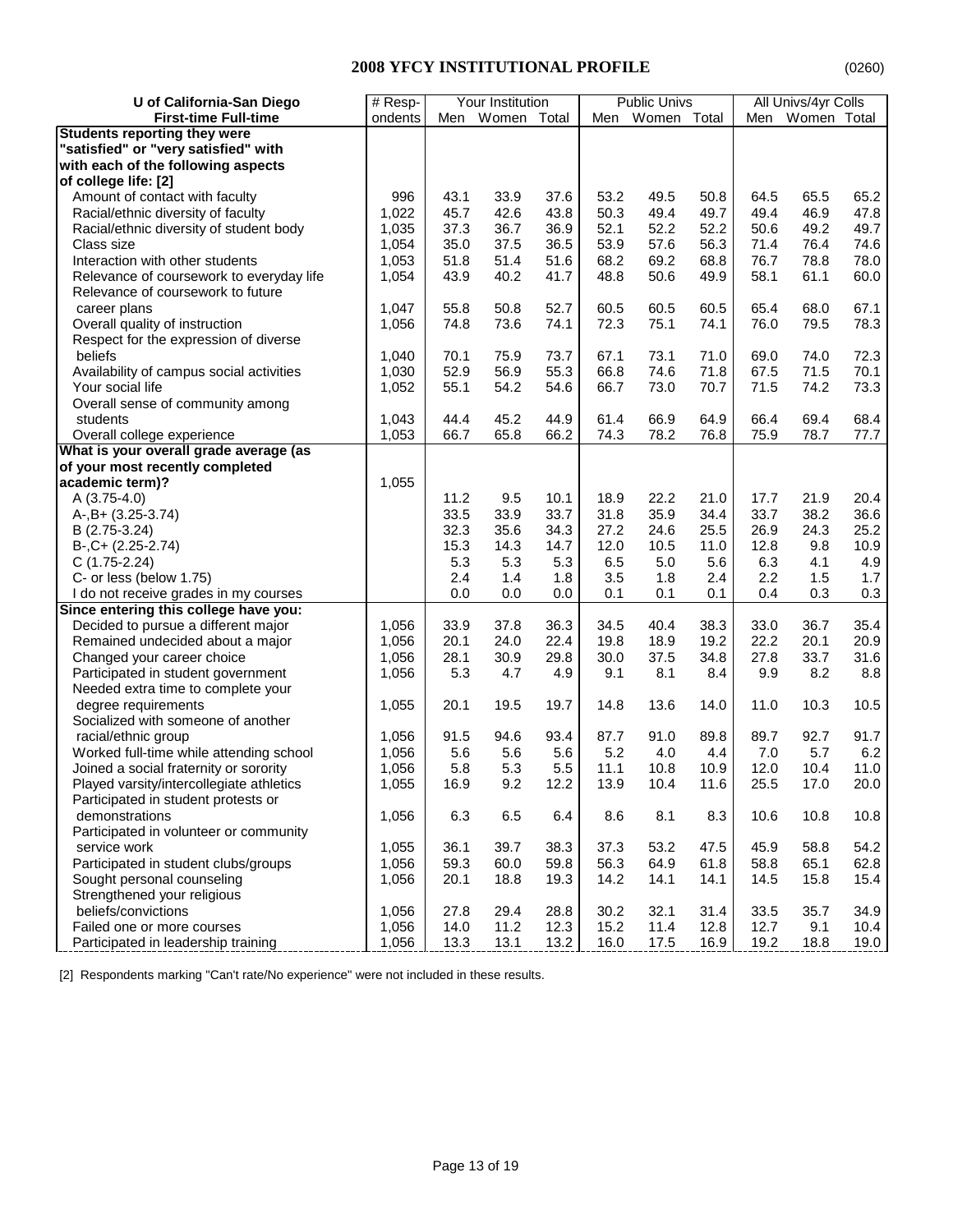| U of California-San Diego                | # Resp- | Your Institution |             |      |      | <b>Public Univs</b> |      | All Univs/4yr Colls |             |      |
|------------------------------------------|---------|------------------|-------------|------|------|---------------------|------|---------------------|-------------|------|
| <b>First-time Full-time</b>              | ondents | Men              | Women Total |      | Men  | Women Total         |      | Men                 | Women Total |      |
| Since entering this college have you:    |         |                  |             |      |      |                     |      |                     |             |      |
| Communicated regularly with your         |         |                  |             |      |      |                     |      |                     |             |      |
| professors                               | 1,056   | 21.1             | 19.6        | 20.2 | 35.8 | 40.6                | 38.9 | 55.4                | 62.0        | 59.6 |
| Enrolled in an honors or advanced course | 1,056   | 16.9             | 9.2         | 12.2 | 25.0 | 23.3                | 23.9 | 22.9                | 20.9        | 21.6 |
| Enrolled in a remedial or developmental  |         |                  |             |      |      |                     |      |                     |             |      |
| course                                   | 1,056   | 7.7              | 6.4         | 6.9  | 7.9  | 8.3                 | 8.2  | 9.6                 | 9.6         | 9.6  |
| Transferred from another institution     | 1,055   | 24.2             | 18.4        | 20.7 | 7.1  | 4.6                 | 5.5  | 6.3                 | 3.9         | 4.7  |
| Been satisfied with this college overall | 1,056   | 79.9             | 82.3        | 81.3 | 83.9 | 88.6                | 86.9 | 83.8                | 87.4        | 86.1 |
| Enrolled in a formal program where a     |         |                  |             |      |      |                     |      |                     |             |      |
| group of students take two or more       |         |                  |             |      |      |                     |      |                     |             |      |
| courses together (e.g., FIG,             |         |                  |             |      |      |                     |      |                     |             |      |
| learning cluster, learning               |         |                  |             |      |      |                     |      |                     |             |      |
| community, linked courses)               | 1,056   | 6.5              | 2.8         | 4.3  | 13.2 | 14.7                | 14.2 | 14.1                | 14.2        | 14.1 |
| Taken a course or first-year seminar     |         |                  |             |      |      |                     |      |                     |             |      |
| designed to help first-year students     |         |                  |             |      |      |                     |      |                     |             |      |
| adjust to college                        | 1,056   | 20.3             | 25.3        | 23.4 | 41.6 | 45.6                | 44.2 | 53.4                | 59.1        | 57.1 |
| Participated in an academic support      |         |                  |             |      |      |                     |      |                     |             |      |
| program                                  | 1,056   | 10.9             | 12.1        | 11.6 | 11.4 | 12.4                | 12.0 | 14.7                | 13.9        | 14.2 |
| Since entering this college, have you:   |         |                  |             |      |      |                     |      |                     |             |      |
| Turned in course assignment(s) late      | 1,056   | 22.3             | 21.0        | 21.5 | 35.8 | 25.4                | 29.1 | 43.2                | 31.7        | 35.8 |
| Spoke up in class [3]                    | 1,056   | 14.3             | 13.1        | 13.5 | 20.3 | 19.0                | 19.5 | 32.3                | 31.3        | 31.7 |
| Discussed course content with students   |         |                  |             |      |      |                     |      |                     |             |      |
| outside of class [3]                     | 1,056   | 38.5             | 39.2        | 38.9 | 39.4 | 41.8                | 40.9 | 44.3                | 48.1        | 46.8 |
| Skipped class                            | 1,056   | 76.3             | 76.2        | 76.2 | 76.5 | 74.7                | 75.3 | 69.8                | 66.7        | 67.8 |
| Received tutoring                        | 1,056   | 38.3             | 39.2        | 38.8 | 37.8 | 39.6                | 39.0 | 39.3                | 40.4        | 40.0 |
| Worked on a professor's research project | 1,056   | 10.9             | 6.4         | 8.1  | 17.6 | 14.5                | 15.6 | 29.3                | 23.5        | 25.5 |
| Turned in course assignments that did    |         |                  |             |      |      |                     |      |                     |             |      |
| not reflect your best work               | 1,056   | 82.3             | 78.7        | 80.1 | 81.1 | 74.2                | 76.7 | 81.3                | 75.7        | 77.7 |
| Participated in intramural sports        | 1,056   | 39.5             | 21.3        | 28.4 | 48.5 | 28.9                | 35.9 | 53.0                | 28.7        | 37.3 |
| Had difficulty getting along with your   |         |                  |             |      |      |                     |      |                     |             |      |
| roommate(s)/housemate(s)                 | 1,056   | 47.9             | 47.6        | 47.7 | 44.6 | 51.5                | 49.0 | 44.8                | 51.2        | 48.9 |
| Received from your professor:            |         |                  |             |      |      |                     |      |                     |             |      |
| Advice or guidance about your            |         |                  |             |      |      |                     |      |                     |             |      |
| educational program                      | 1,056   | 46.0             | 38.6        | 41.5 | 63.0 | 62.0                | 62.3 | 75.6                | 75.7        | 75.7 |
| Emotional support or encouragement       | 1,056   | 27.1             | 23.5        | 24.9 | 38.6 | 41.4                | 40.4 | 52.4                | 55.9        | 54.7 |
| Negative feedback about your academic    |         |                  |             |      |      |                     |      |                     |             |      |
| work                                     | 1,056   | 35.4             | 25.7        | 29.5 | 43.2 | 36.1                | 38.6 | 52.5                | 43.6        | 46.7 |
| Witnessed academic dishonesty/cheating   | 1,056   | 42.1             | 36.4        | 38.6 | 52.3 | 44.9                | 47.6 | 49.7                | 41.0        | 44.1 |
| Went home for the weekend                | 1,056   | 67.1             | 73.1        | 70.7 | 78.4 | 81.3                | 80.3 | 67.4                | 70.4        | 69.3 |
| Worked with an academic advisor to       |         |                  |             |      |      |                     |      |                     |             |      |
| select your courses                      | 1,056   | 56.4             | 54.4        | 55.2 | 77.5 | 80.7                | 79.5 | 81.1                | 83.8        | 82.8 |
| Received advice/counseling from another  |         |                  |             |      |      |                     |      |                     |             |      |
| student                                  | 1,056   | 73.4             | 75.1        | 74.4 | 74.8 | 78.1                | 76.9 | 74.7                | 78.2        | 76.9 |
| Fell asleep in class                     | 1,055   | 57.4             | 46.1        | 50.5 | 54.4 | 43.2                | 47.2 | 50.1                | 37.5        | 42.0 |
| Had difficulty enrolling in the courses  |         |                  |             |      |      |                     |      |                     |             |      |
| you need                                 | 1,056   | 69.5             | 75.1        | 72.9 | 61.3 | 64.0                | 63.1 | 57.8                | 58.3        | 58.1 |

[3] Percentage marking "Frequently" only. All other results represent the percentage marking "Frequently" or "Occasionally".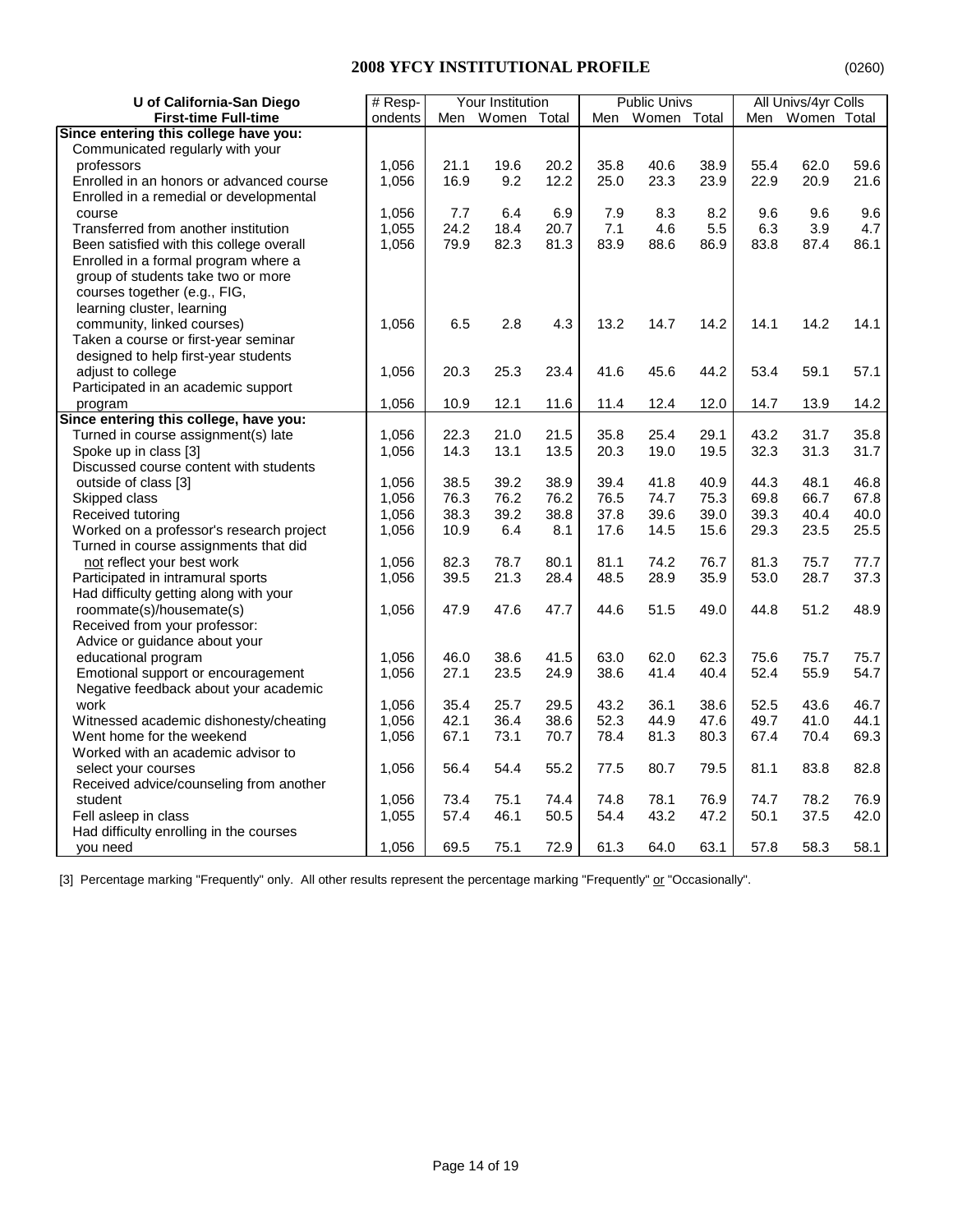| U of California-San Diego               | # Resp- | Your Institution |       | <b>Public Univs</b> |       |       | All Univs/4yr Colls |       |             |       |
|-----------------------------------------|---------|------------------|-------|---------------------|-------|-------|---------------------|-------|-------------|-------|
| <b>First-time Full-time</b>             | ondents | Men              | Women | Total               | Men   | Women | Total               | Men   | Women Total |       |
| If you could make your college choice   |         |                  |       |                     |       |       |                     |       |             |       |
| over, would you still choose to enroll  |         |                  |       |                     |       |       |                     |       |             |       |
| at your current (or most recent)        |         |                  |       |                     |       |       |                     |       |             |       |
| college?                                | 1,056   |                  |       |                     |       |       |                     |       |             |       |
| Definitely yes                          |         | 36.3             | 33.6  | 34.7                | 45.7  | 49.1  | 47.9                | 43.1  | 46.7        | 45.4  |
| Probably yes                            |         | 38.7             | 38.4  | 38.5                | 36.4  | 34.2  | 35.0                | 35.4  | 34.0        | 34.5  |
| Probably not                            |         | 13.3             | 16.6  | 15.3                | 8.9   | 9.2   | 9.1                 | 10.1  | 9.6         | 9.8   |
| Definitely not                          |         | 5.3              | 6.1   | 5.8                 | 4.1   | 3.9   | 4.0                 | 5.4   | 4.8         | 5.0   |
| Not sure yet                            |         | 6.3              | 5.3   | 5.7                 | 4.9   | 3.6   | 4.1                 | 6.1   | 4.9         | 5.3   |
| What do you think you will be doing in  |         |                  |       |                     |       |       |                     |       |             |       |
| <b>Fall 2008?</b>                       | 1,056   |                  |       |                     |       |       |                     |       |             |       |
| Attending your current (or most recent) |         |                  |       |                     |       |       |                     |       |             |       |
| institution                             |         | 93.2             | 95.0  | 94.3                | 91.8  | 92.8  | 92.4                | 89.9  | 91.1        | 90.7  |
| Attending another institution           |         | 2.7              | 1.6   | 2.0                 | 4.1   | 4.3   | 4.2                 | 5.1   | 5.3         | 5.2   |
| Don't know/have not decided yet         |         | 3.6              | 3.1   | 3.3                 | 3.4   | 2.7   | 3.0                 | 4.4   | 3.3         | 3.7   |
| Not attending any institution           |         | 0.5              | 0.3   | 0.4                 | 0.8   | 0.3   | 0.4                 | 0.6   | 0.3         | 0.4   |
| Are you currently a full-time or        |         |                  |       |                     |       |       |                     |       |             |       |
| part-time student?                      | 594     |                  |       |                     |       |       |                     |       |             |       |
| Full-time                               |         | 100.0            | 100.0 | 100.0               | 100.0 | 100.0 | 100.0               | 100.0 | 100.0       | 100.0 |
| Part-time                               |         | 0.0              | 0.0   | 0.0                 | 0.0   | 0.0   | 0.0                 | 0.0   | 0.0         | 0.0   |
| Not enrolled                            |         | 0.0              | 0.0   | 0.0                 | 0.0   | 0.0   | 0.0                 | 0.0   | 0.0         | 0.0   |
| <b>WHAT YEAR DID YOU FIRST ENTER:</b>   |         |                  |       |                     |       |       |                     |       |             |       |
| This college                            | 1,054   |                  |       |                     |       |       |                     |       |             |       |
| 2007 or 2008                            |         | 100.0            | 100.0 | 100.0               | 100.0 | 100.0 | 100.0               | 100.0 | 100.0       | 100.0 |
| 2006                                    |         | 0.0              | 0.0   | 0.0                 | 0.0   | 0.0   | 0.0                 | 0.0   | 0.0         | 0.0   |
| 2005                                    |         | 0.0              | 0.0   | 0.0                 | 0.0   | 0.0   | 0.0                 | 0.0   | 0.0         | 0.0   |
| 2004                                    |         | 0.0              | 0.0   | 0.0                 | 0.0   | 0.0   | 0.0                 | 0.0   | 0.0         | 0.0   |
| 2003 or earlier                         |         | 0.0              | 0.0   | 0.0                 | 0.0   | 0.0   | 0.0                 | 0.0   | 0.0         | 0.0   |
| <b>Your 1st college</b>                 | 984     |                  |       |                     |       |       |                     |       |             |       |
| 2007 or 2008                            |         | 67.9             | 74.1  | 71.6                | 92.3  | 92.6  | 92.5                | 94.6  | 95.1        | 94.9  |
| 2006                                    |         | 2.3              | 2.0   | 2.1                 | 1.5   | 2.5   | 2.2                 | 2.1   | 2.3         | 2.2   |
| 2005                                    |         | 11.5             | 10.7  | 11.0                | 2.5   | 2.5   | 2.5                 | 1.4   | 1.3         | 1.4   |
| 2004                                    |         | 8.7              | 5.1   | 6.5                 | 1.6   | 0.9   | 1.2                 | 0.7   | 0.5         | 0.5   |
| 2003 or earlier                         |         | 9.7              | 8.1   | 8.7                 | 2.0   | 1.5   | 1.7                 | 1.2   | 0.9         | 1.0   |
| Is English your native language?        | 1,056   |                  |       |                     |       |       |                     |       |             |       |
| Yes                                     |         | 67.3             | 68.7  | 68.2                | 90.2  | 91.6  | 91.1                | 91.7  | 92.8        | 92.4  |
| <b>No</b>                               |         | 32.7             | 31.3  | 31.8                | 9.8   | 8.4   | 8.9                 | 8.3   | 7.2         | 7.6   |
| Are you: [4]                            | 1,053   |                  |       |                     |       |       |                     |       |             |       |
| White/Caucasian                         |         | 37.0             | 38.8  | 38.1                | 80.2  | 79.7  | 79.9                | 79.7  | 79.8        | 79.8  |
| African American/Black                  |         | 1.2              | 0.9   | 1.0                 | 2.5   | 4.3   | 3.7                 | 6.5   | 7.2         | 7.0   |
| American Indian/Alaska Native           |         | 2.7              | 1.4   | 1.9                 | 1.2   | 1.4   | 1.3                 | 1.6   | 1.8         | 1.7   |
| Asian American/Asian                    |         | 55.2             | 53.3  | 54.0                | 15.0  | 13.2  | 13.9                | 8.9   | 8.2         | 8.4   |
| Native Hawaiian/Pacific Islander        |         | 4.4              | 3.4   | 3.8                 | 1.2   | 1.2   | 1.2                 | 1.1   | 0.9         | 1.0   |
| Mexican American/Chicano                |         | 6.6              | 8.4   | 7.7                 | 2.2   | 2.6   | 2.4                 | 2.5   | 2.5         | 2.5   |
| Puerto Rican                            |         | 0.2              | 0.6   | 0.5                 | 0.7   | 0.8   | 0.8                 | 1.3   | 1.4         | 1.4   |
| Other Latino                            |         | 3.2              | 3.4   | 3.3                 | 2.1   | 1.6   | 1.8                 | 3.3   | 3.4         | 3.3   |
| Other                                   |         | 8.5              | 6.7   | 7.4                 | 3.9   | 2.9   | 3.3                 | 4.3   | 3.9         | 4.1   |
| Type of survey returned                 | 1,056   |                  |       |                     |       |       |                     |       |             |       |
| Paper                                   |         | 0.0              | 0.0   | 0.0                 | 24.7  | 18.3  | 20.6                | 51.3  | 42.7        | 45.8  |
| Web                                     |         | 100.0            | 100.0 | 100.0               | 75.3  | 81.7  | 79.4                | 48.7  | 57.3        | 54.2  |
|                                         |         |                  |       |                     |       |       |                     |       |             |       |

[4] Percentages will sum to more than 100.0 if any respondents marked more than one category.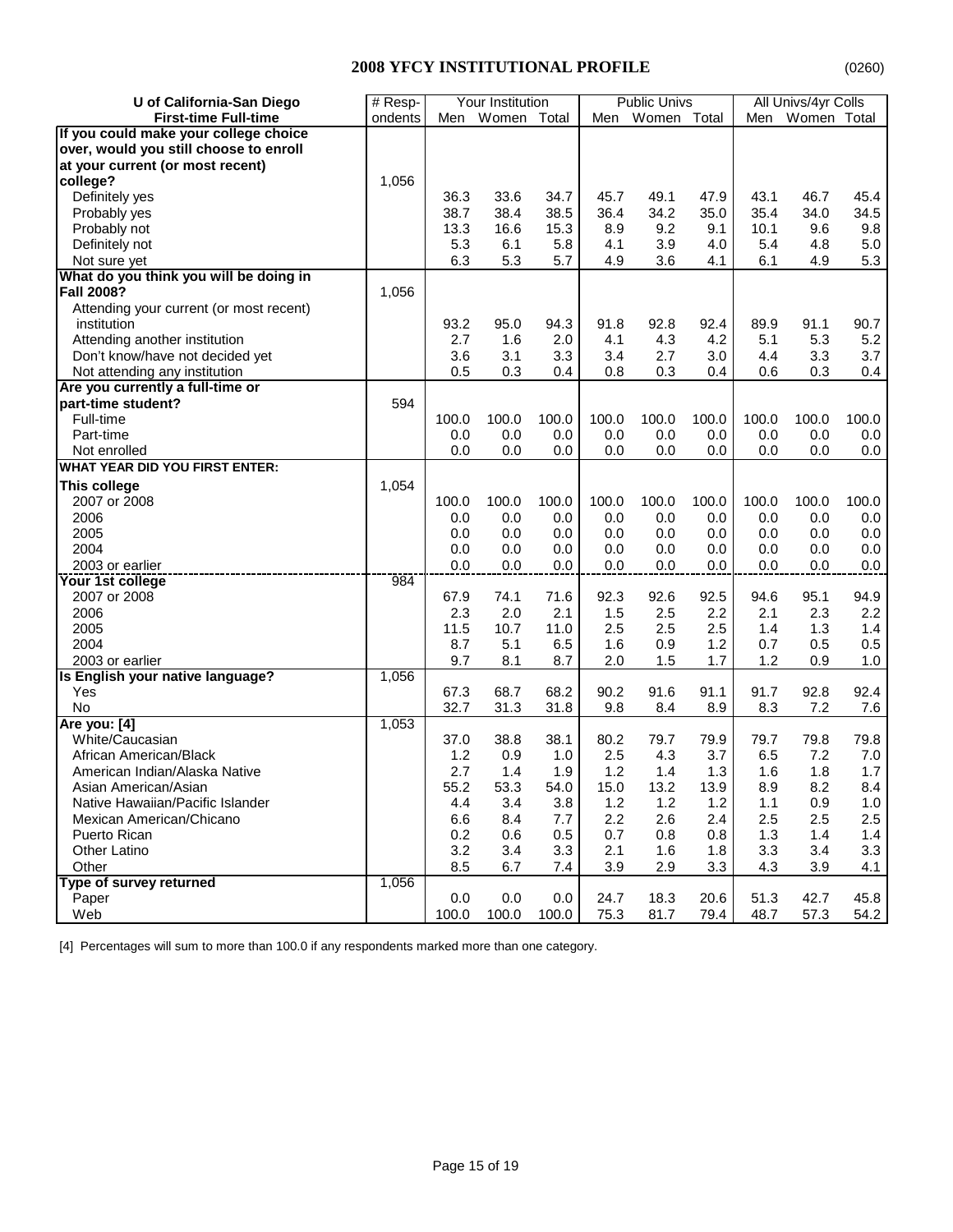| U of California-San Diego                       | $#$ Resp- | Your Institution |             | <b>Public Univs</b> | All Univs/4yr Colls |                 |  |
|-------------------------------------------------|-----------|------------------|-------------|---------------------|---------------------|-----------------|--|
| <b>First-time Full-time</b>                     | ondents   | Men              | Women Total |                     | Women Total<br>Men  | Men Women Total |  |
| 29. From the list below, what has been your     |           |                  |             |                     |                     |                 |  |
| biggest problem or source of worry at UCSD      |           |                  |             |                     |                     |                 |  |
| during the past academic year? (Mark only       |           |                  |             |                     |                     |                 |  |
| one)                                            | 1,056     |                  |             |                     |                     |                 |  |
| A. Doing well academically.                     |           | 57.6             | 65.9        | 62.7                |                     |                 |  |
| B. Making new friends.                          |           | 13.6             | 12.8        | 13.1                |                     |                 |  |
| C. Trying to "find" myself in the sense of      |           |                  |             |                     |                     |                 |  |
| personal meaning and self-identity.             |           | 10.7             | 8.7         | 9.5                 |                     |                 |  |
| D. Making it financially.                       |           | 9.9              | 8.4         | 9.0                 |                     |                 |  |
| E. I did not have any significant problems.     |           | 8.2              | 4.2         | 5.8                 |                     |                 |  |
| 30. How important do you think it is that the   |           |                  |             |                     |                     |                 |  |
| University provides programs designed to        |           |                  |             |                     |                     |                 |  |
| promote greater understanding among             |           |                  |             |                     |                     |                 |  |
| students of different ethnic or racial          |           |                  |             |                     |                     |                 |  |
| backgrounds?                                    | 1,056     |                  |             |                     |                     |                 |  |
| A. Essential.                                   |           | 13.8             | 18.7        | 16.8                |                     |                 |  |
| B. Very important.                              |           | 30.0             | 31.6        | 31.0                |                     |                 |  |
| C. Somewhat important.                          |           | 36.8             | 38.6        | 37.9                |                     |                 |  |
| D. Not important.                               |           | 15.0             | 7.8         | 10.6                |                     |                 |  |
| E. No opinion.                                  |           | 4.4              | 3.4         | 3.8                 |                     |                 |  |
| 31. Academic advising by staff from your        |           |                  |             |                     |                     |                 |  |
| college (i.e., Revelle, Muir, ERC, TMC, Warren, |           |                  |             |                     |                     |                 |  |
| Sixth)                                          | 1,056     |                  |             |                     |                     |                 |  |
| A. Have had no need to use these services.      |           | 11.6             | 8.1         | 9.5                 |                     |                 |  |
| B. May have had a need but did not use these    |           |                  |             |                     |                     |                 |  |
| services.                                       |           | 24.2             | 19.3        | 21.2                |                     |                 |  |
| C. Used the services and was very satisfied     |           |                  |             |                     |                     |                 |  |
| with the service provided.                      |           | 22.8             | 20.8        | 21.6                |                     |                 |  |
| D. Used the services and was satisfied with the |           |                  |             |                     |                     |                 |  |
| service provided.                               |           | 34.1             | 41.4        | 38.5                |                     |                 |  |
| E. Used the services and was dissatisfied with  |           |                  |             |                     |                     |                 |  |
| the services provided.                          |           | 7.3              | 10.4        | 9.2                 |                     |                 |  |
| 32. Counseling and Psychological services       | 1,056     |                  |             |                     |                     |                 |  |
| A. Have had no need to use these services.      |           | 75.3             | 73.1        | 74.0                |                     |                 |  |
| B. May have had a need but did not use these    |           |                  |             |                     |                     |                 |  |
| services.                                       |           | 16.9             | 17.4        | 17.2                |                     |                 |  |
| C. Used the services and was very satisfied     |           |                  |             |                     |                     |                 |  |
| with the service provided.                      |           | 2.9              | 4.2         | 3.7                 |                     |                 |  |
| D. Used the services and was satisfied with the |           |                  |             |                     |                     |                 |  |
| service provided.                               |           | 2.9              | 3.9         | 3.5                 |                     |                 |  |
| E. Used the services and was dissatisfied with  |           |                  |             |                     |                     |                 |  |
| the services provided.                          |           | 1.9              | 1.4         | 1.6                 |                     |                 |  |
| 33. Health services                             | 1,056     |                  |             |                     |                     |                 |  |
| A. Have had no need to use these services.      |           | 49.6             | 42.6        | 45.4                |                     |                 |  |
| B. May have had a need but did not use these    |           |                  |             |                     |                     |                 |  |
| services.                                       |           | 16.7             | 16.0        | 16.3                |                     |                 |  |
| C. Used the services and was very satisfied     |           |                  |             |                     |                     |                 |  |
| with the service provided.                      |           | 13.3             | 15.2        | 14.5                |                     |                 |  |
| D. Used the services and was satisfied with the |           |                  |             |                     |                     |                 |  |
| service provided.                               |           | 16.0             | 21.0        | 19.0                |                     |                 |  |
| E. Used the services and was dissatisfied with  |           |                  |             |                     |                     |                 |  |
| the services provided.                          |           | 4.4              | 5.1         | 4.8                 |                     |                 |  |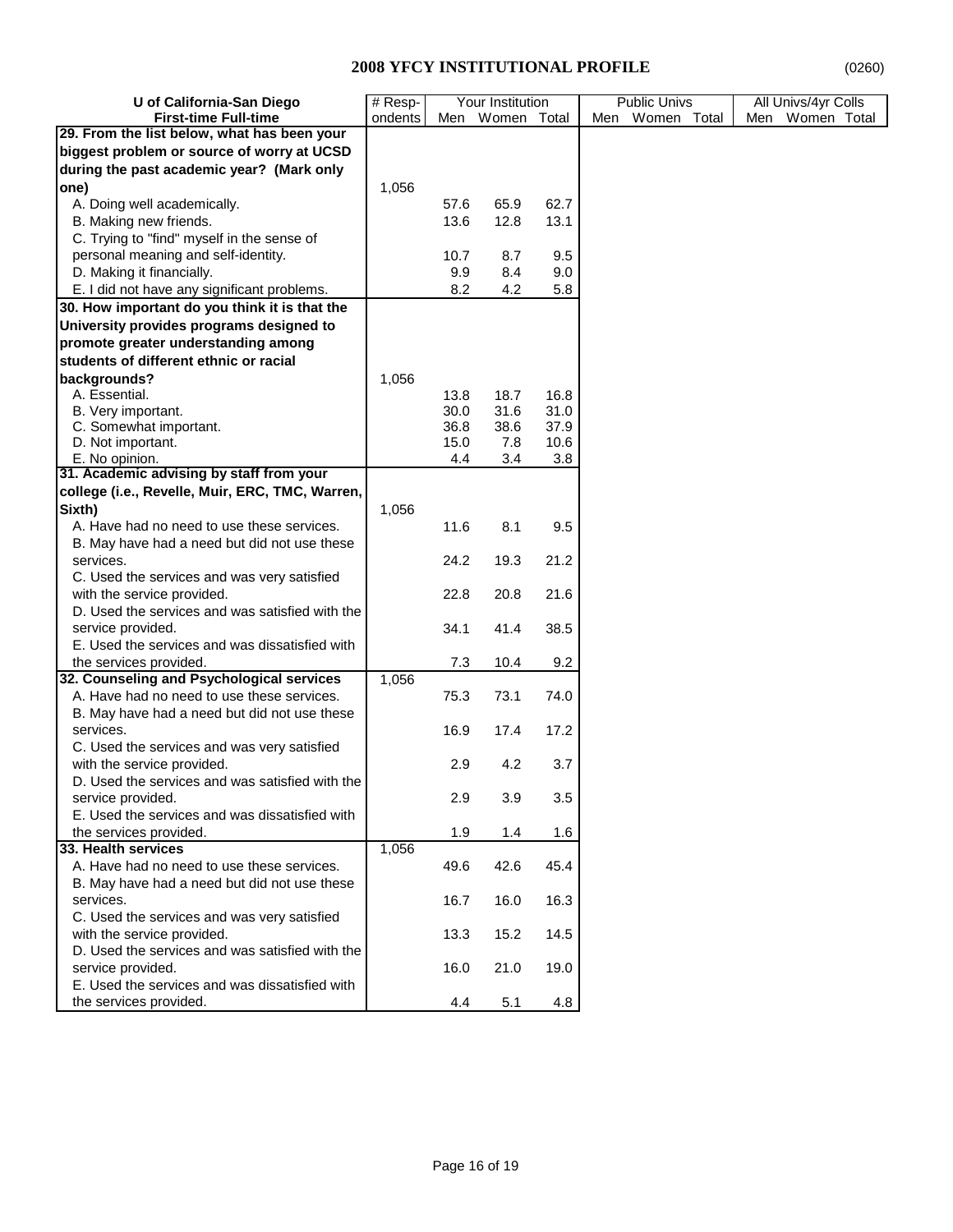| U of California-San Diego                                            | # Resp- | Your Institution |             |      | <b>Public Univs</b> | All Univs/4yr Colls |
|----------------------------------------------------------------------|---------|------------------|-------------|------|---------------------|---------------------|
| <b>First-time Full-time</b>                                          | ondents | Men              | Women Total |      | Men<br>Women Total  | Women Total<br>Men  |
| 34. Tutoring or other learning assistance                            |         |                  |             |      |                     |                     |
| services (such as services provided by                               |         |                  |             |      |                     |                     |
| OASIS)                                                               | 1,056   |                  |             |      |                     |                     |
| A. Have had no need to use these services.                           |         | 49.2             | 46.7        | 47.6 |                     |                     |
| B. May have had a need but did not use these                         |         |                  |             |      |                     |                     |
| services.                                                            |         | 32.0             | 30.5        | 31.1 |                     |                     |
| C. Used the services and was very satisfied                          |         |                  |             |      |                     |                     |
| with the service provided.                                           |         | 8.0              | 11.8        | 10.3 |                     |                     |
| D. Used the services and was satisfied with the                      |         |                  |             |      |                     |                     |
| service provided.                                                    |         | 9.0              | 8.2         | 8.5  |                     |                     |
| E. Used the services and was dissatisfied with                       |         |                  |             |      |                     |                     |
| the services provided.                                               |         | 1.9              | 2.8         | 2.5  |                     |                     |
| 35. Multi-cultural services (such as services                        |         |                  |             |      |                     |                     |
| provided by the Cross Cultural Center)                               | 1,056   |                  |             |      |                     |                     |
| A. Have had no need to use these services.                           |         | 75.3             | 78.2        | 77.1 |                     |                     |
| B. May have had a need but did not use these                         |         |                  |             |      |                     |                     |
| services.                                                            |         | 16.0             | 12.0        | 13.5 |                     |                     |
| C. Used the services and was very satisfied                          |         |                  |             |      |                     |                     |
| with the service provided.                                           |         | 4.6              | 4.4         | 4.5  |                     |                     |
| D. Used the services and was satisfied with the                      |         |                  |             |      |                     |                     |
| service provided.                                                    |         | 3.6              | 5.3         | 4.6  |                     |                     |
| E. Used the services and was dissatisfied with                       |         |                  |             |      |                     |                     |
| the services provided.                                               |         | 0.5              | 0.2         | 0.3  |                     |                     |
| 36. Campus recreational facilities (such as                          |         |                  |             |      |                     |                     |
| RIMAC, Main Gym, Canyonview, etc.)                                   | 1,056   |                  |             |      |                     |                     |
| A. Have had no need to use these facilities.                         |         | 12.1             | 11.0        | 11.5 |                     |                     |
| B. May have had a need but did not use these                         |         |                  |             |      |                     |                     |
| facilities.                                                          |         | 11.9             | 12.9        | 12.5 |                     |                     |
| C. Used the facilities and was very satisfied.                       |         | 44.1             | 44.0        | 44.0 |                     |                     |
| D. Used the facilities and was satisfied.                            |         | 30.8             | 31.1        | 31.0 |                     |                     |
| E. Used the facilities and was dissatisfied.                         |         | 1.2              | 0.9         | 1.0  |                     |                     |
| 37. Campus recreational programs                                     | 1,056   |                  |             |      |                     |                     |
| A. Have had no need to use these services.                           |         | 36.1             | 37.5        | 36.9 |                     |                     |
| B. May have had a need but did not use these                         |         |                  |             |      |                     |                     |
| services.                                                            |         | 21.5             | 24.0        | 23.0 |                     |                     |
| C. Used the services and was very satisfied                          |         |                  |             |      |                     |                     |
| with the service provided.                                           |         | 16.0             | 18.5        | 17.5 |                     |                     |
| D. Used the services and was satisfied with the<br>service provided. |         | 24.9             | 19.1        | 21.4 |                     |                     |
| E. Used the services and was dissatisfied with                       |         |                  |             |      |                     |                     |
| the services provided.                                               |         | 1.5              | 0.9         | 1.1  |                     |                     |
| 38. Residential life programs                                        | 1,056   |                  |             |      |                     |                     |
| A. Have had no need to use these services.                           |         | 51.1             | 42.9        | 46.1 |                     |                     |
| B. May have had a need but did not use these                         |         |                  |             |      |                     |                     |
| services.                                                            |         | 12.6             | 14.2        | 13.5 |                     |                     |
| C. Used the services and was very satisfied                          |         |                  |             |      |                     |                     |
| with the service provided.                                           |         | 10.4             | 14.3        | 12.8 |                     |                     |
| D. Used the services and was satisfied with the                      |         |                  |             |      |                     |                     |
| service provided.                                                    |         | 20.6             | 25.8        | 23.8 |                     |                     |
| E. Used the services and was dissatisfied with                       |         |                  |             |      |                     |                     |
| the services provided.                                               |         | 5.3              | 2.8         | 3.8  |                     |                     |
|                                                                      |         |                  |             |      |                     |                     |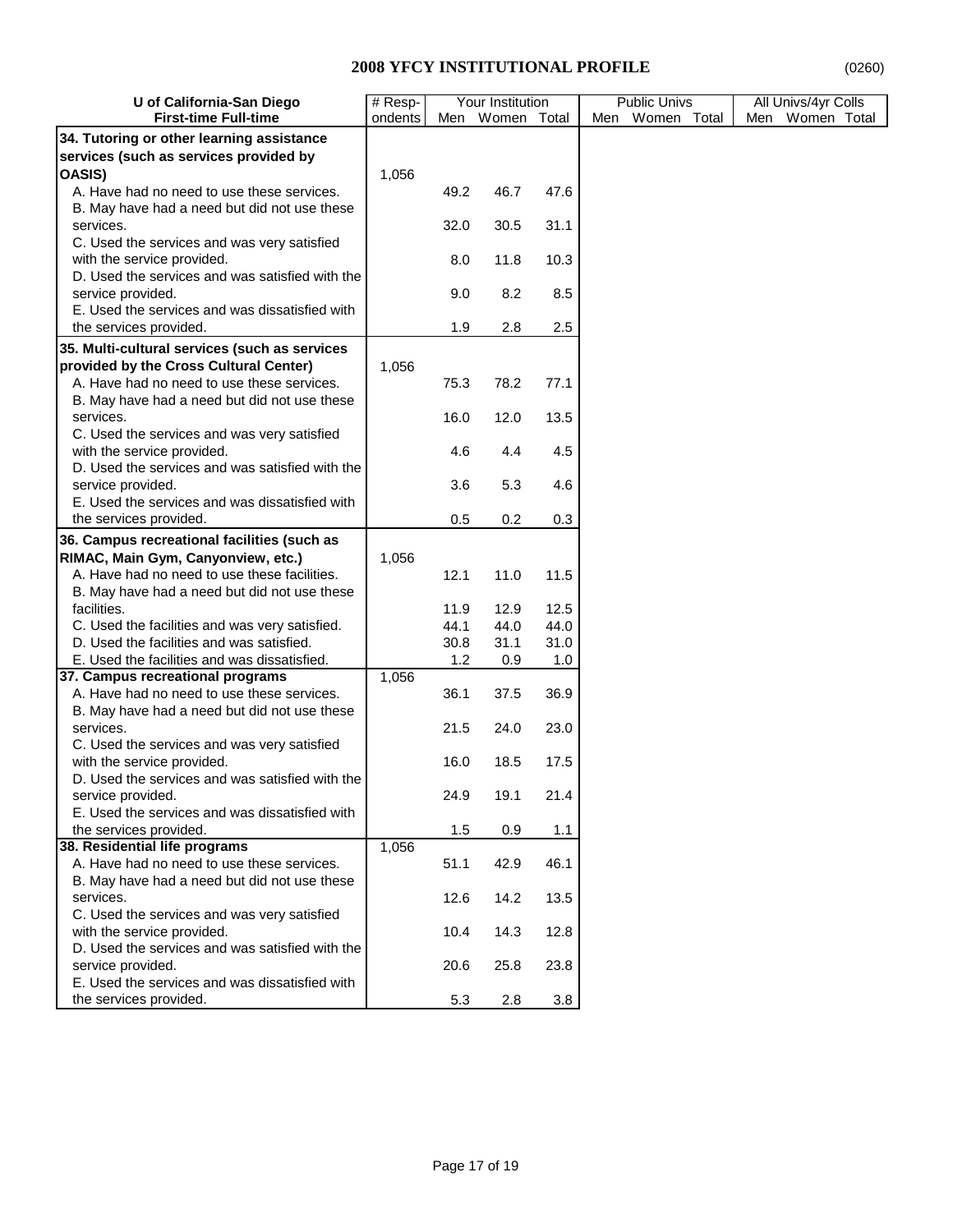| U of California-San Diego                       | # Resp- | Your Institution |              | <b>Public Univs</b> | All Univs/4yr Colls |                    |  |  |
|-------------------------------------------------|---------|------------------|--------------|---------------------|---------------------|--------------------|--|--|
| <b>First-time Full-time</b>                     | ondents | Men              | Women        | Total               | Men<br>Women Total  | Women Total<br>Men |  |  |
| 39. Transfer student services                   | 1,056   |                  |              |                     |                     |                    |  |  |
| A. Have had no need to use these services.      |         | 72.2             | 76.8         | 75.0                |                     |                    |  |  |
| B. May have had a need but did not use these    |         |                  |              |                     |                     |                    |  |  |
| services.                                       |         | 16.0             | 13.4         | 14.4                |                     |                    |  |  |
| C. Used the services and was very satisfied     |         |                  |              |                     |                     |                    |  |  |
| with the service provided.                      |         | 3.6              | 4.2          | 4.0                 |                     |                    |  |  |
| D. Used the services and was satisfied with the |         |                  |              |                     |                     |                    |  |  |
| service provided.                               |         | 5.8              | 4.4          | 4.9                 |                     |                    |  |  |
| E. Used the services and was dissatisfied with  |         |                  |              |                     |                     |                    |  |  |
| the services provided.                          |         | 2.4              | 1.2          | 1.7                 |                     |                    |  |  |
| 40. Variety of courses and subjects at this     |         |                  |              |                     |                     |                    |  |  |
| campus                                          | 1,056   |                  |              |                     |                     |                    |  |  |
|                                                 |         |                  |              |                     |                     |                    |  |  |
| A. Very Satisfied.                              |         | 28.1             | 27.5         | 27.7                |                     |                    |  |  |
| B. Satisfied.                                   |         | 65.9             | 64.9         | 65.2                |                     |                    |  |  |
| C. Dissatisfied.                                |         | 4.6              | 6.5          | 5.8                 |                     |                    |  |  |
| D. Very Dissatisfied.                           |         | 1.5              | 1.1          | 1.2                 |                     |                    |  |  |
| Е                                               |         | 0.0              | 0.0          | 0.0                 |                     |                    |  |  |
| 41. Freshman Seminar courses                    | 1,056   |                  |              |                     |                     |                    |  |  |
| A. Did not participate in Freshman Seminars.    |         | 62.7             | 61.6         | 62.0                |                     |                    |  |  |
| B. Very Satisfied.                              |         | 12.1             | 11.5         | 11.7                |                     |                    |  |  |
| C. Satisfied.                                   |         | 20.1             | 23.6         | 22.3                |                     |                    |  |  |
| D. Dissatisfied.                                |         | 3.9              | 2.8          | 3.2                 |                     |                    |  |  |
| E. Very Dissatisfied.                           |         | 1.2              | 0.5          | 0.8                 |                     |                    |  |  |
| 42. Your overall UC GPA                         | 1,056   |                  |              |                     |                     |                    |  |  |
| A. Very Satisfied.                              |         | 7.0              | 7.3          | 7.2                 |                     |                    |  |  |
| B. Satisfied.                                   |         | 39.7             | 35.9         | 37.4                |                     |                    |  |  |
| C. Dissatisfied.                                |         | 38.3             | 38.3         | 38.3                |                     |                    |  |  |
| D. Very Dissatisfied.                           |         | 15.0             | 18.5         | 17.1                |                     |                    |  |  |
| Е                                               |         | 0.0              | 0.0          | 0.0                 |                     |                    |  |  |
| 43. Overall academic experience                 | 1,056   |                  |              |                     |                     |                    |  |  |
| A. Very Satisfied.                              |         | 12.1             | 9.2          | 10.3                |                     |                    |  |  |
| B. Satisfied.<br>C. Dissatisfied.               |         | 68.5<br>15.5     | 70.3<br>17.6 | 69.6                |                     |                    |  |  |
|                                                 |         |                  |              | 16.8                |                     |                    |  |  |
| D. Very Dissatisfied.<br>Е                      |         | 3.9<br>0.0       | 3.0<br>0.0   | 3.3<br>0.0          |                     |                    |  |  |
| 44. Overall social experience                   | 1,056   |                  |              |                     |                     |                    |  |  |
| A. Very Satisfied.                              |         | 15.3             | 17.1         | 16.4                |                     |                    |  |  |
| B. Satisfied.                                   |         | 53.0             | 53.7         | 53.4                |                     |                    |  |  |
| C. Dissatisfied.                                |         | 24.0             | 24.1         | 24.1                |                     |                    |  |  |
| D. Very Dissatisfied.                           |         | 7.7              | 5.1          | 6.2                 |                     |                    |  |  |
| E                                               |         | 0.0              | 0.0          | 0.0                 |                     |                    |  |  |
| 45. Looking back over the past year, do you     |         |                  |              |                     |                     |                    |  |  |
| think you have been spending about the right    |         |                  |              |                     |                     |                    |  |  |
| amount of time on your studies such as          |         |                  |              |                     |                     |                    |  |  |
| reading, completing assignments, and            |         |                  |              |                     |                     |                    |  |  |
|                                                 |         |                  |              |                     |                     |                    |  |  |
| studying for exams?                             | 1,056   |                  |              |                     |                     |                    |  |  |
| A. No, I should have spent much MORE time.      |         | 23.0             | 24.7         | 24.1                |                     |                    |  |  |
| B. No, I should have spent somewhat MORE        |         |                  |              |                     |                     |                    |  |  |
| time.                                           |         | 51.1             | 49.9         | 50.4                |                     |                    |  |  |
| C. Yes, I have spent about the right amount of  |         |                  |              |                     |                     |                    |  |  |
| time.                                           |         | 20.3             | 21.8         | 21.2                |                     |                    |  |  |
| D. No, I should have spent somewhat LESS        |         |                  |              |                     |                     |                    |  |  |
| time.                                           |         | 4.1              | 3.1          | 3.5                 |                     |                    |  |  |
| E. No, I should have spent much LESS time.      |         | 1.5              | 0.5          | 0.9                 |                     |                    |  |  |